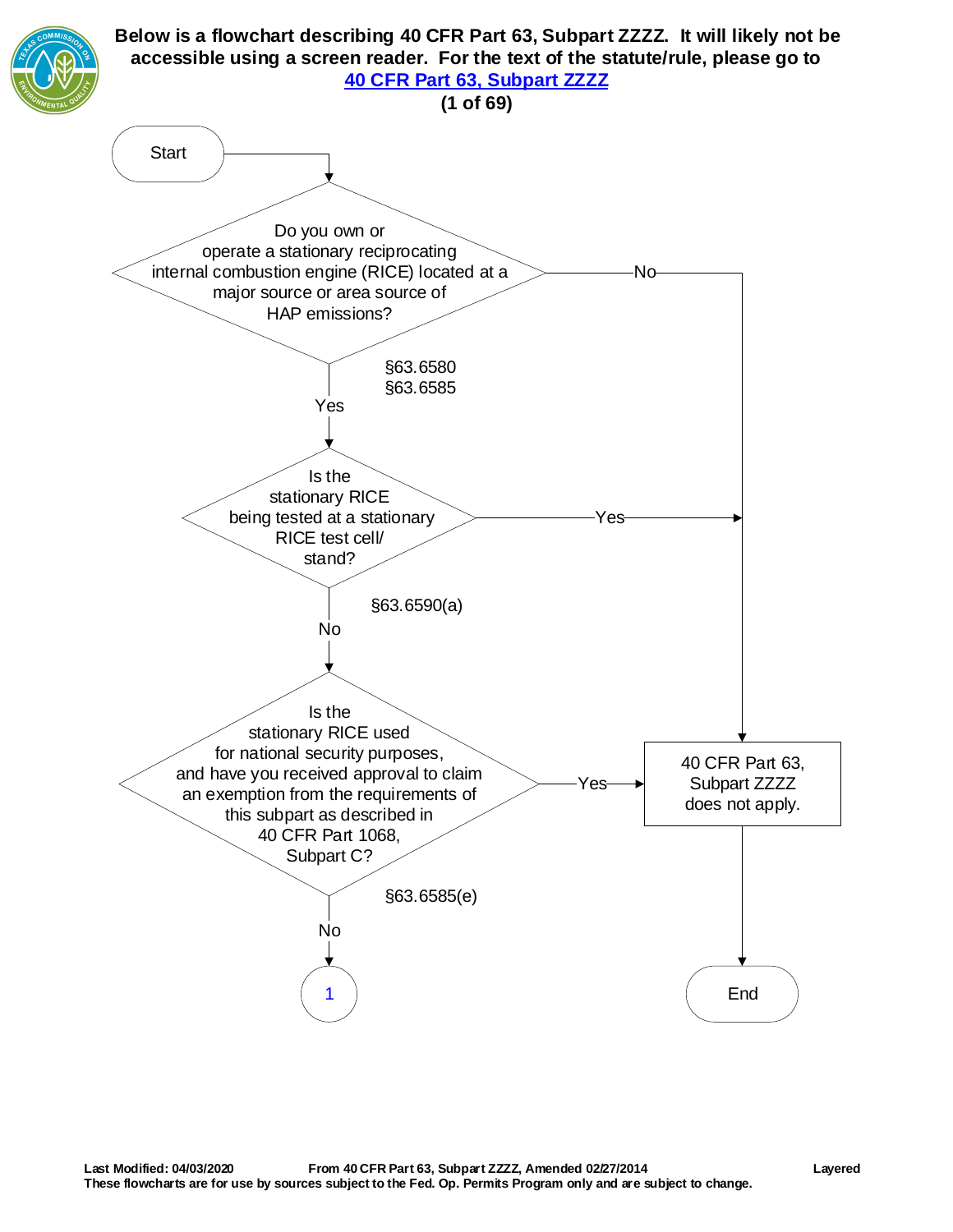<span id="page-1-0"></span>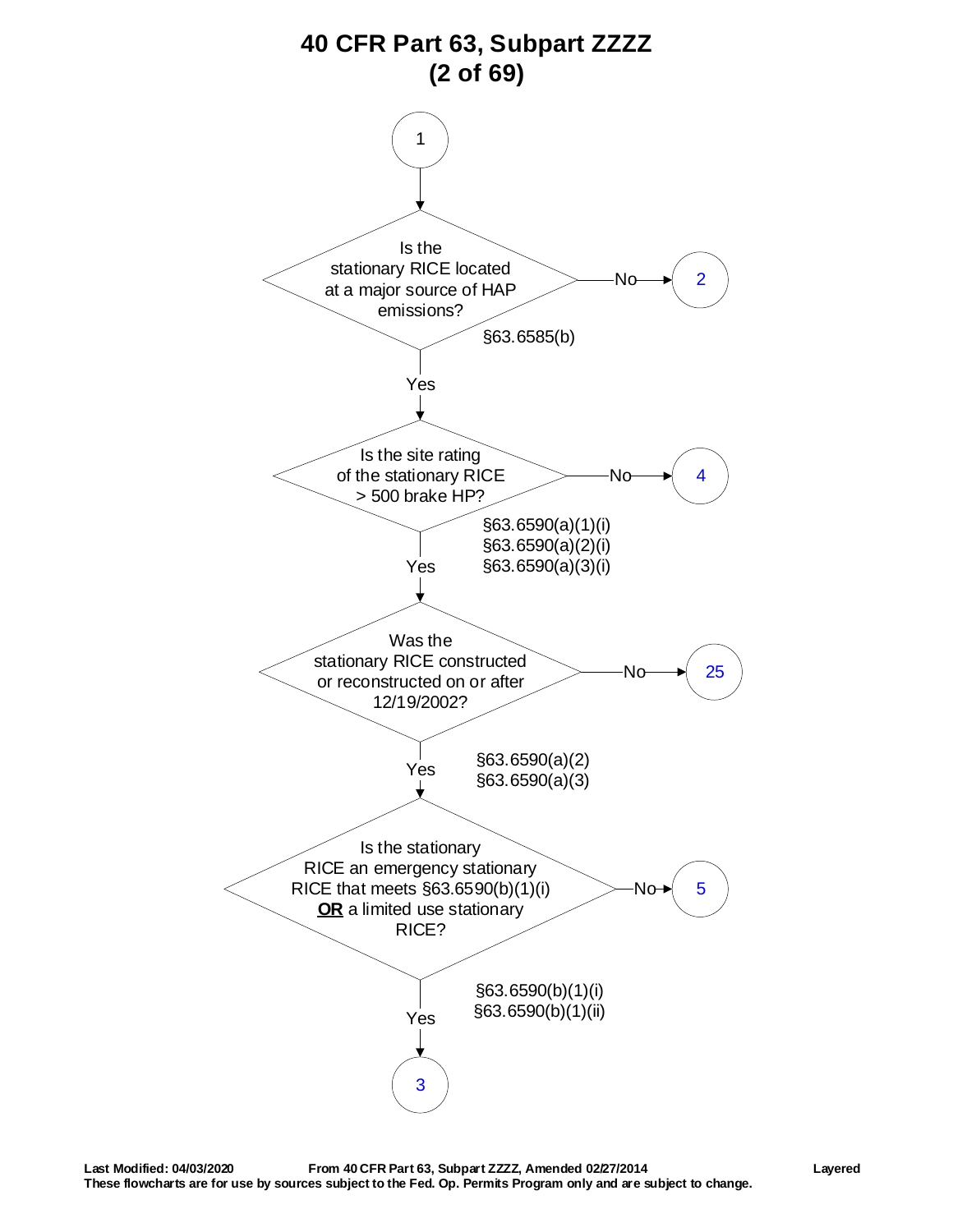# **40 CFR Part 63, Subpart ZZZZ (3 of 69)**

<span id="page-2-0"></span>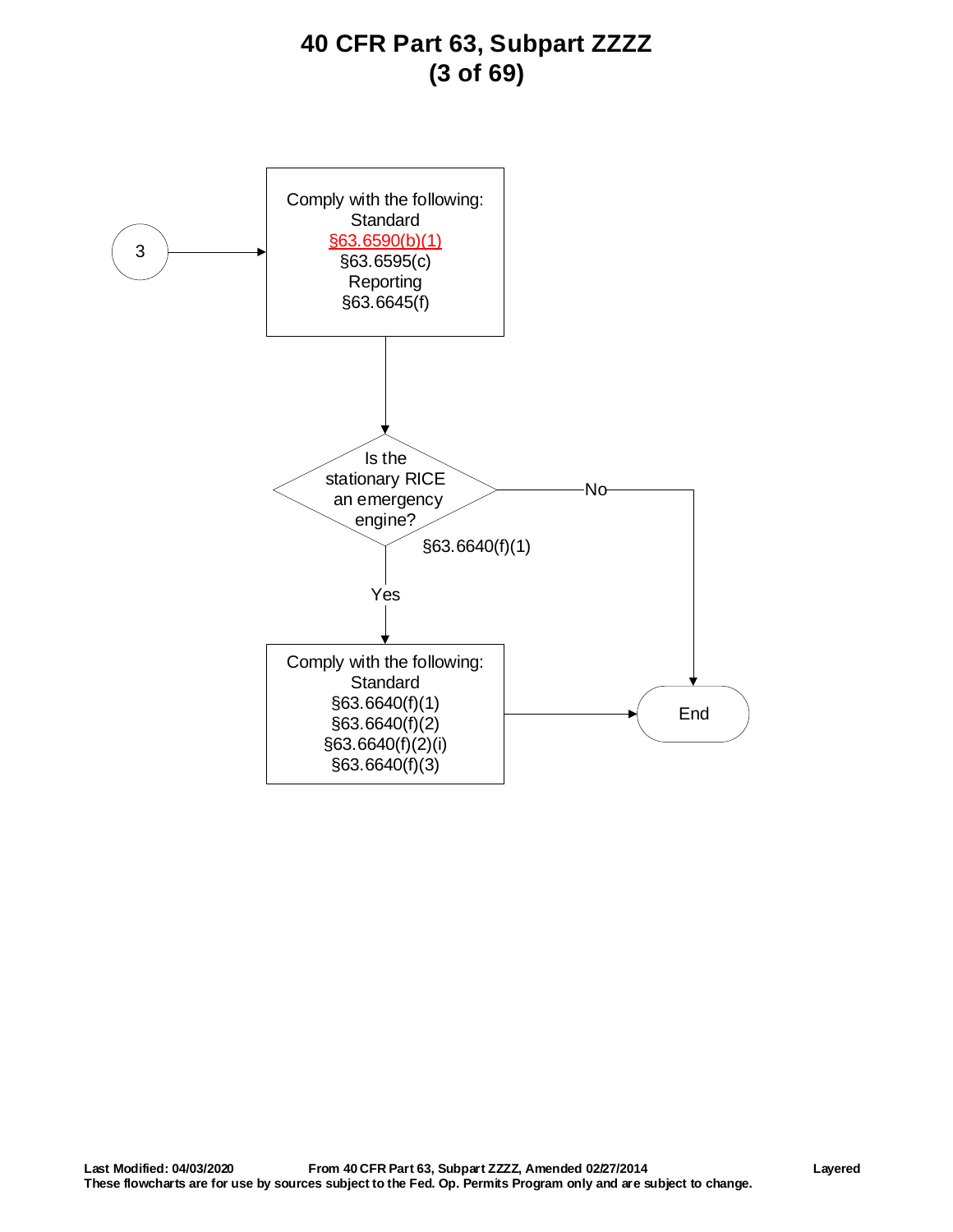<span id="page-3-0"></span>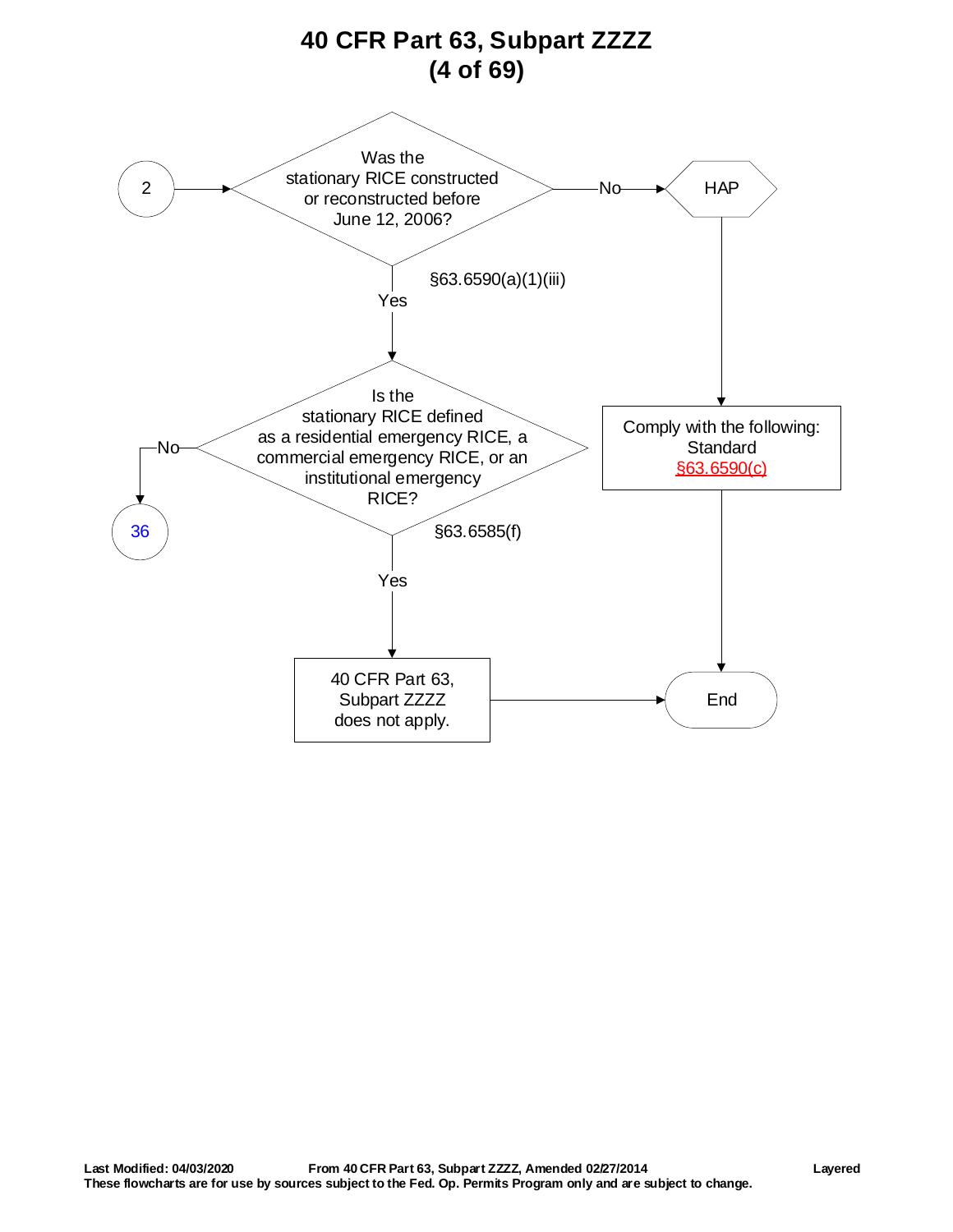<span id="page-4-0"></span>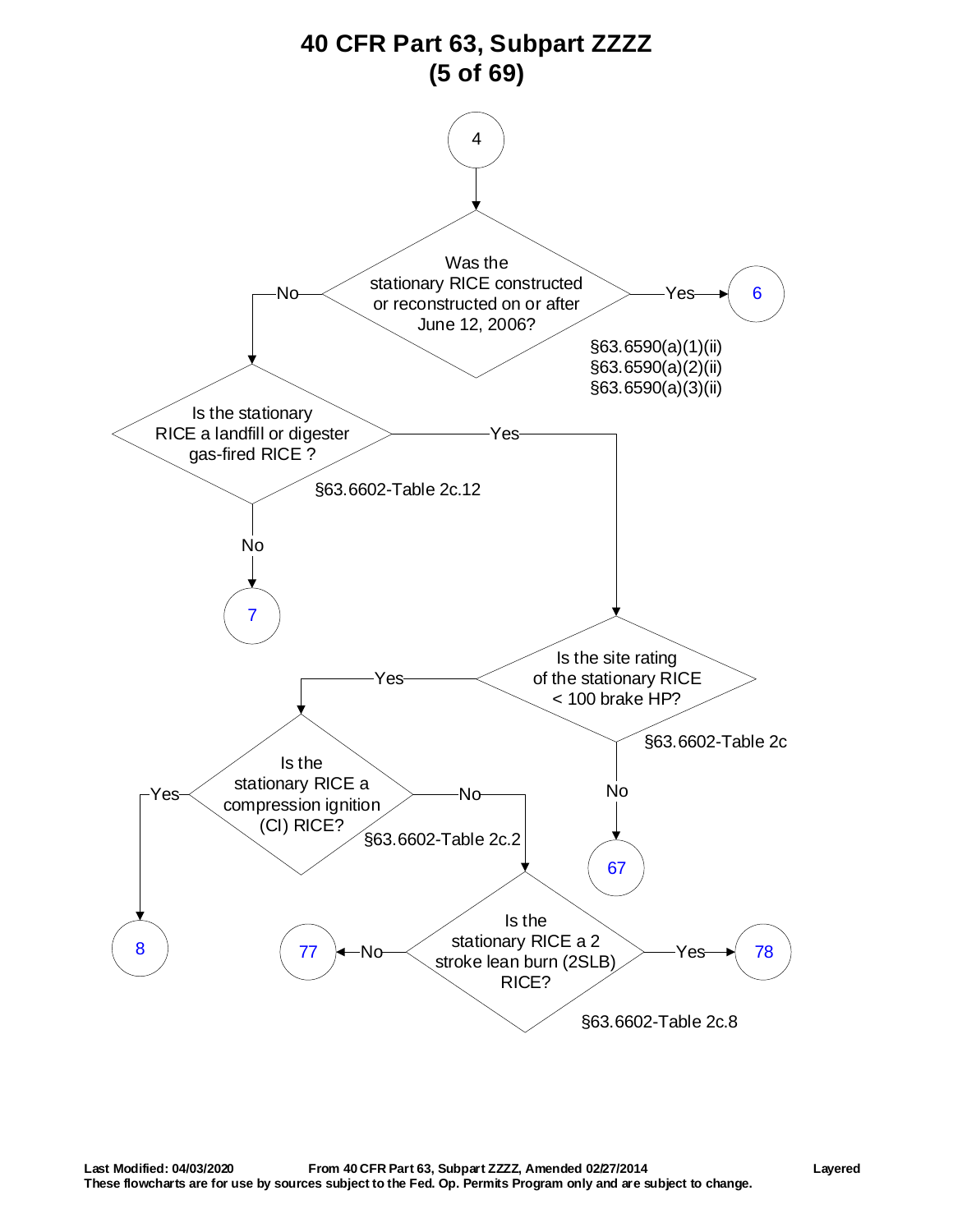<span id="page-5-0"></span>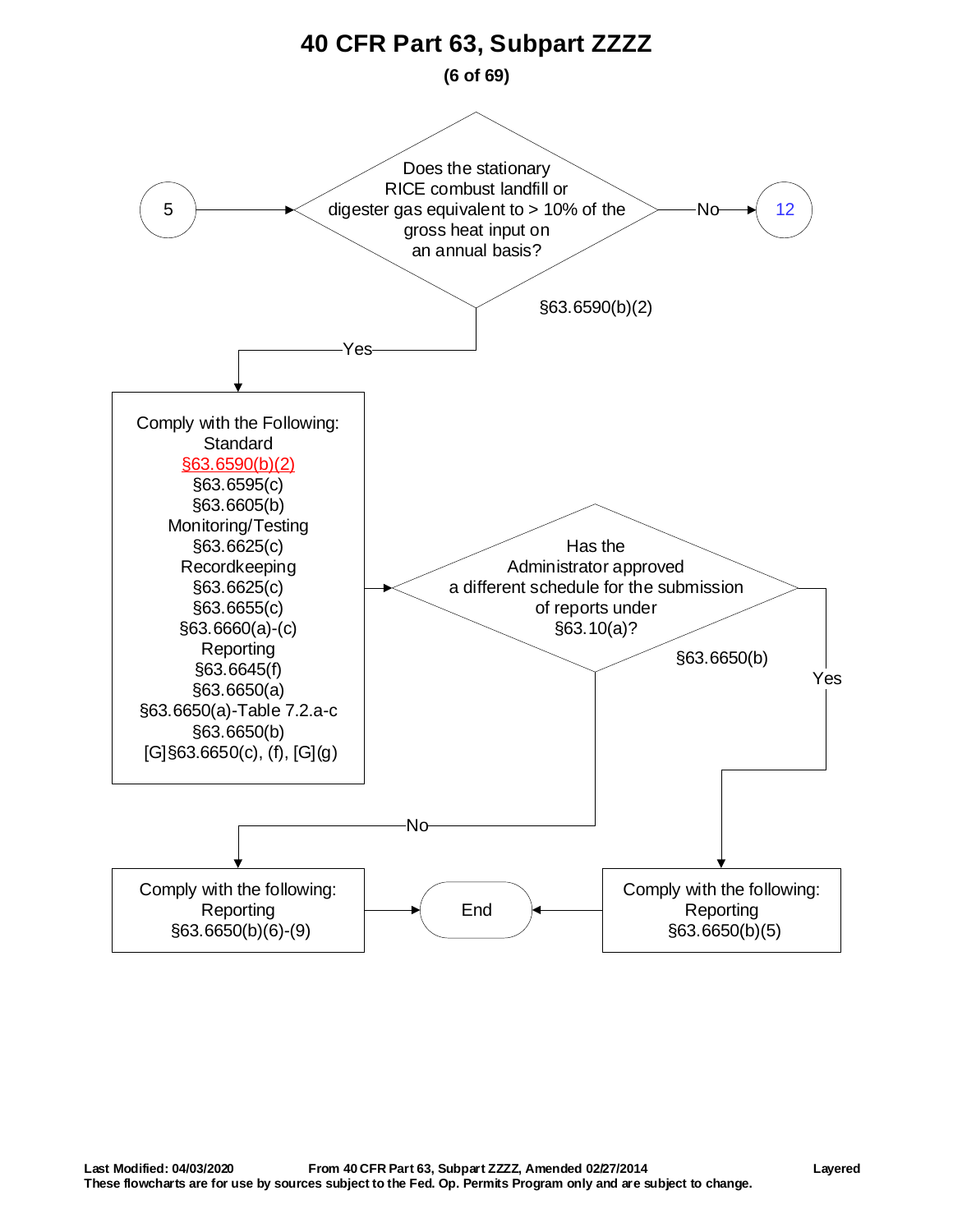<span id="page-6-0"></span>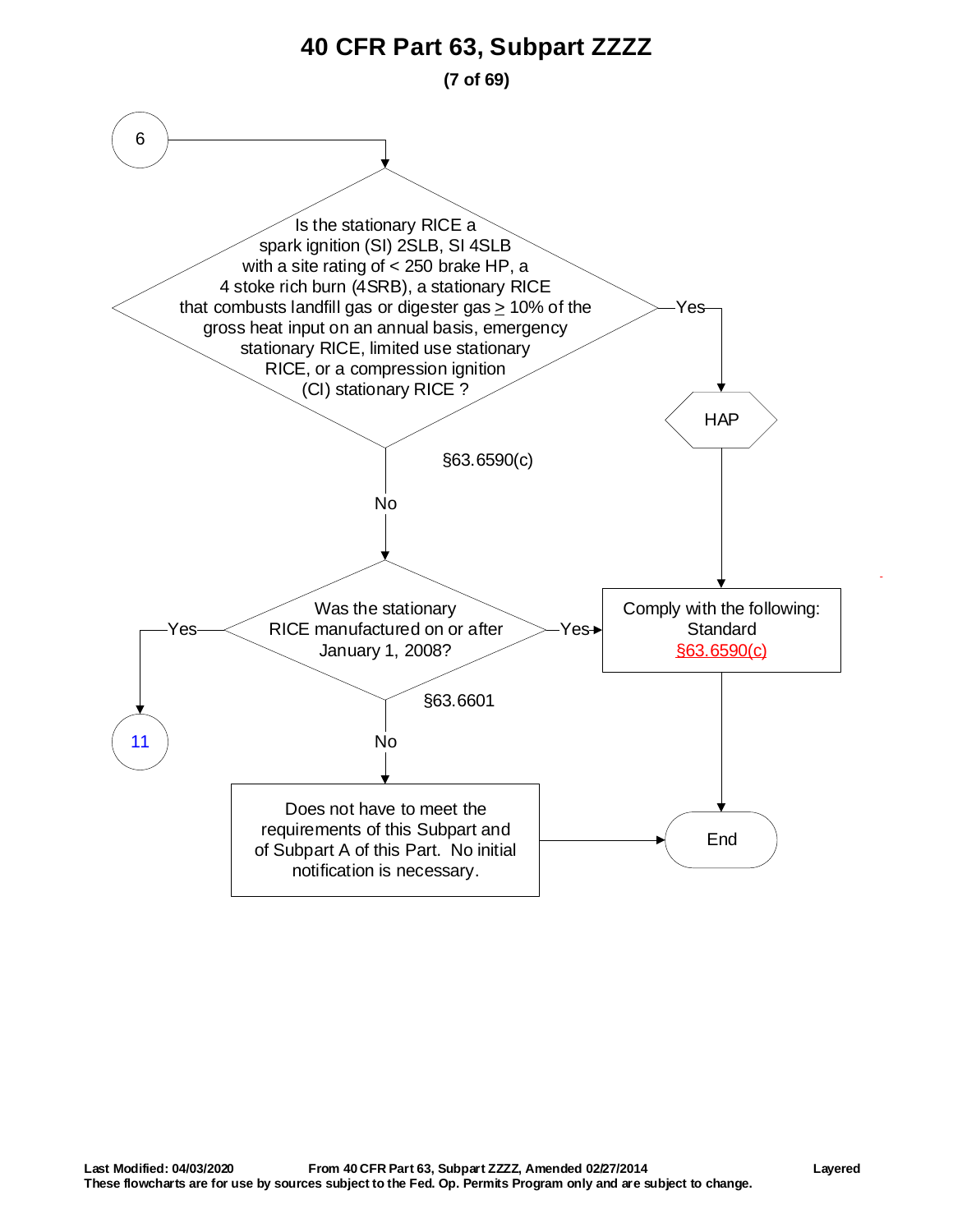<span id="page-7-0"></span>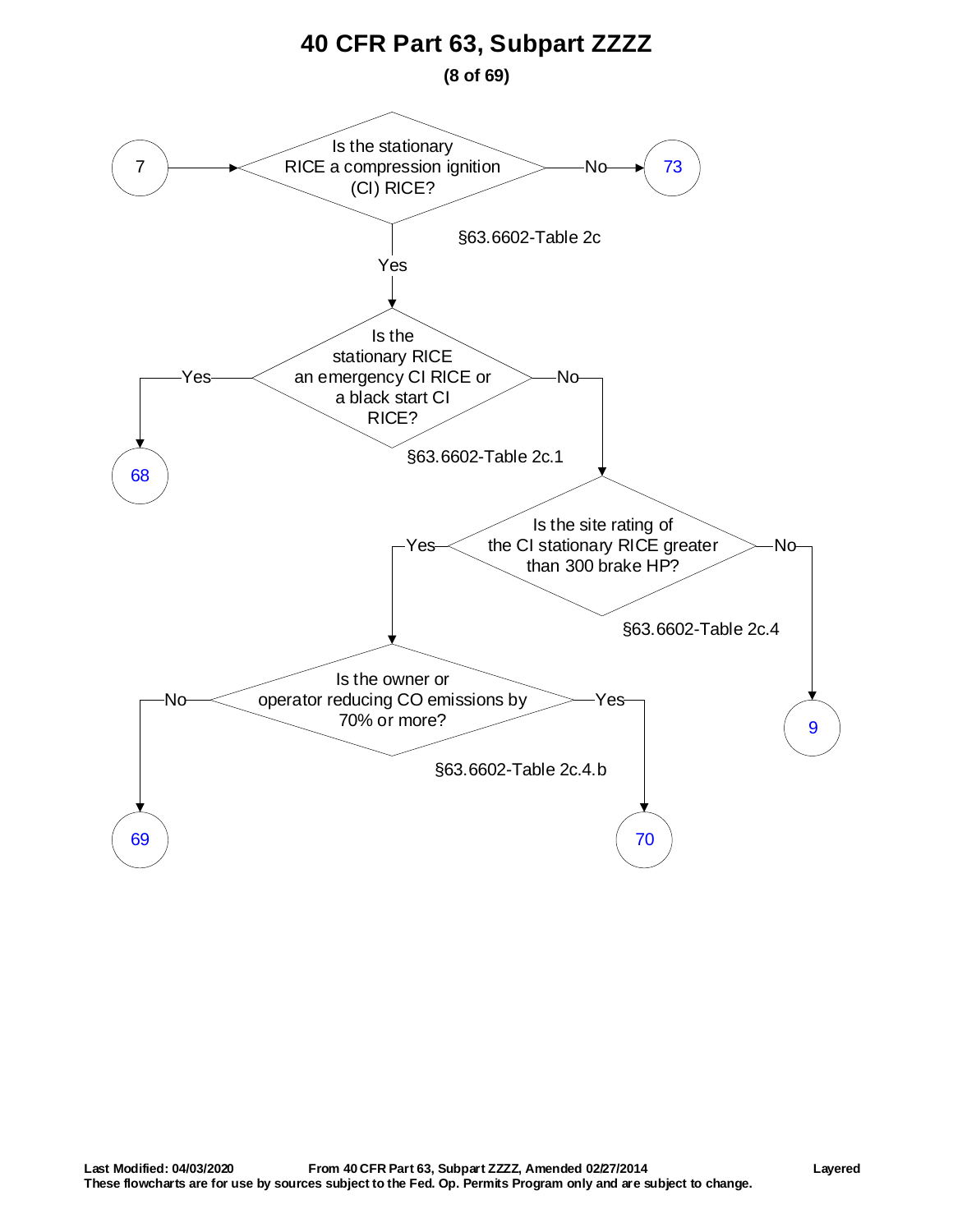<span id="page-8-0"></span>![](_page_8_Figure_0.jpeg)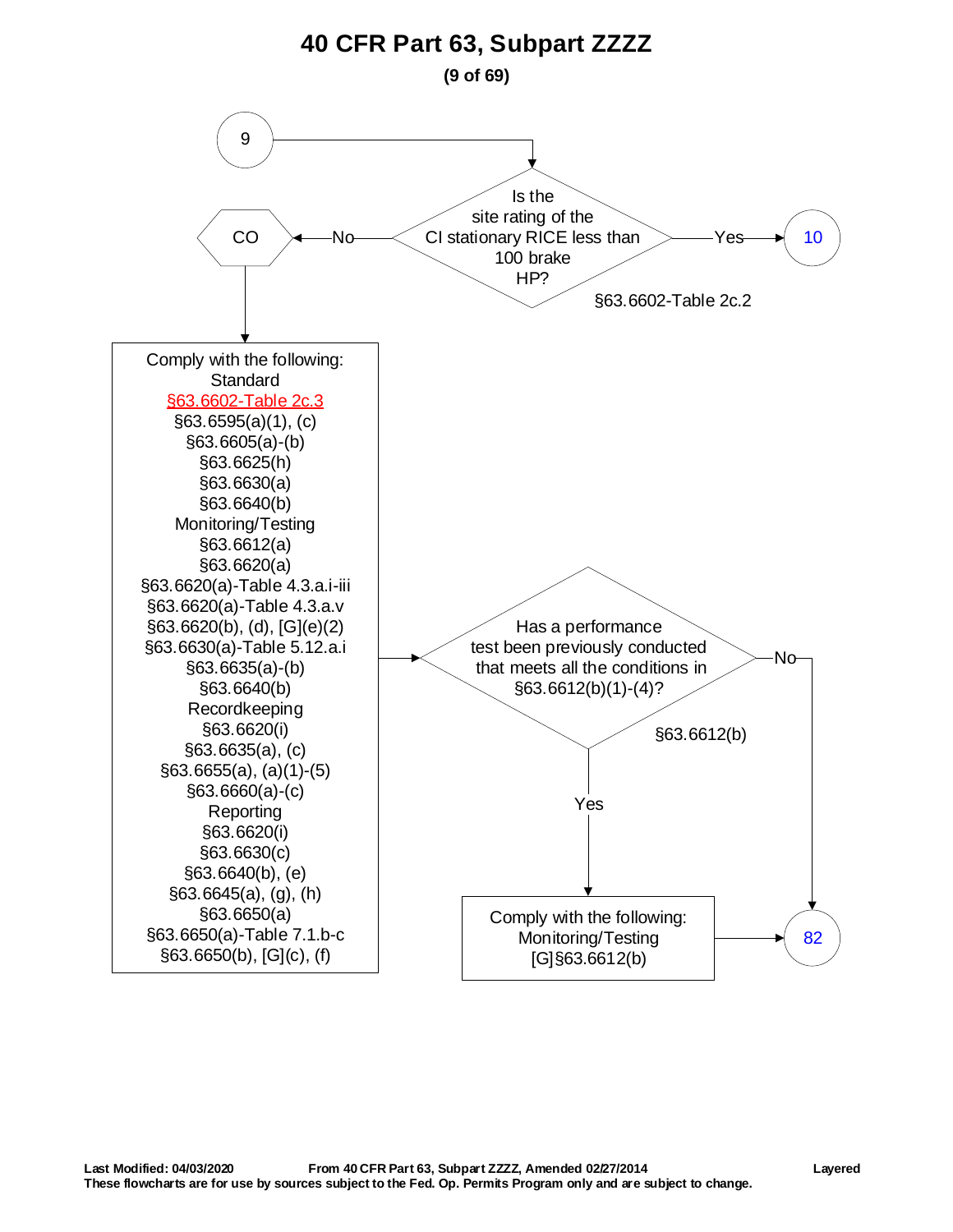**(10 of 69)**

<span id="page-9-1"></span><span id="page-9-0"></span>![](_page_9_Figure_2.jpeg)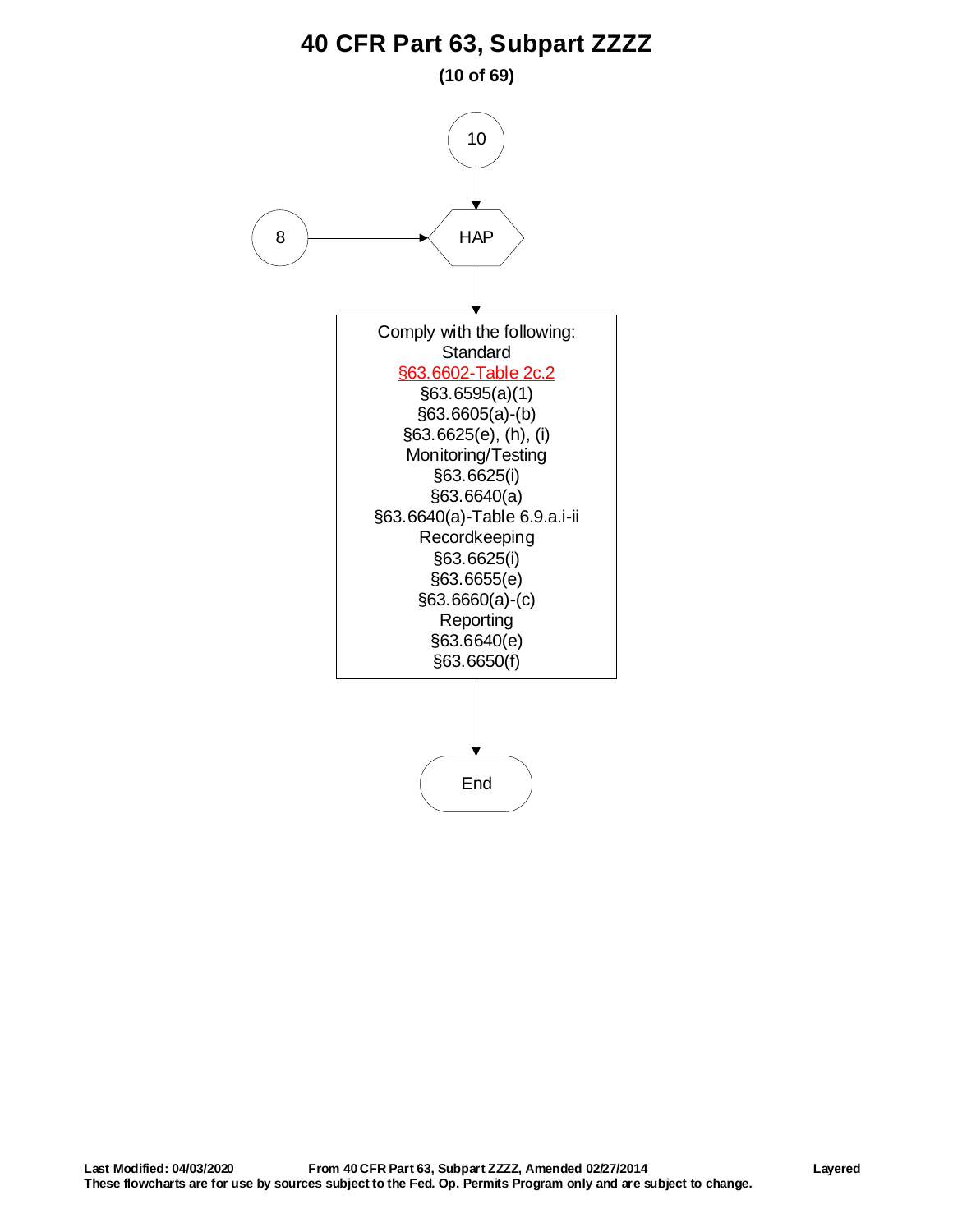<span id="page-10-0"></span>![](_page_10_Figure_0.jpeg)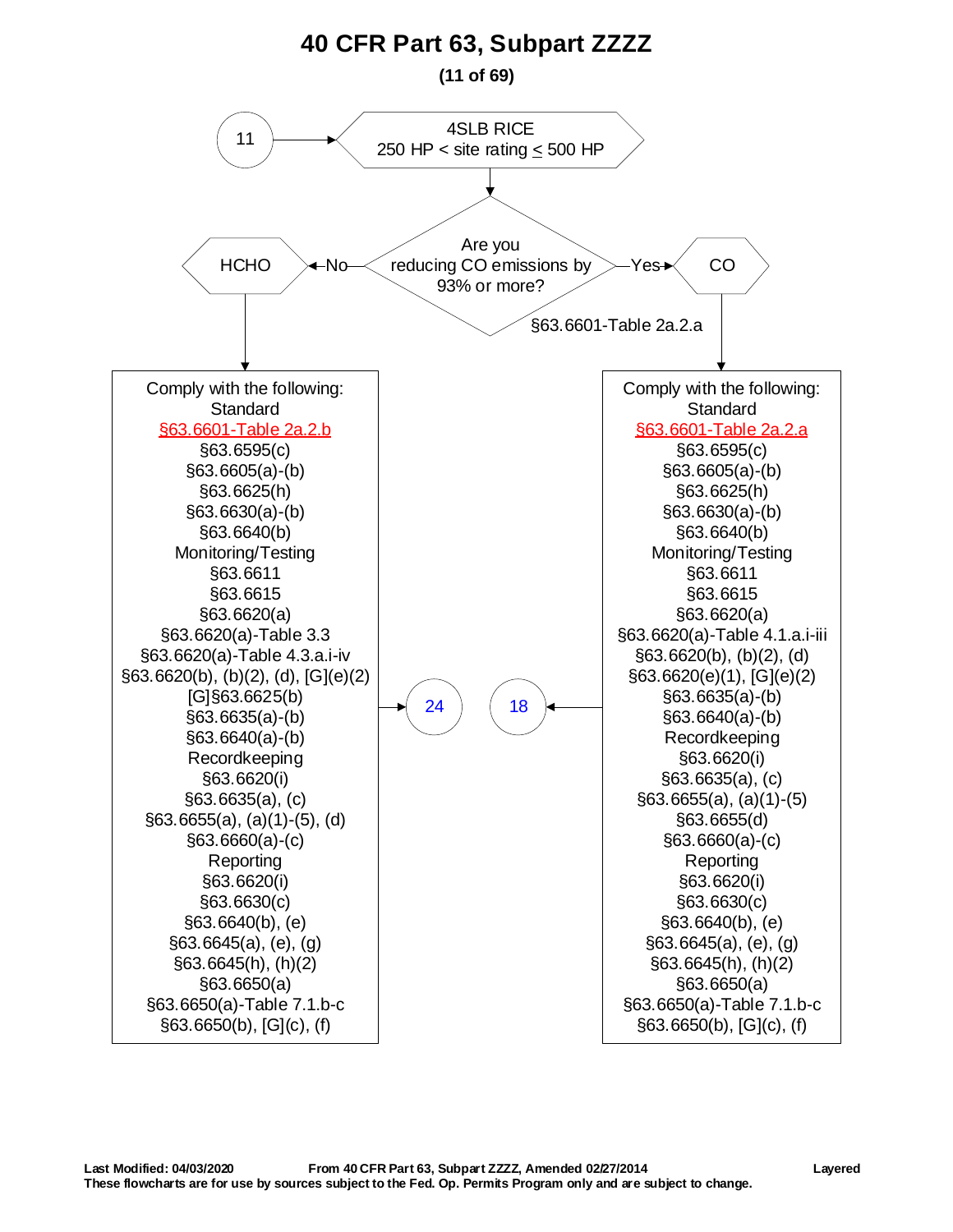<span id="page-11-0"></span>![](_page_11_Figure_0.jpeg)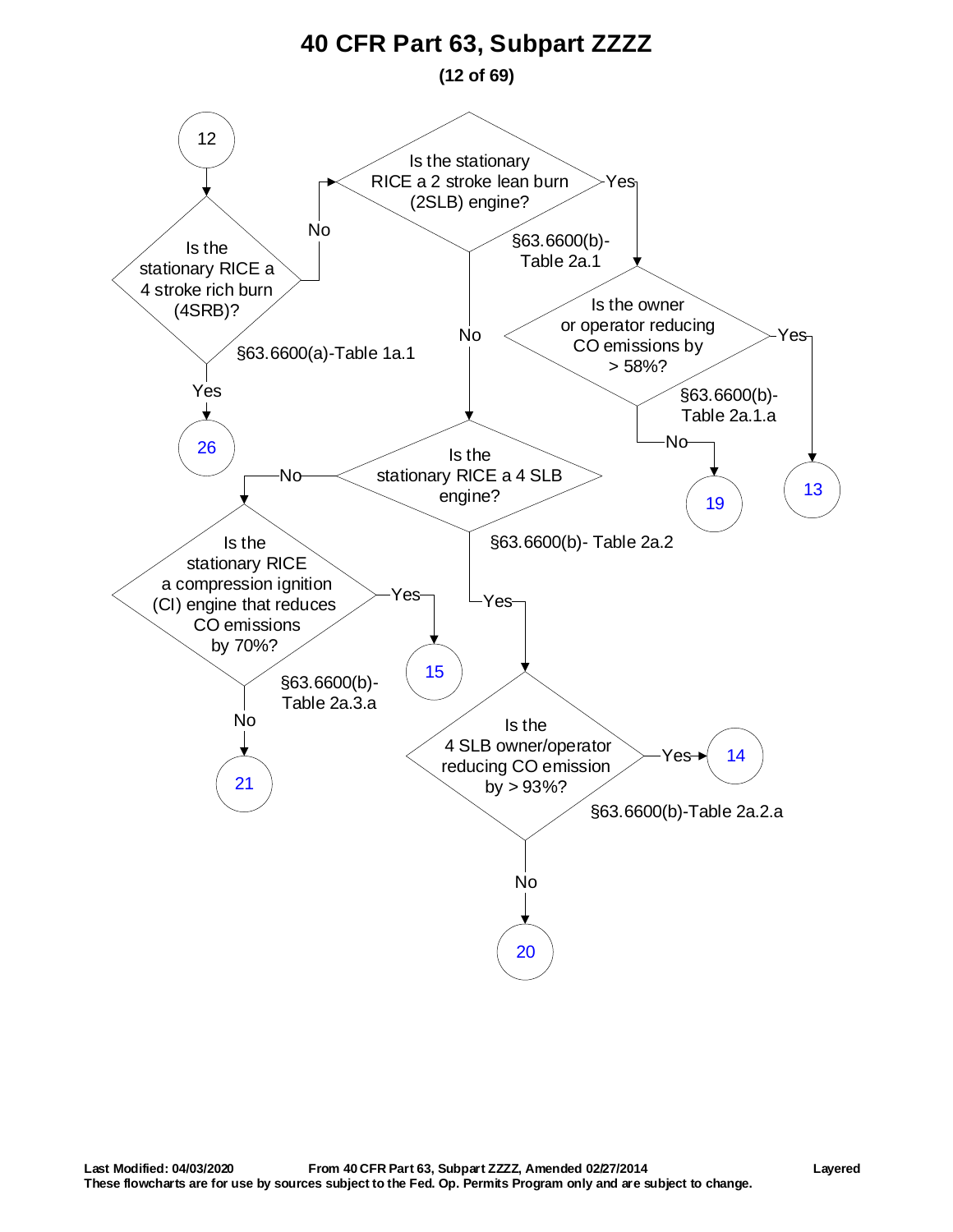#### **(13 of 69)**

<span id="page-12-0"></span>![](_page_12_Figure_2.jpeg)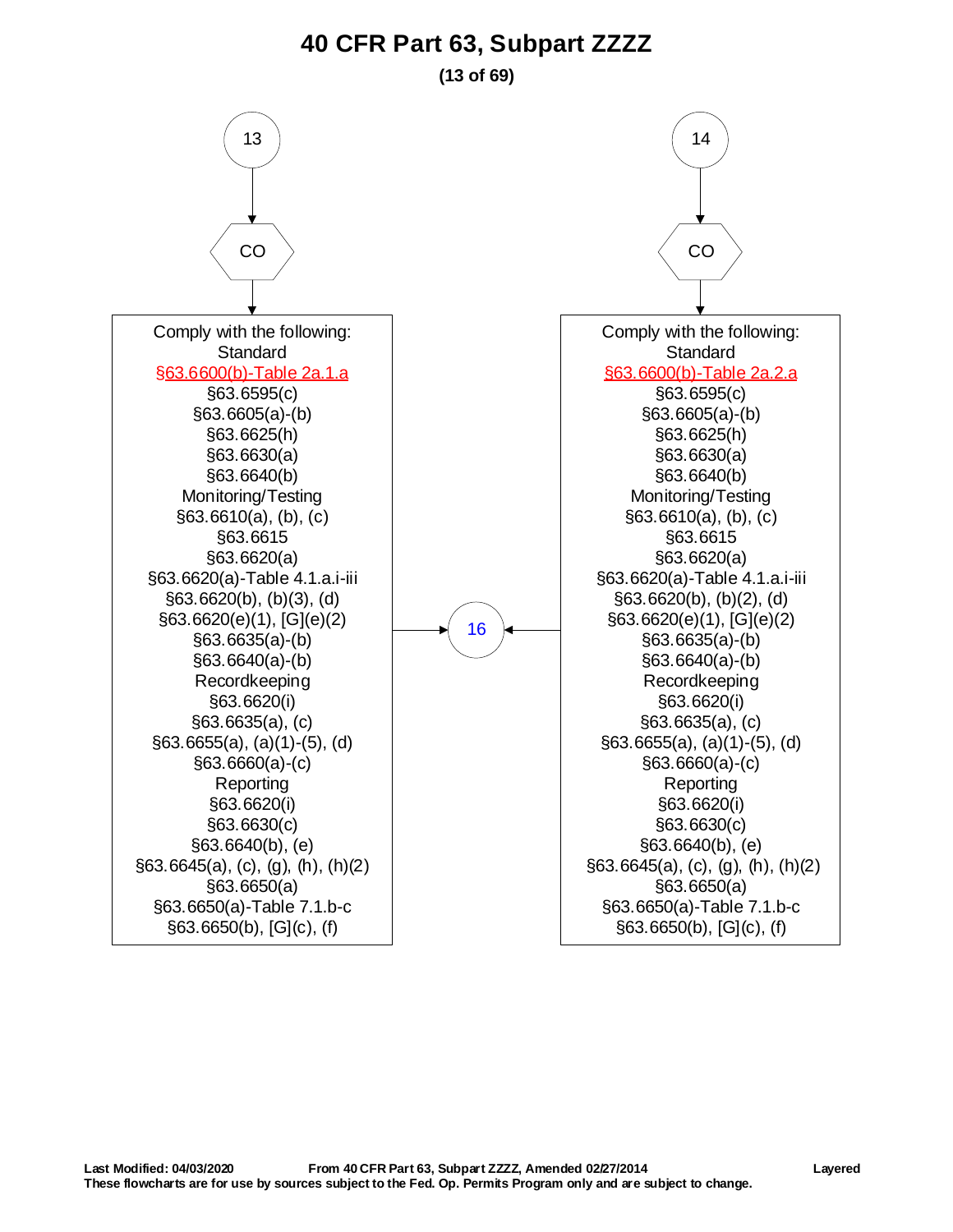**(14 of 69)**

<span id="page-13-0"></span>![](_page_13_Figure_2.jpeg)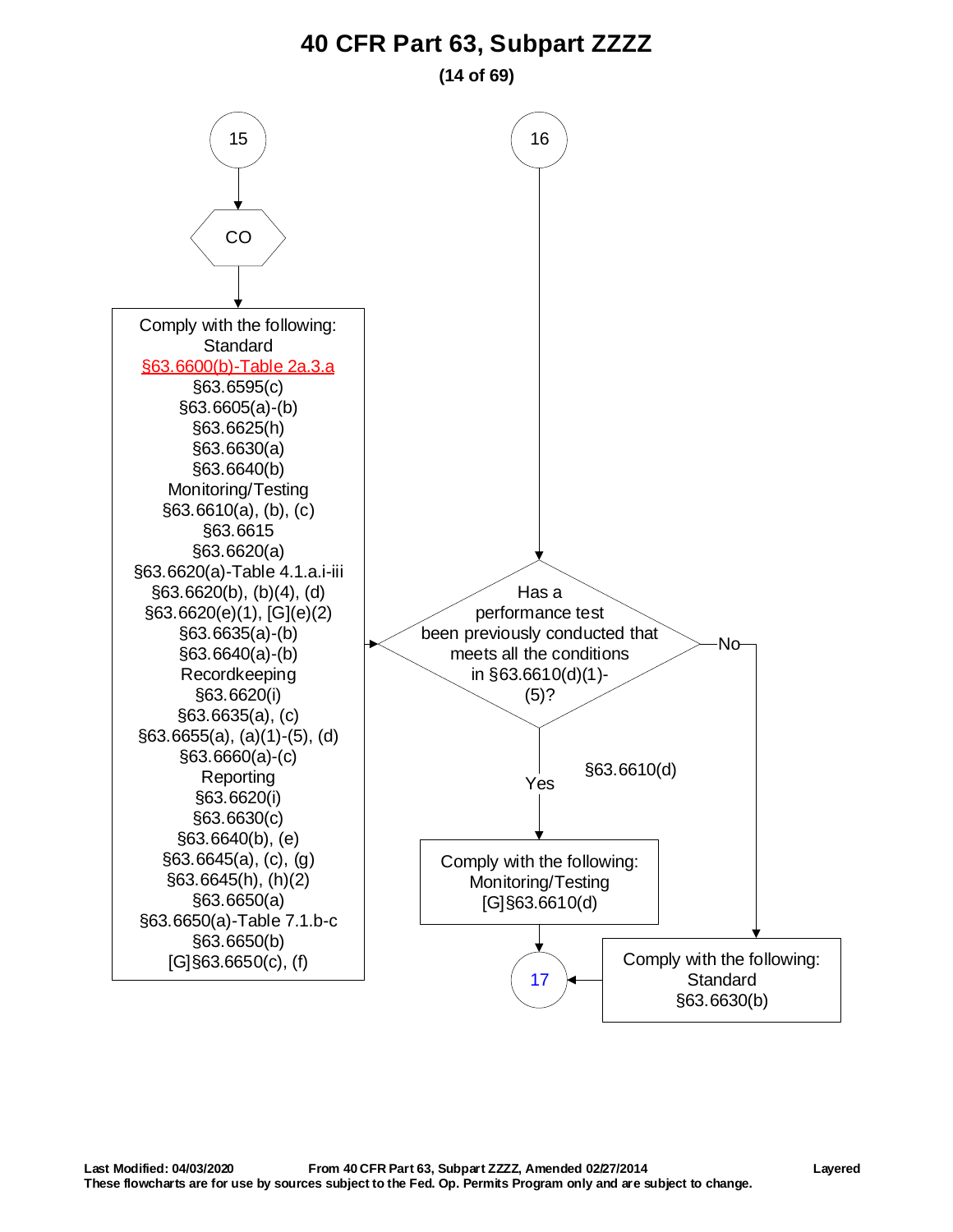#### **(15 of 69)**

<span id="page-14-0"></span>![](_page_14_Figure_2.jpeg)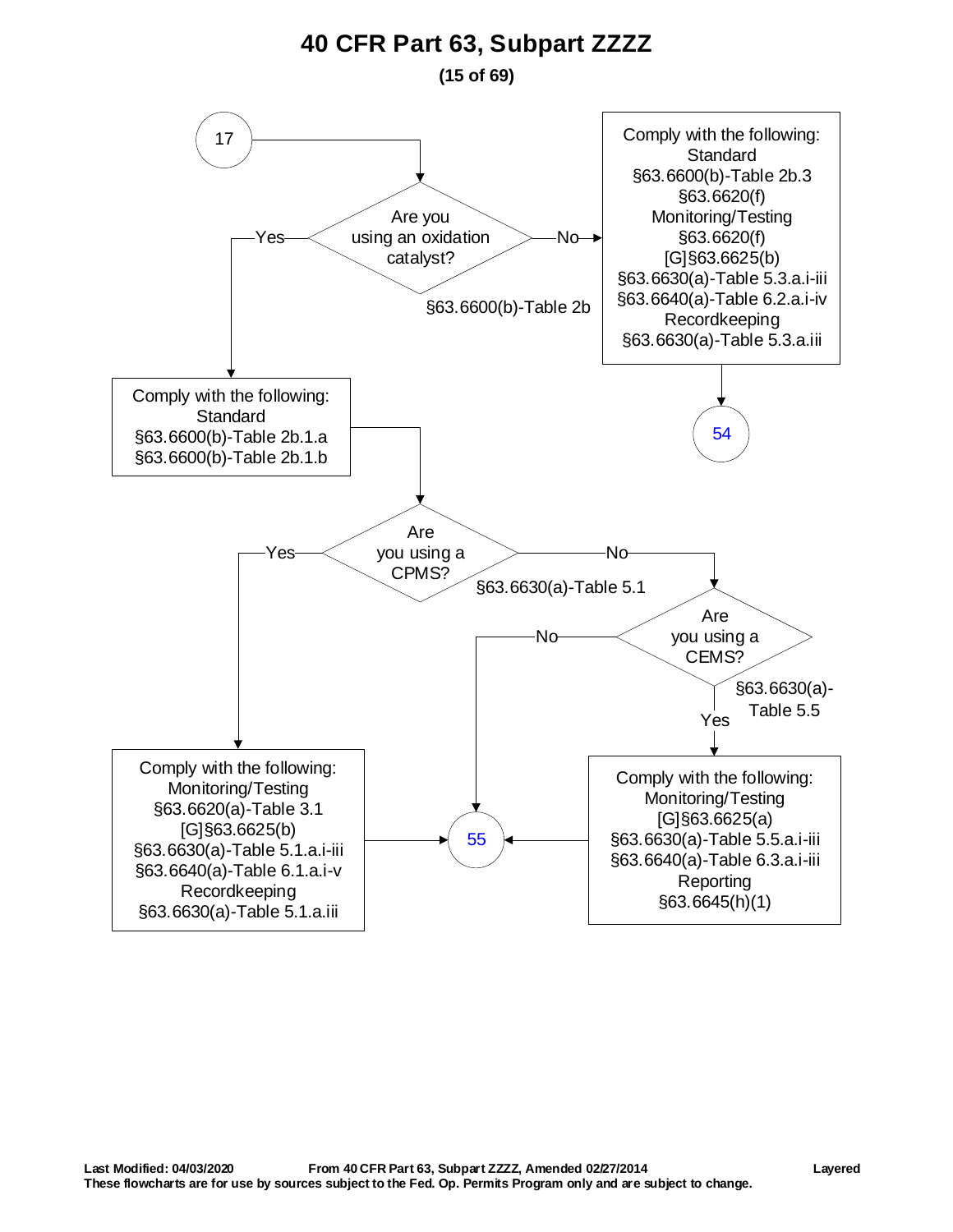<span id="page-15-0"></span>![](_page_15_Figure_0.jpeg)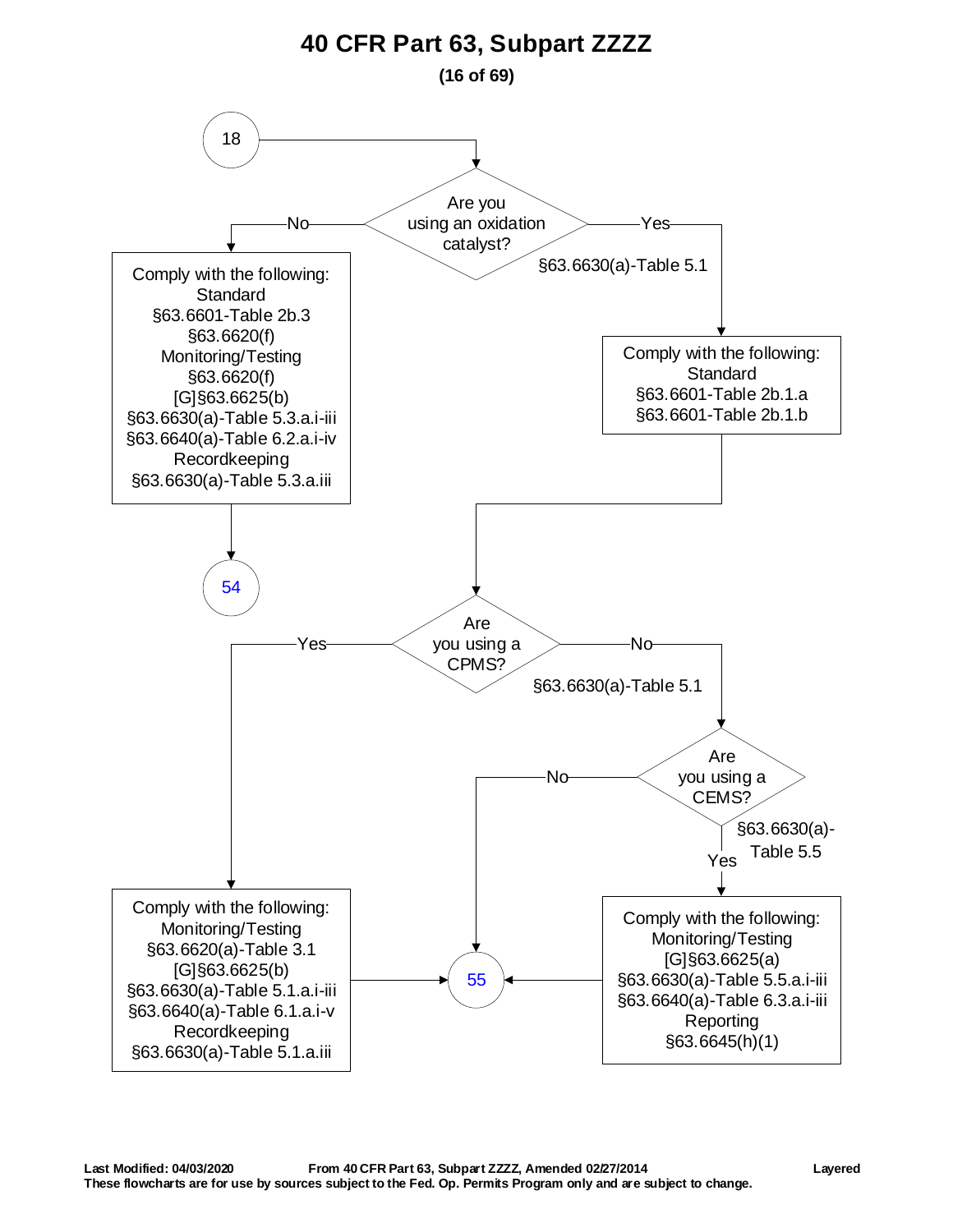#### **(17 of 69)**

<span id="page-16-0"></span>![](_page_16_Figure_2.jpeg)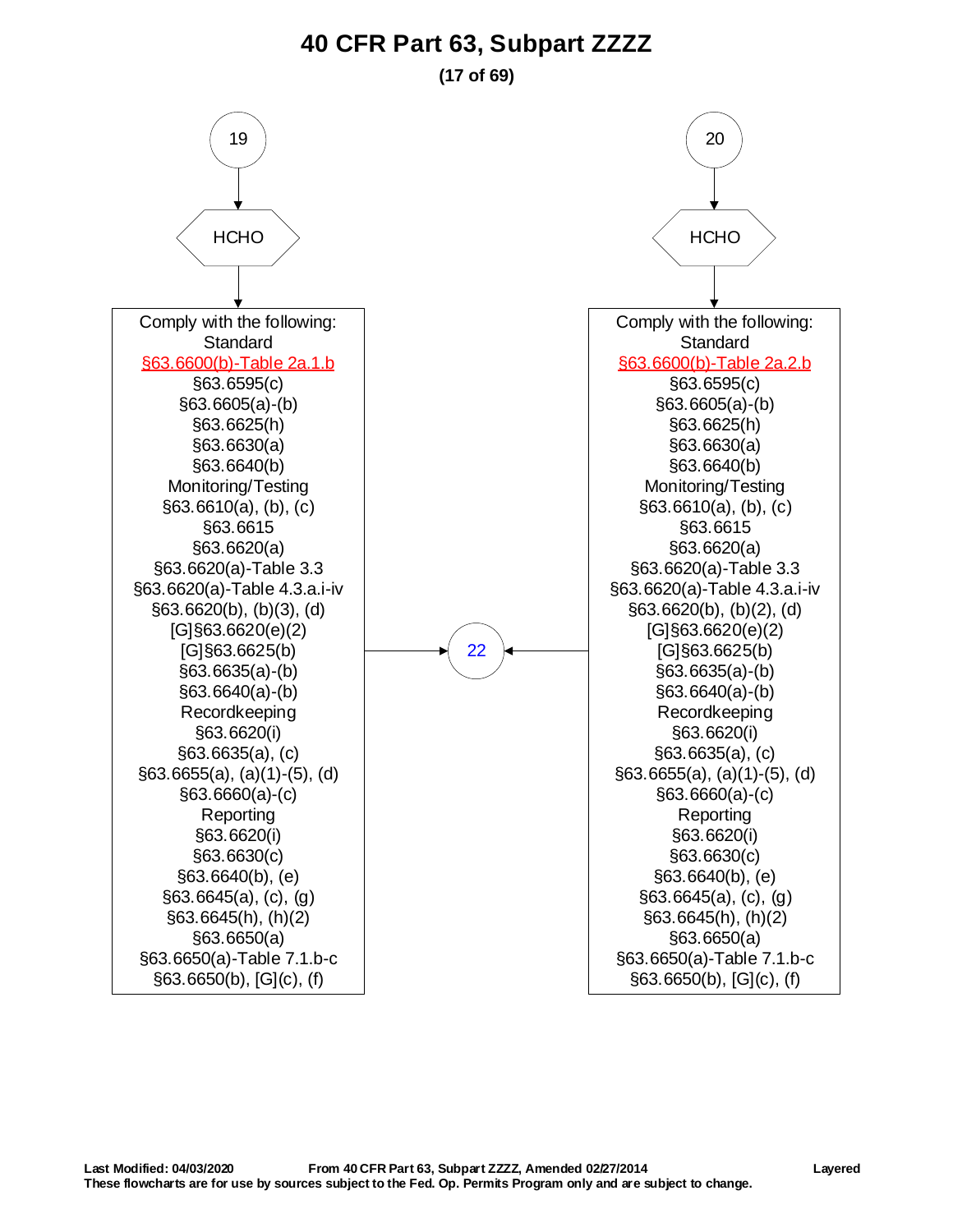**(18 of 69)**

<span id="page-17-0"></span>![](_page_17_Figure_2.jpeg)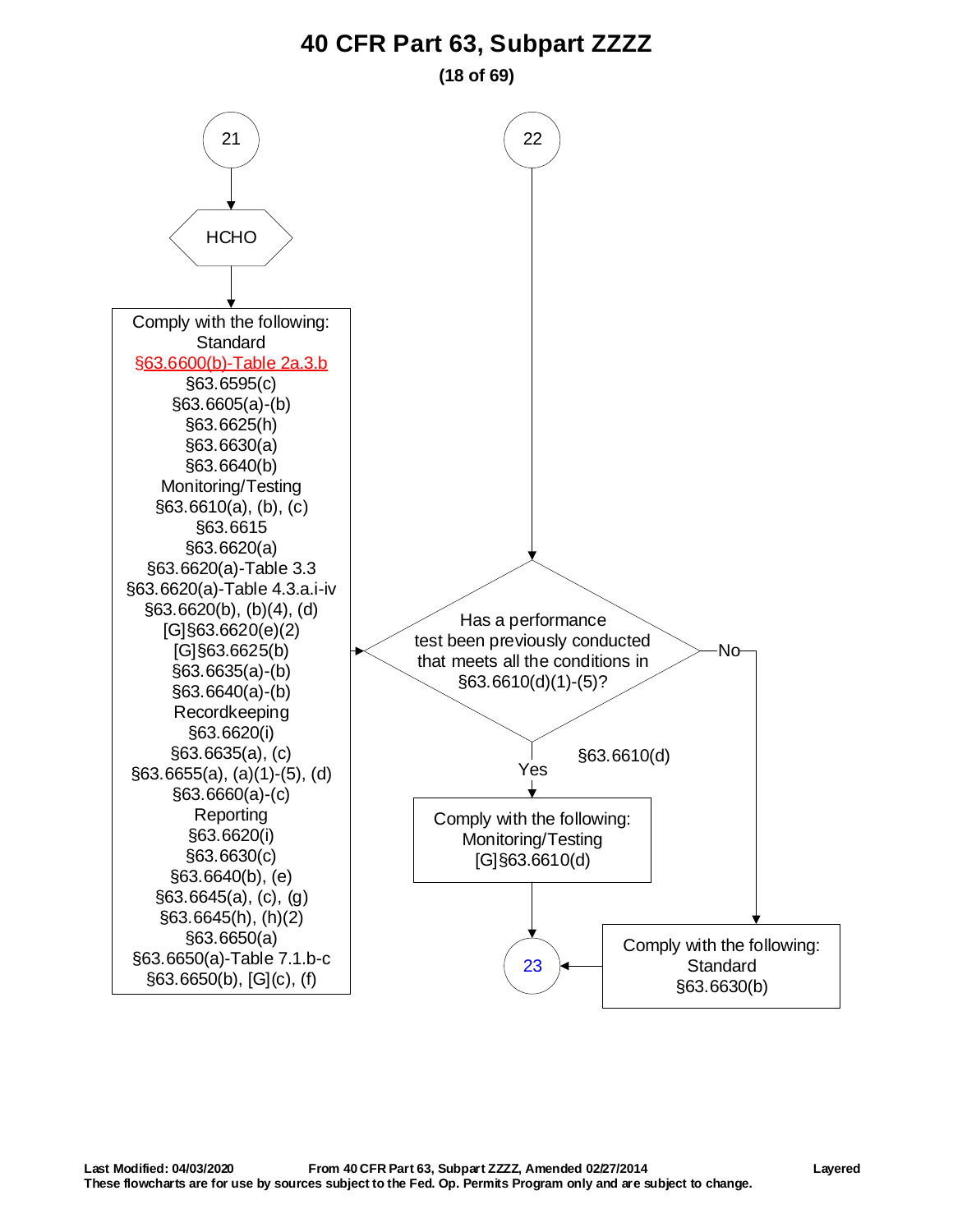<span id="page-18-0"></span>![](_page_18_Figure_0.jpeg)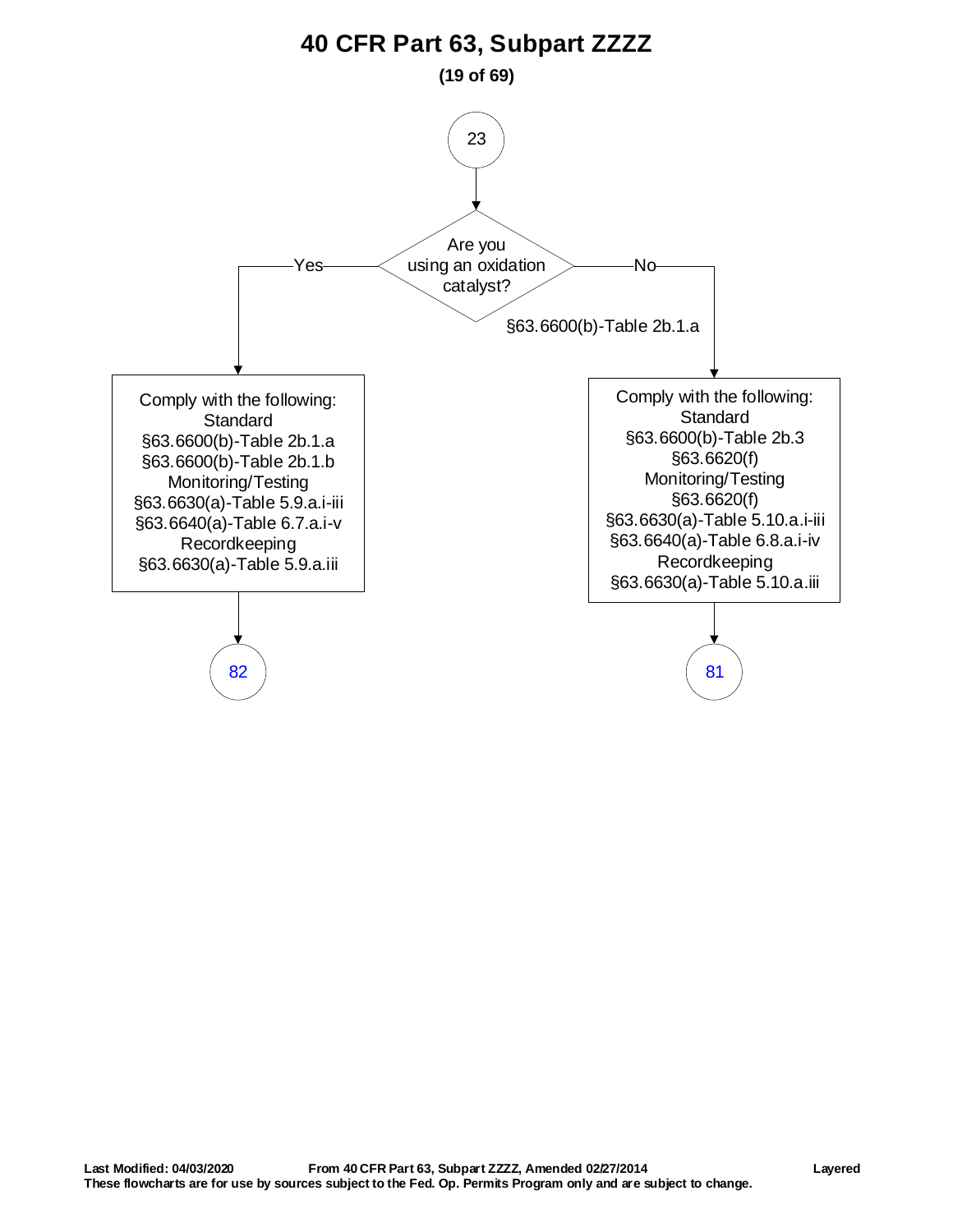<span id="page-19-0"></span>![](_page_19_Figure_0.jpeg)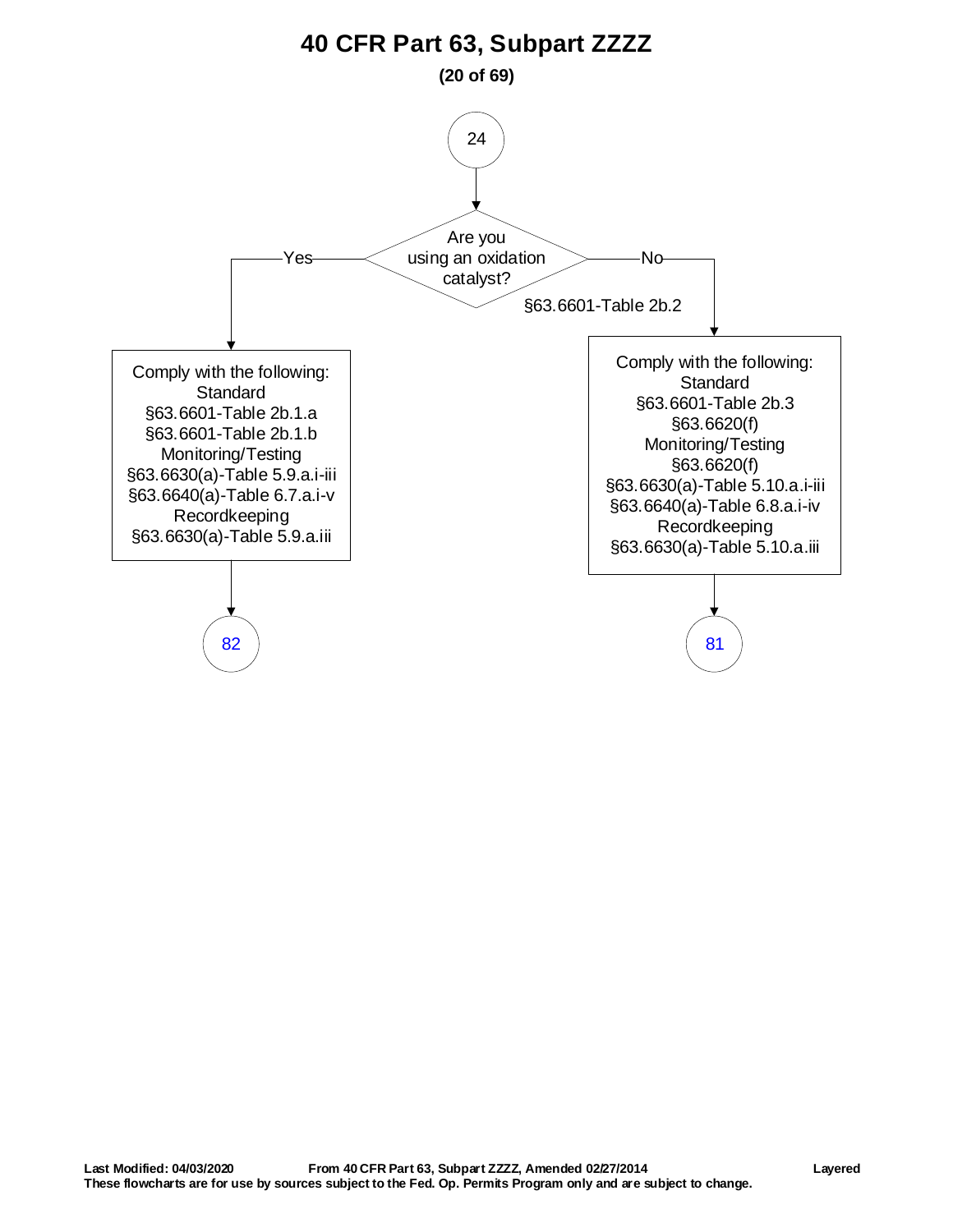<span id="page-20-1"></span><span id="page-20-0"></span>![](_page_20_Figure_0.jpeg)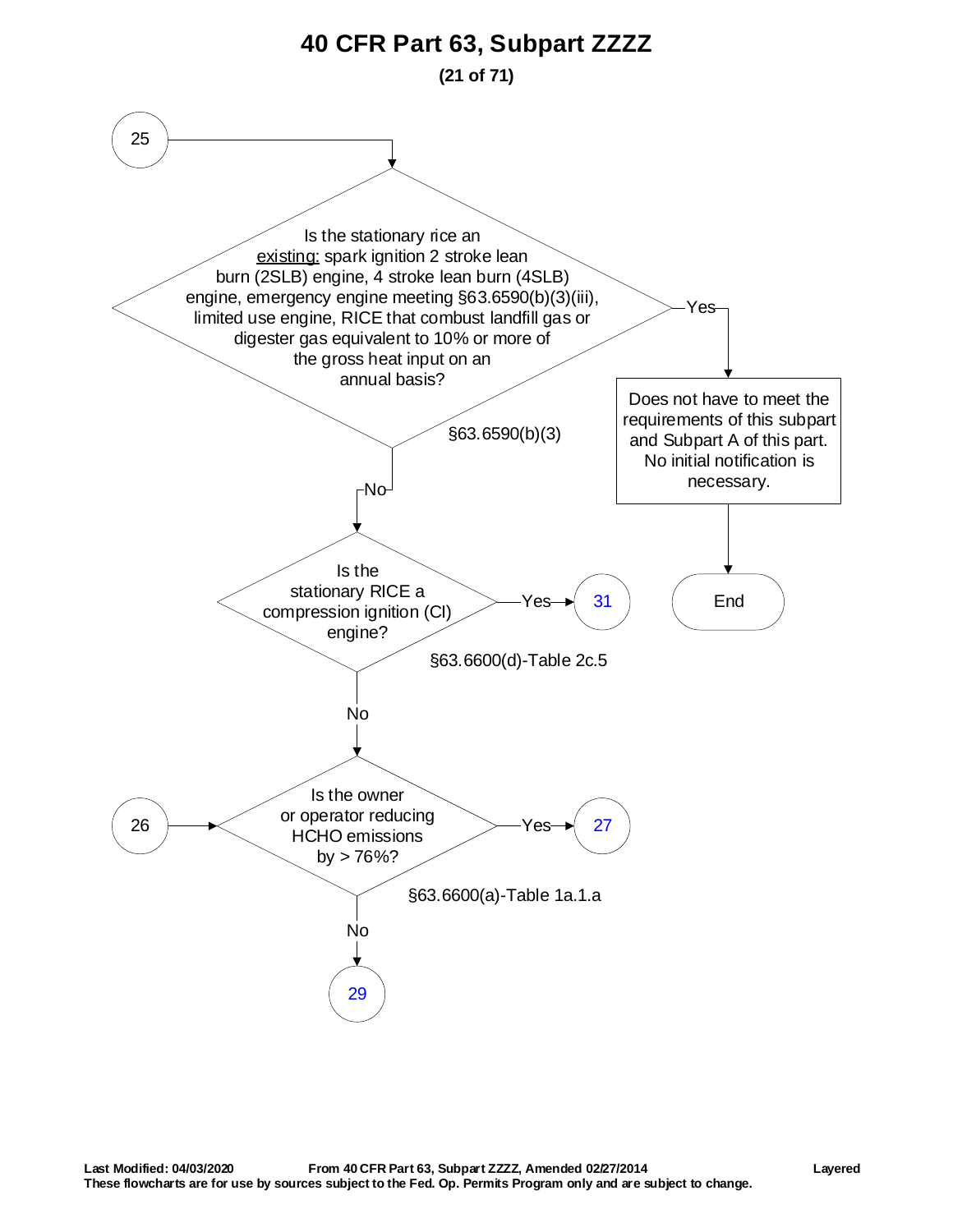**(22 of 69)**

<span id="page-21-0"></span>![](_page_21_Figure_2.jpeg)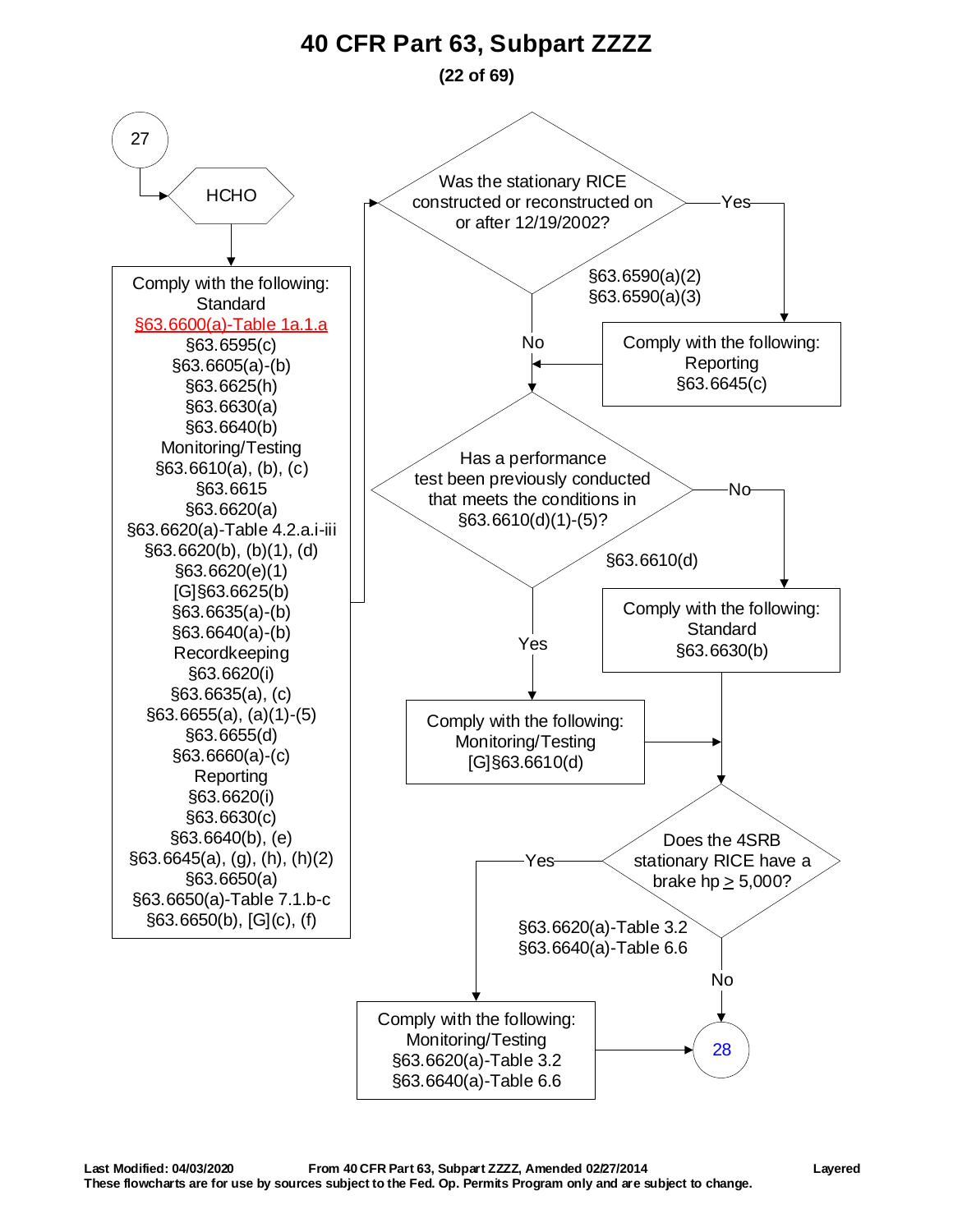<span id="page-22-0"></span>![](_page_22_Figure_0.jpeg)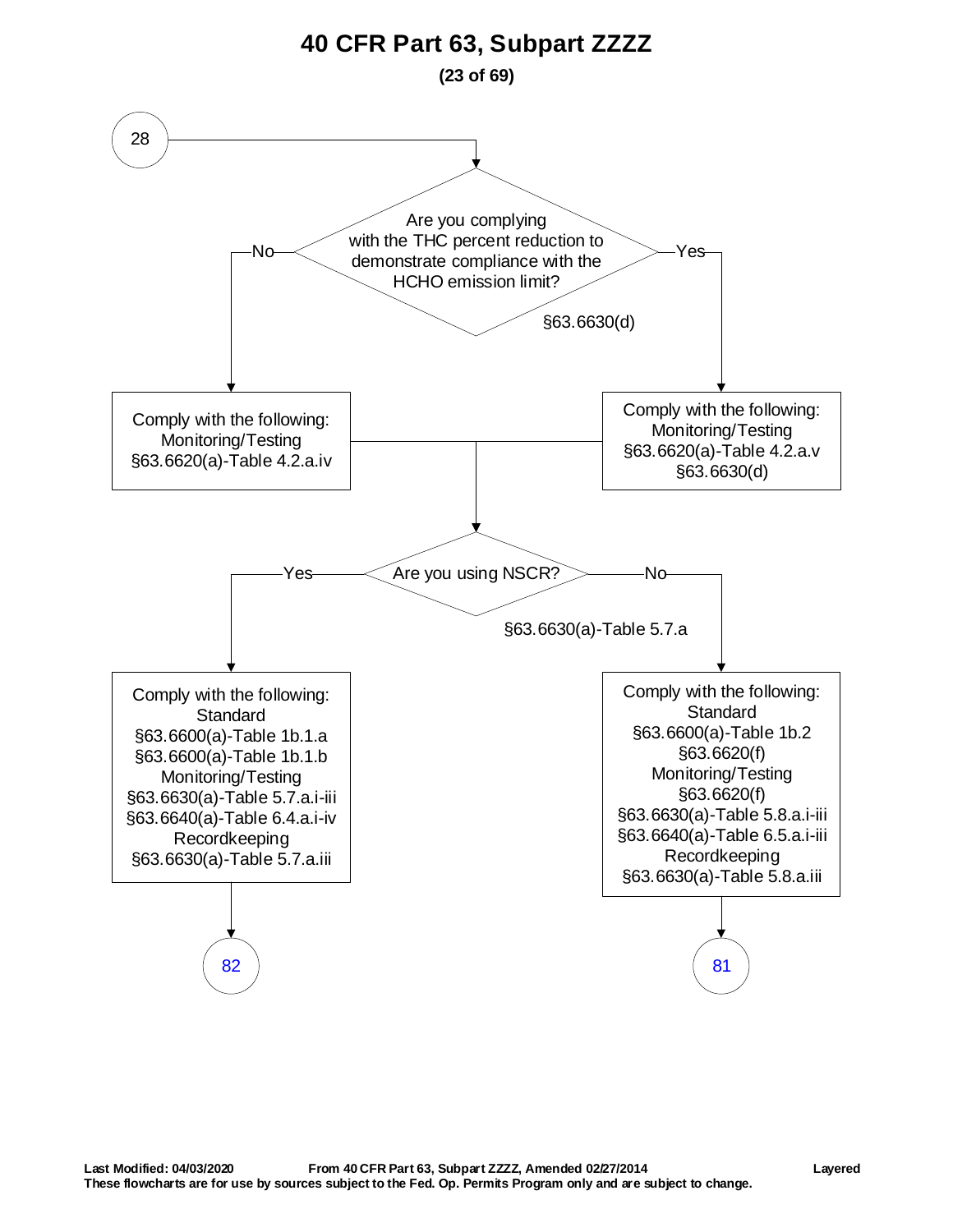#### <span id="page-23-0"></span>29 Comply with the following: **Standard** [§63.6600\(a\)-Table 1a.1.b](https://www.tceq.texas.gov/downloads/permitting/air-rules/federal/40-cfr-63/r63zzzz.pdf#page=2) §63.6595(c) §63.6605(a)-(b) §63.6625(h) §63.6630(a) §63.6640(b) Monitoring/Testing §63.6610(a), (b), (c) §63.6615 §63.6620(a) §63.6620(a)-Table 3.3 §63.6620(a)-Table 4.3.a.i-iv §63.6620(b), (b)(1), (d) [G]§63.6620(e)(2) [G]§63.6625(b) §63.6635(a)-(b) §63.6640(a)-(b) Recordkeeping §63.6620(i) §63.6635(a), (c) §63.6655(a), (a)(1)-(5) §63.6655(d) §63.6660(a)-(c) Reporting §63.6620(i) §63.6630(c) §63.6640(b), (e) §63.6645(a), (g), (h), (h)(2) §63.6650(a) §63.6650(a)-Table 7.1.b-c §63.6650(b)  $[G]$ §63.6650(c), (f) Has a performance test been previously conducted that meets the condition in §63.6610(d)(1)-(5)? Yes [30](#page-24-0) Comply with the following: Monitoring/Testing [G]§63.6610(d) §63.6610(d) Comply with the following: **Standard** §63.6630(b) **HCHO** Was the stationary RICE constructed or reconstructed on or after 12/19/2002? §63.6590(a)(2) §63.6590(a)(3) Comply with the following: Reporting §63.6645(c) Yes No No **40 CFR Part 63, Subpart ZZZZ (24 of 69)**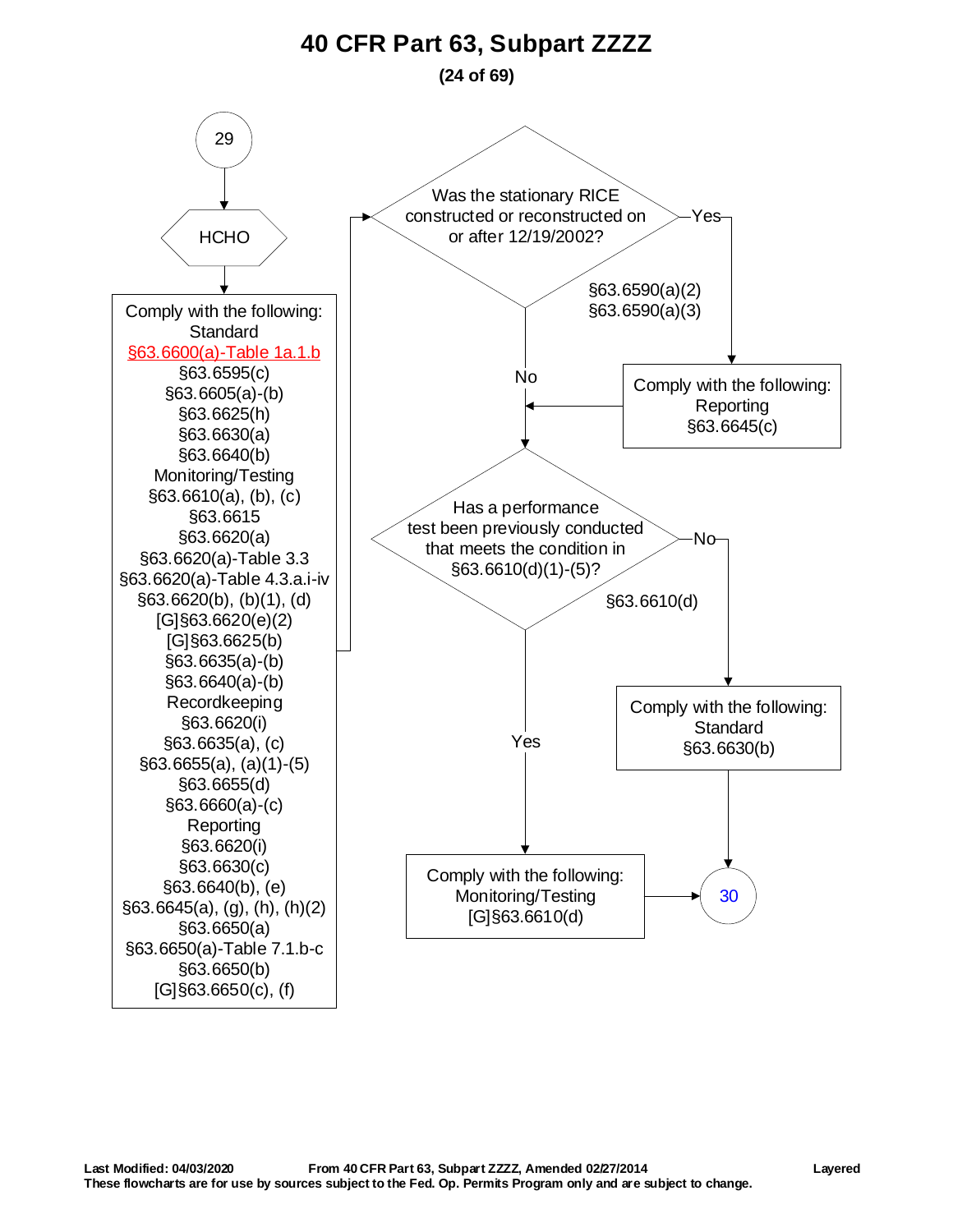<span id="page-24-0"></span>![](_page_24_Figure_0.jpeg)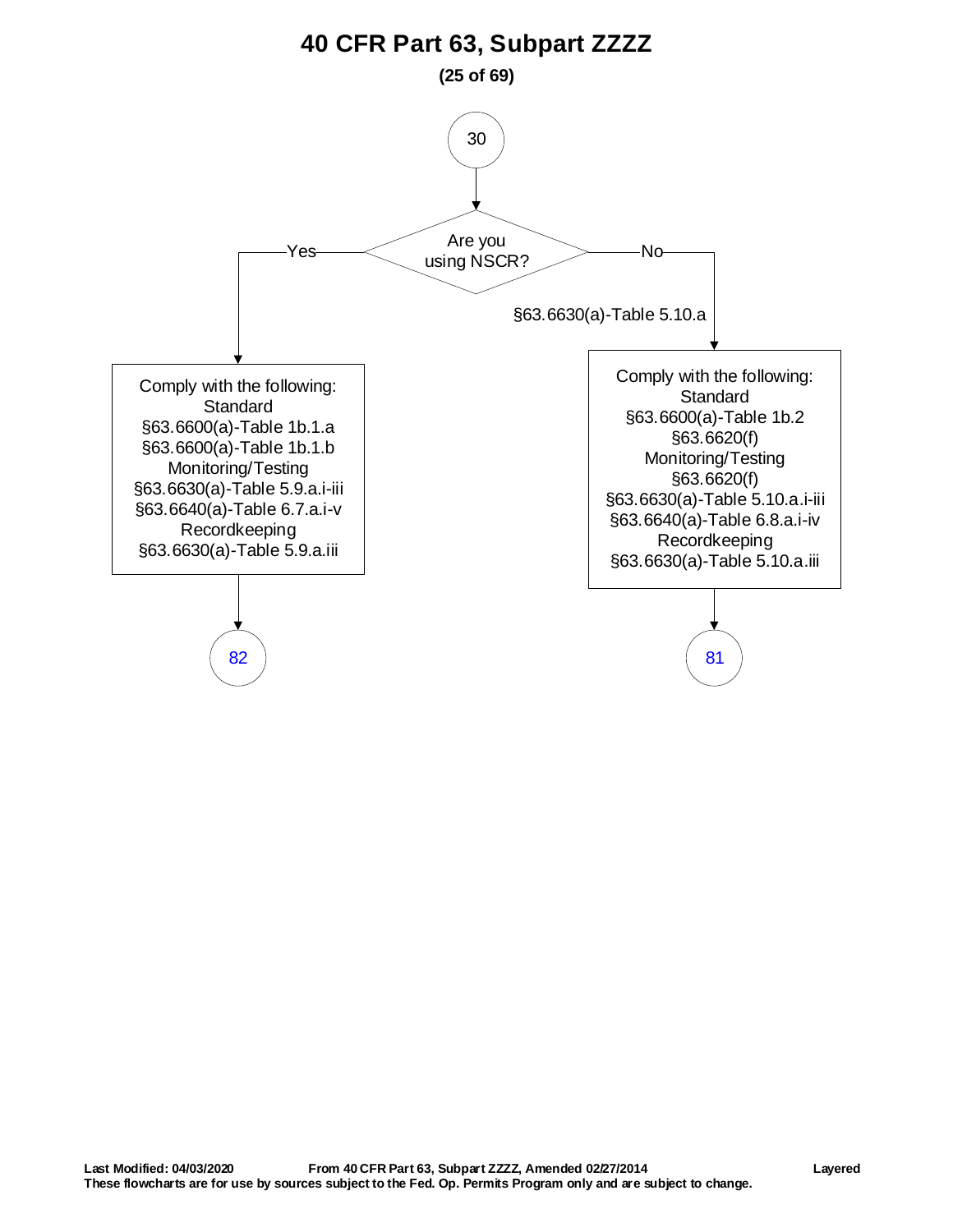<span id="page-25-0"></span>![](_page_25_Figure_0.jpeg)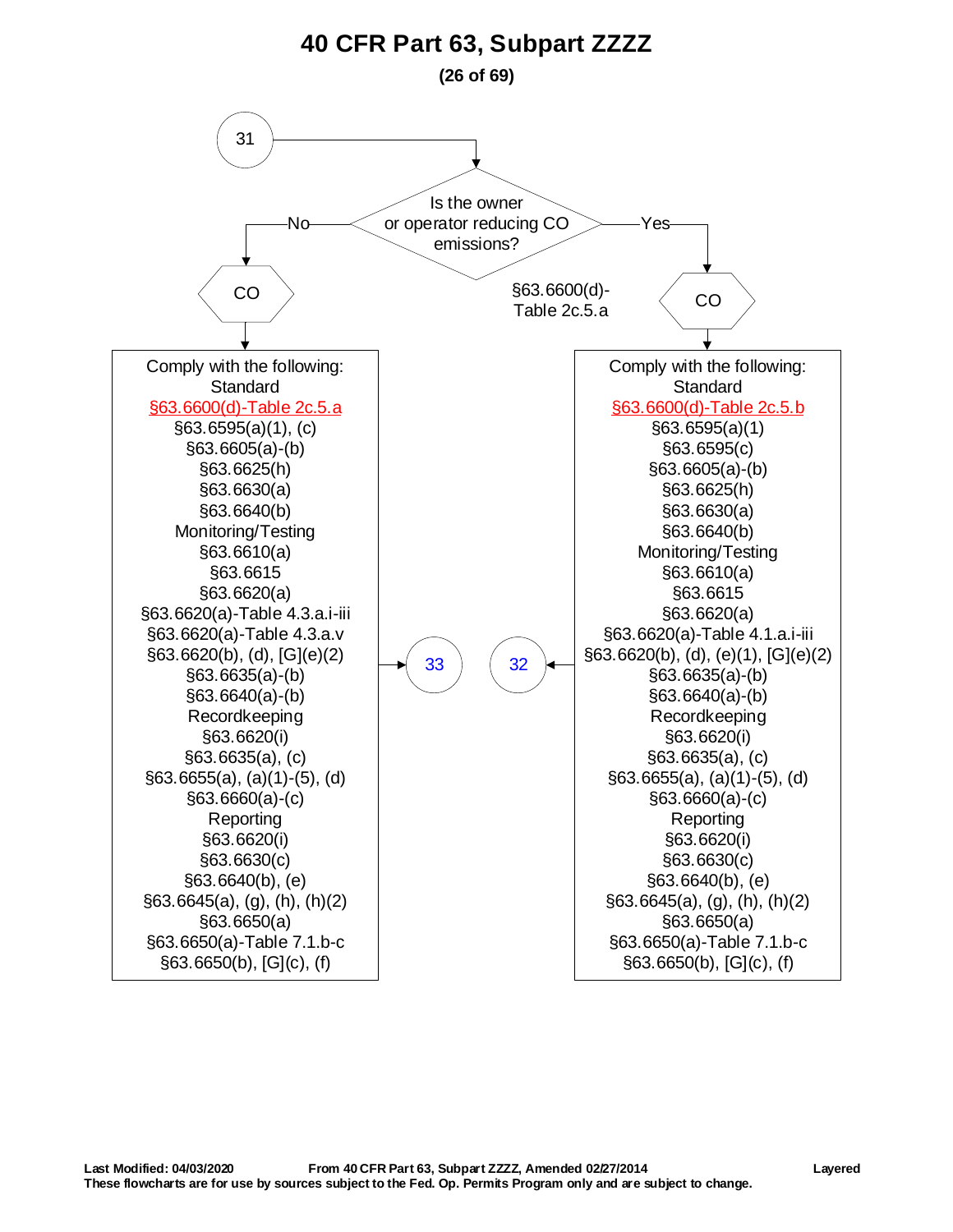<span id="page-26-0"></span>![](_page_26_Figure_0.jpeg)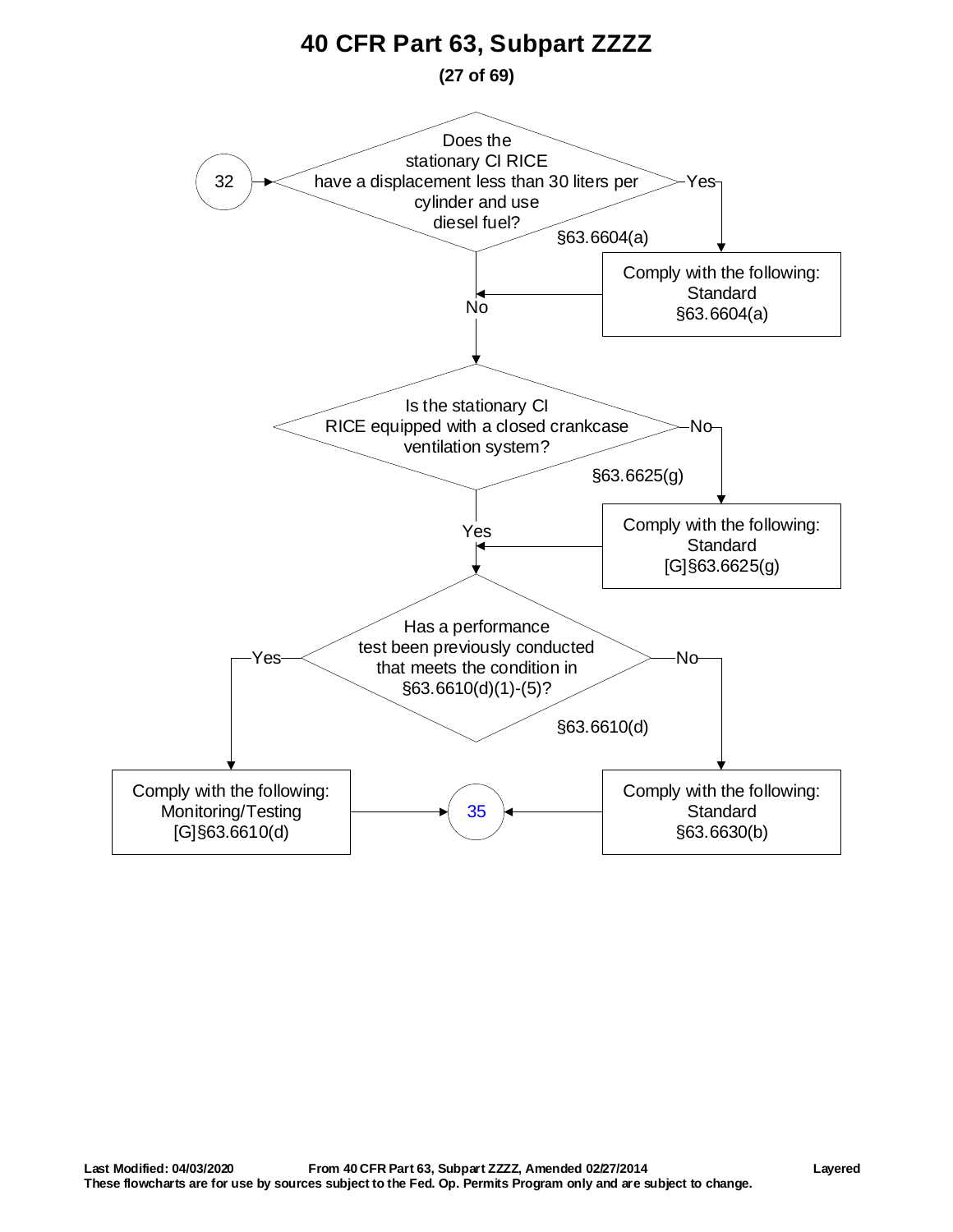<span id="page-27-0"></span>![](_page_27_Figure_0.jpeg)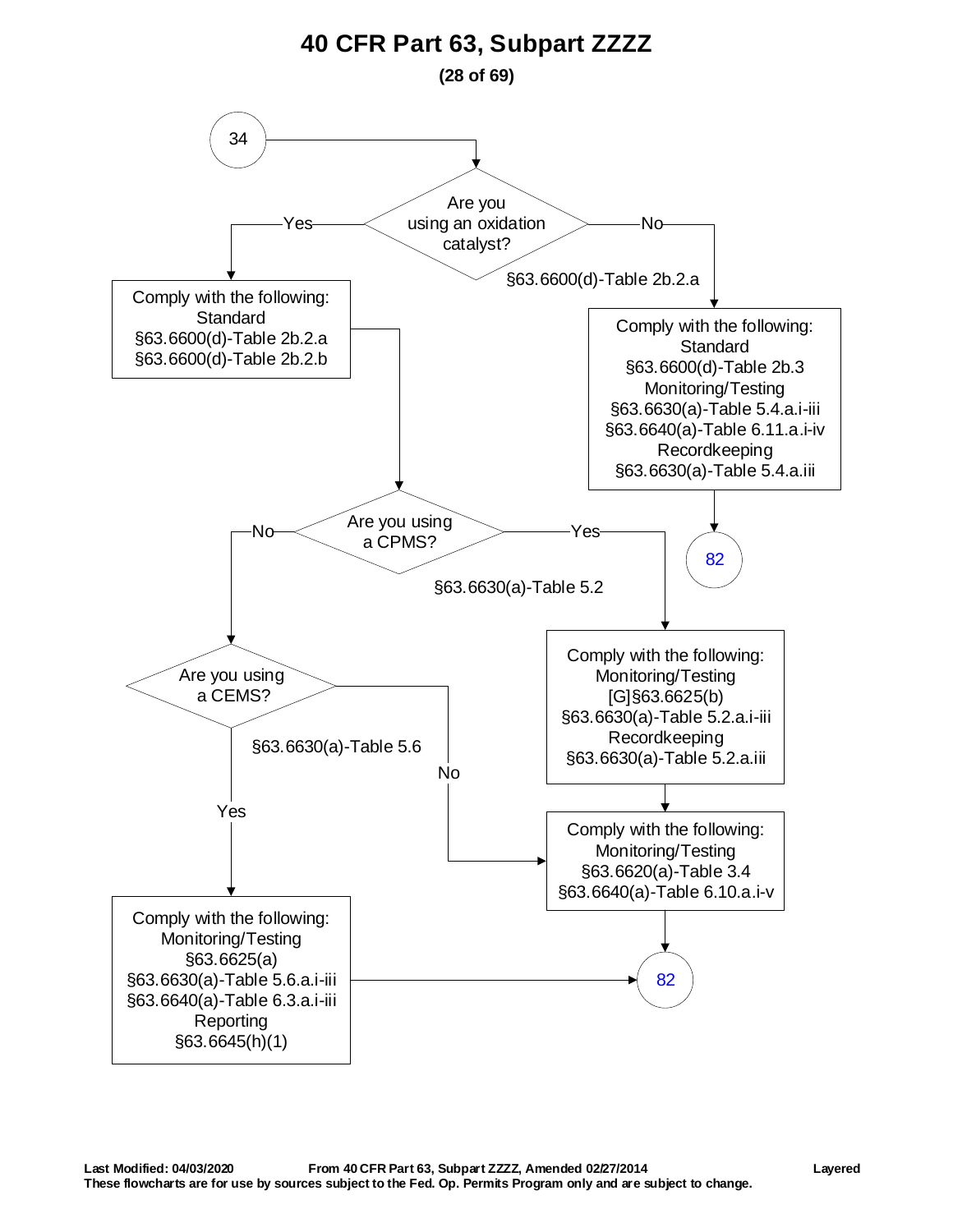<span id="page-28-0"></span>![](_page_28_Figure_0.jpeg)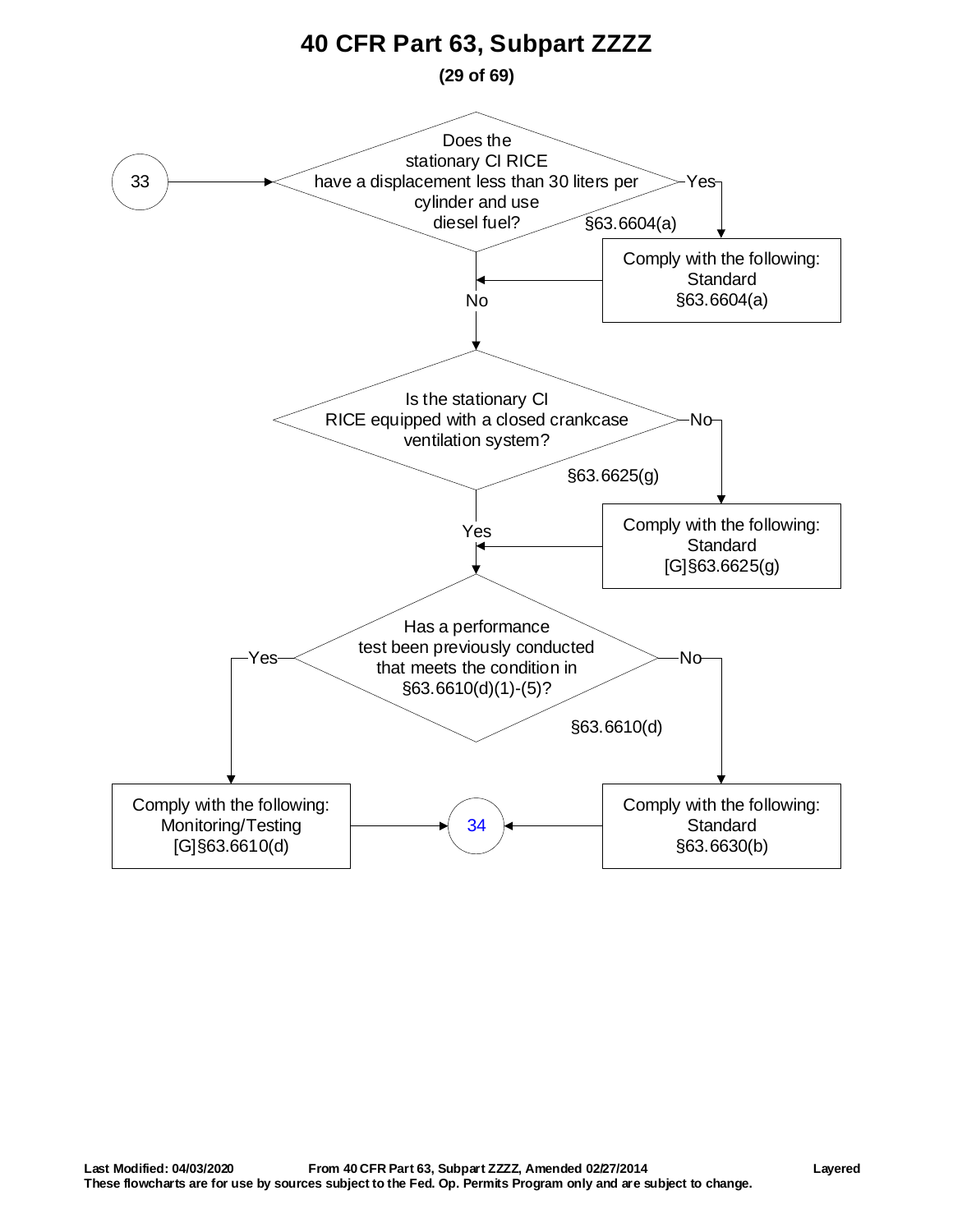<span id="page-29-0"></span>![](_page_29_Figure_0.jpeg)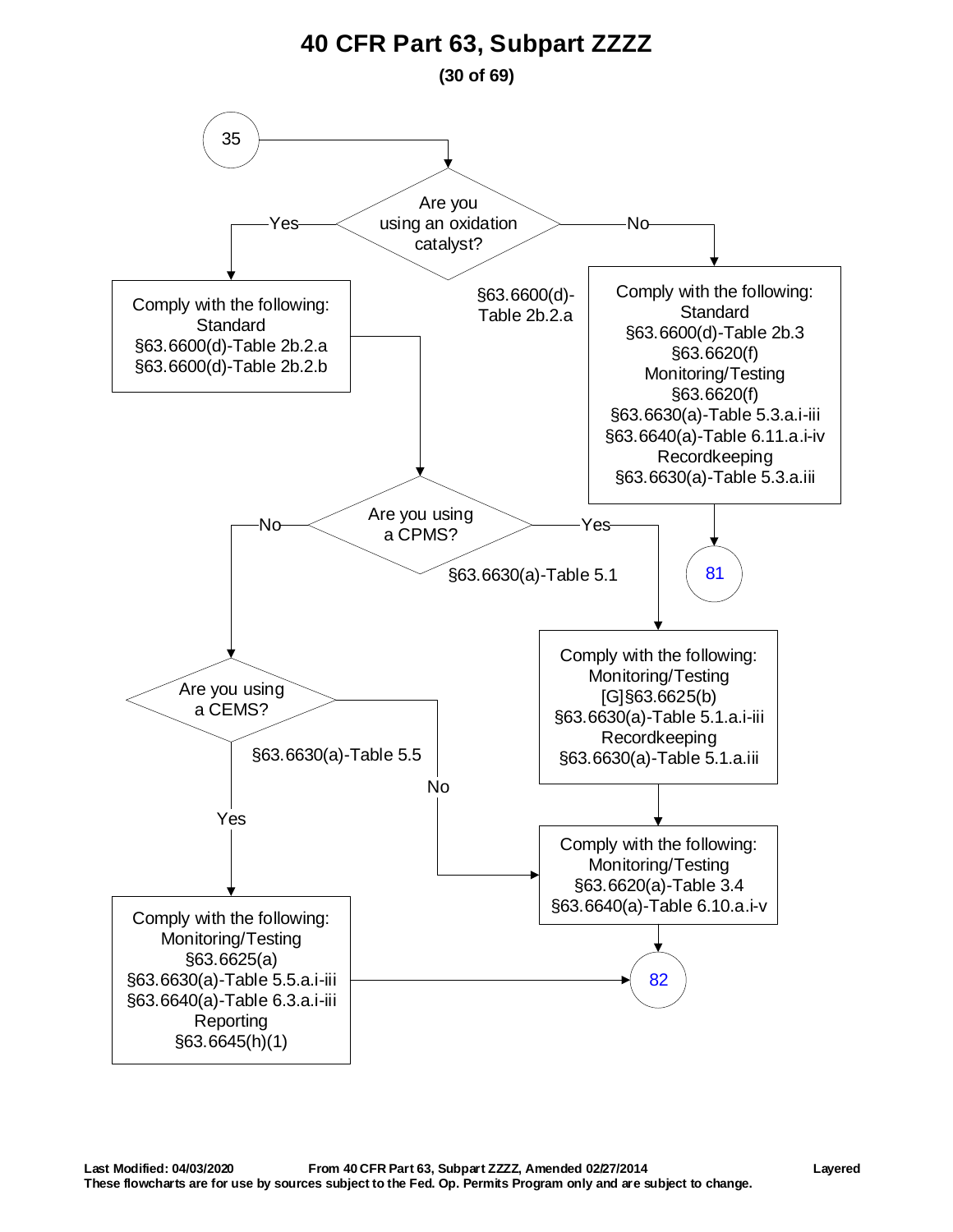**(31 of 69)**

<span id="page-30-0"></span>![](_page_30_Figure_2.jpeg)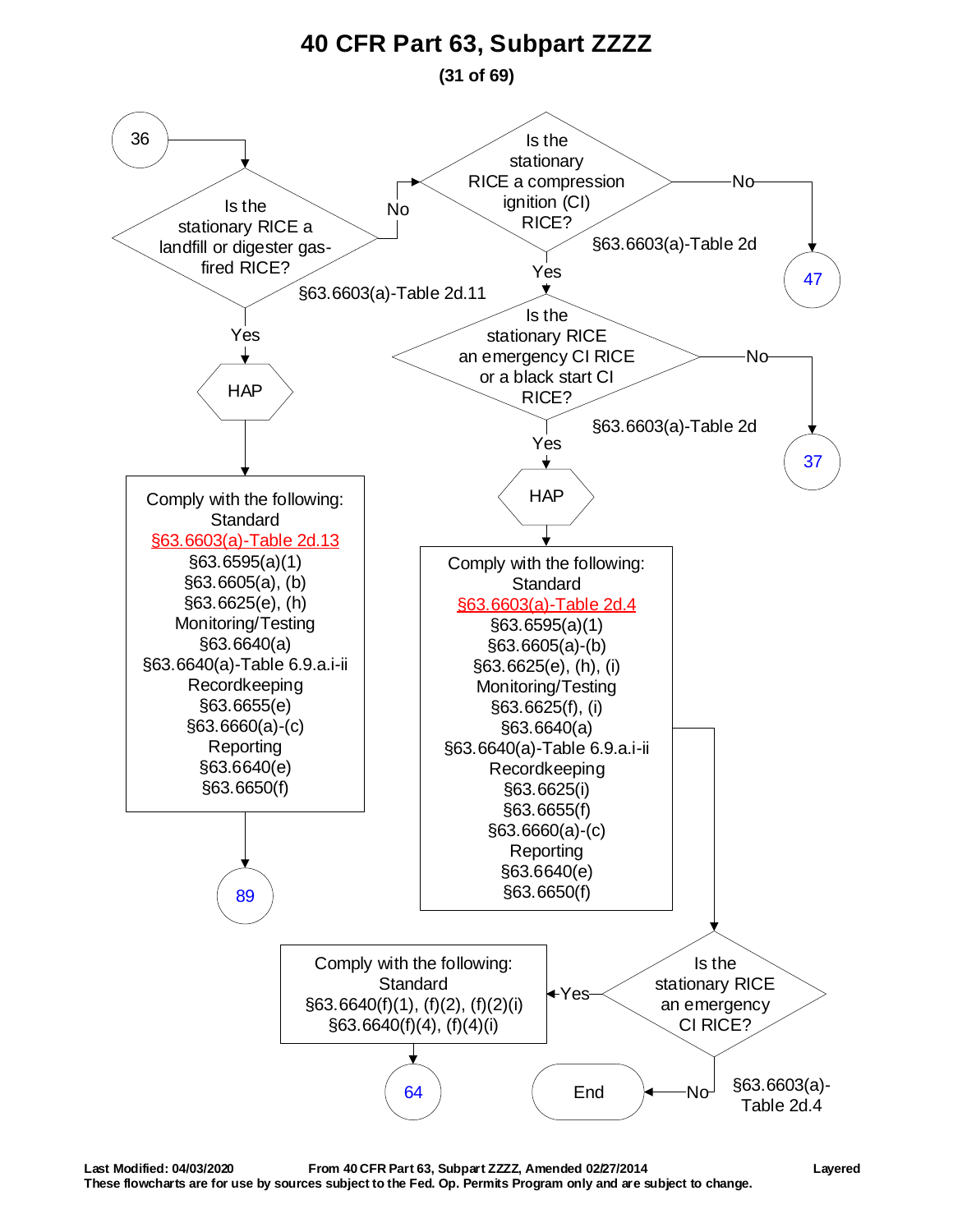<span id="page-31-0"></span>![](_page_31_Figure_0.jpeg)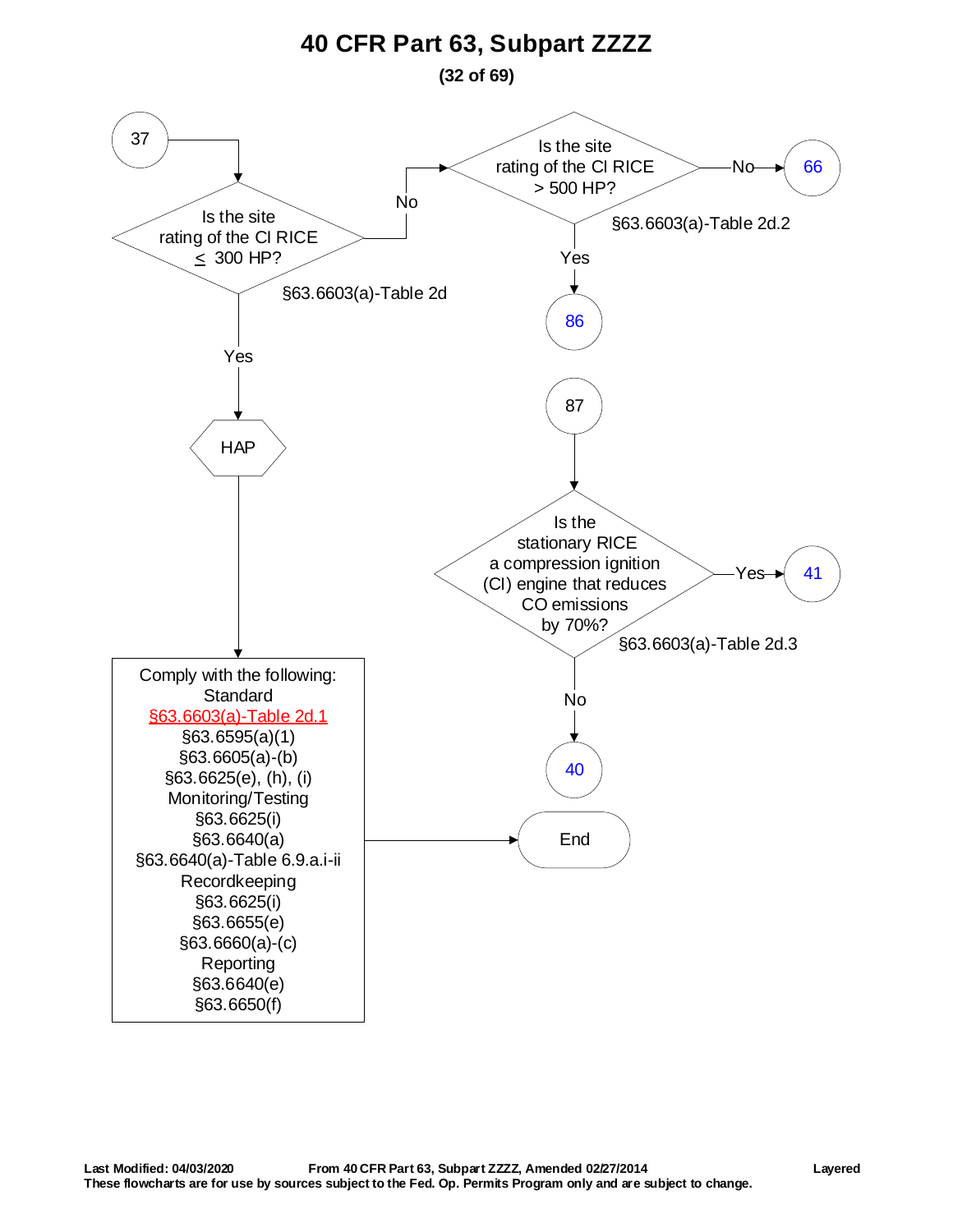<span id="page-32-0"></span>![](_page_32_Figure_0.jpeg)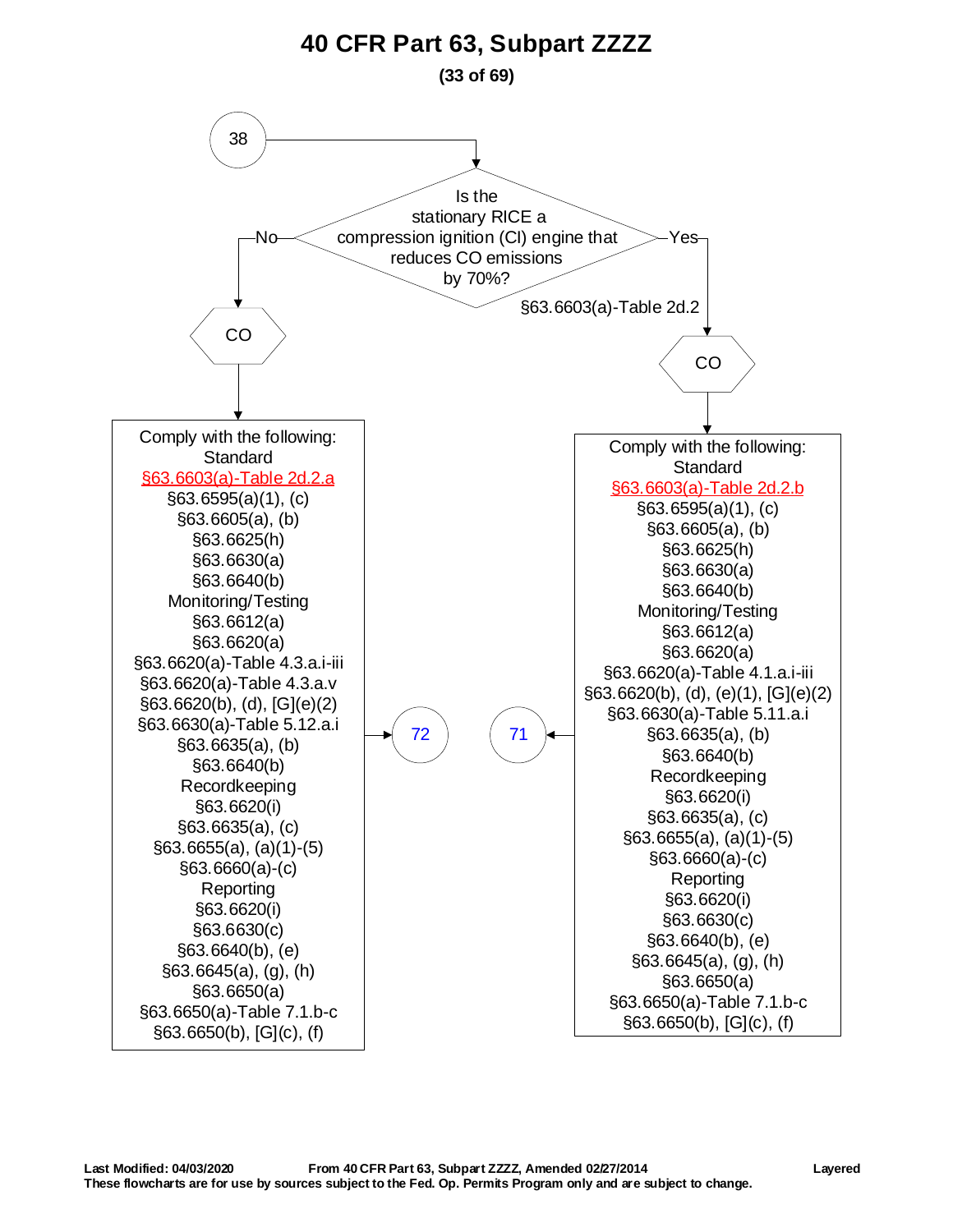#### **(34 of 69)**

<span id="page-33-0"></span>![](_page_33_Figure_2.jpeg)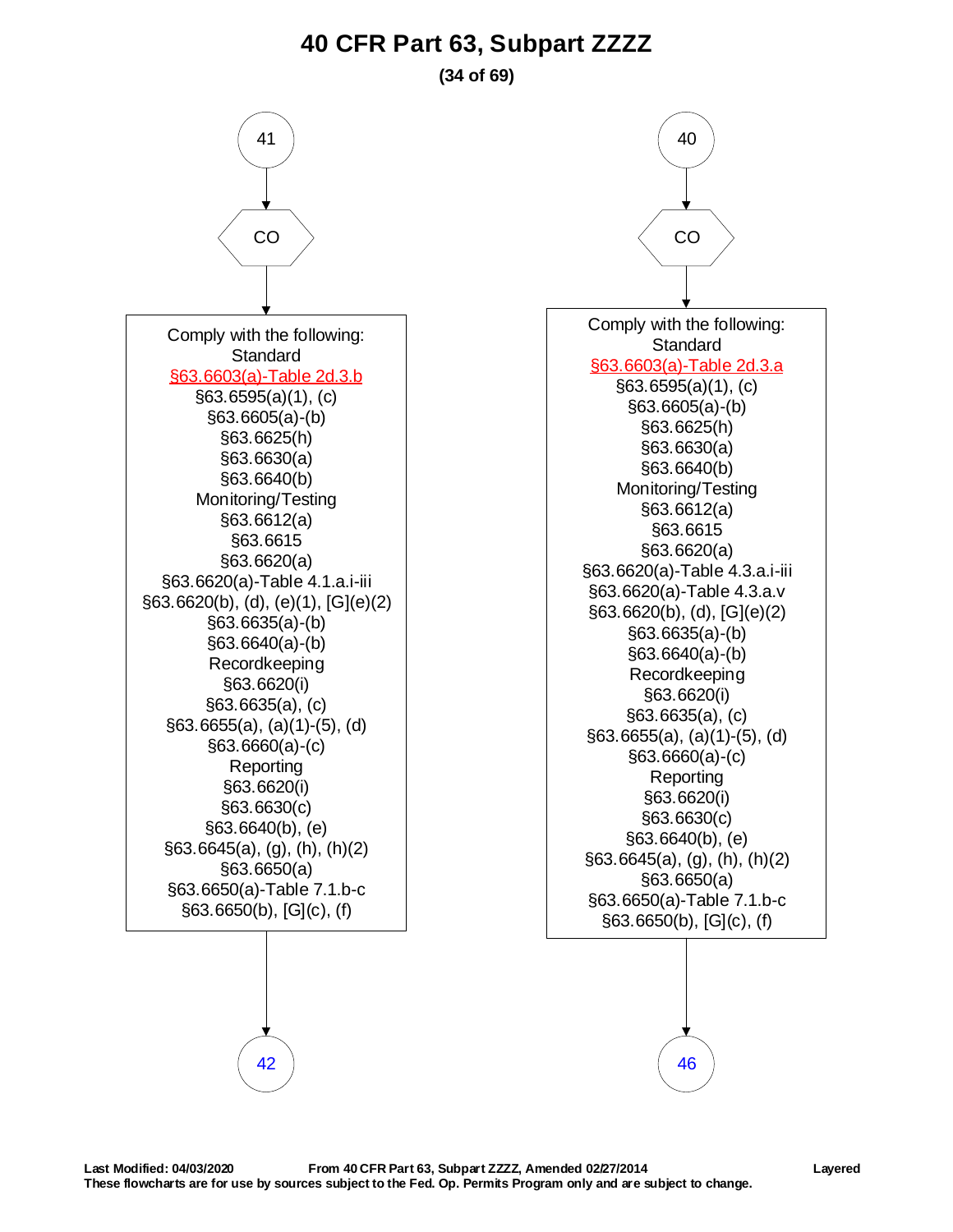<span id="page-34-0"></span>![](_page_34_Figure_0.jpeg)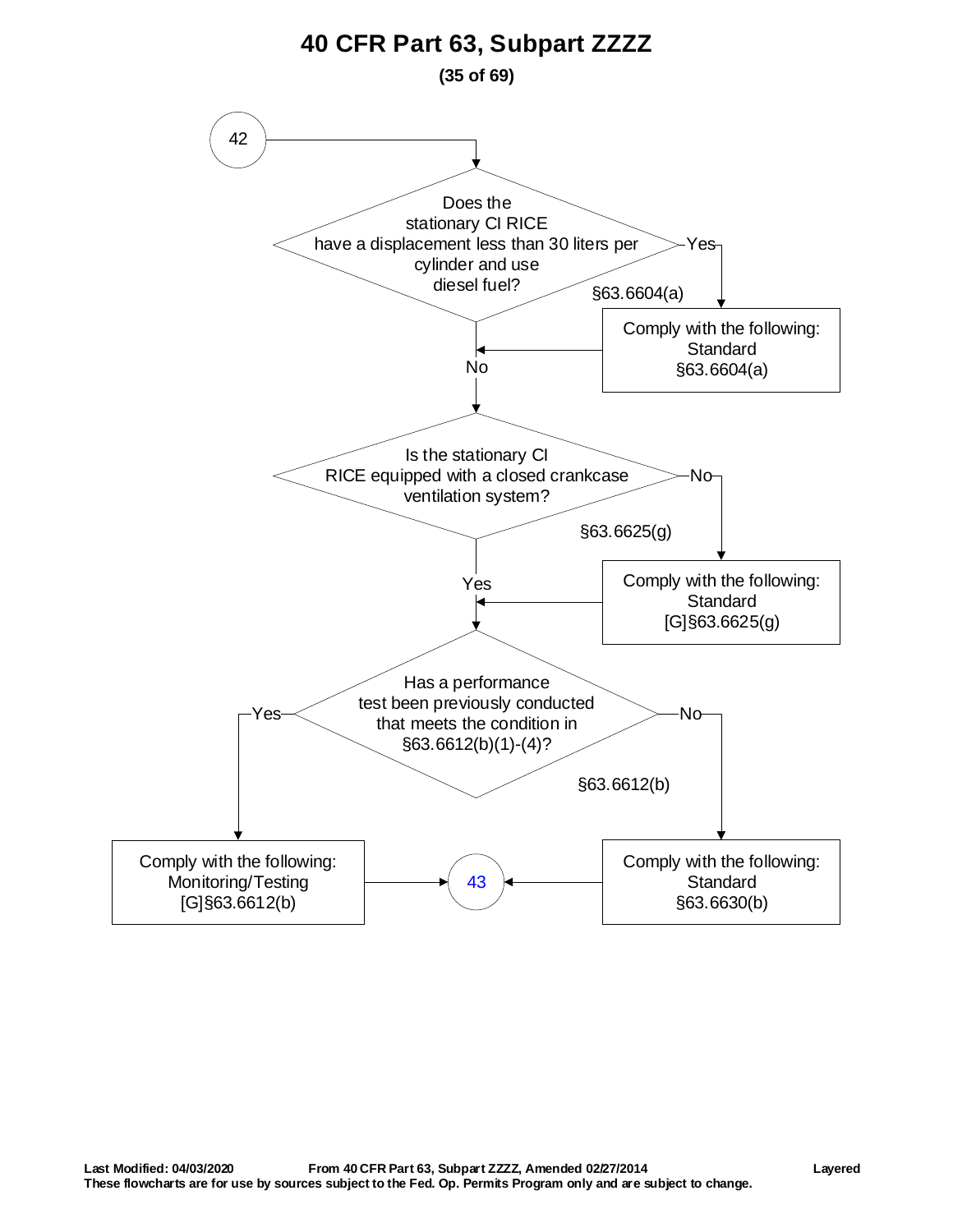<span id="page-35-0"></span>![](_page_35_Figure_0.jpeg)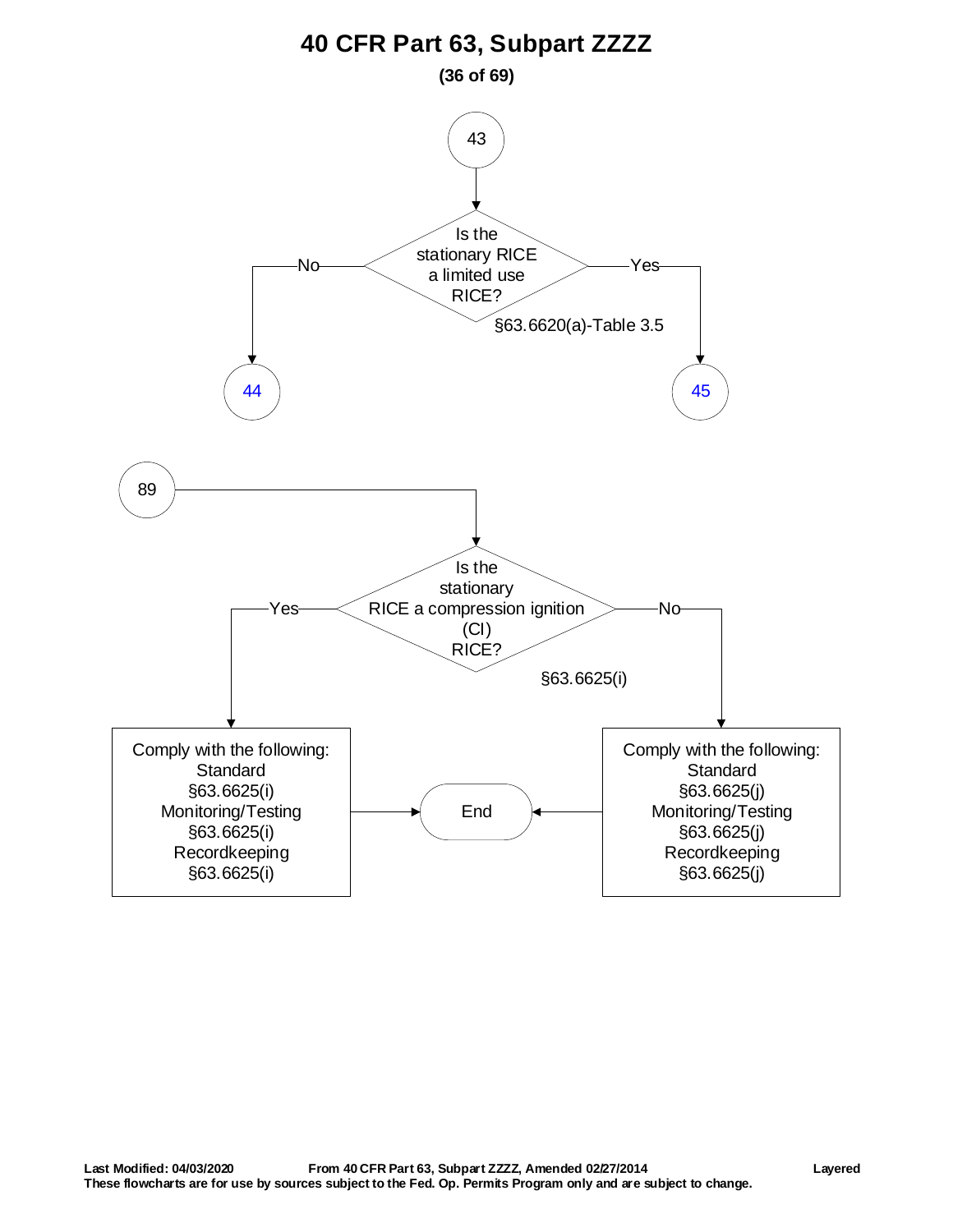<span id="page-36-0"></span>![](_page_36_Figure_0.jpeg)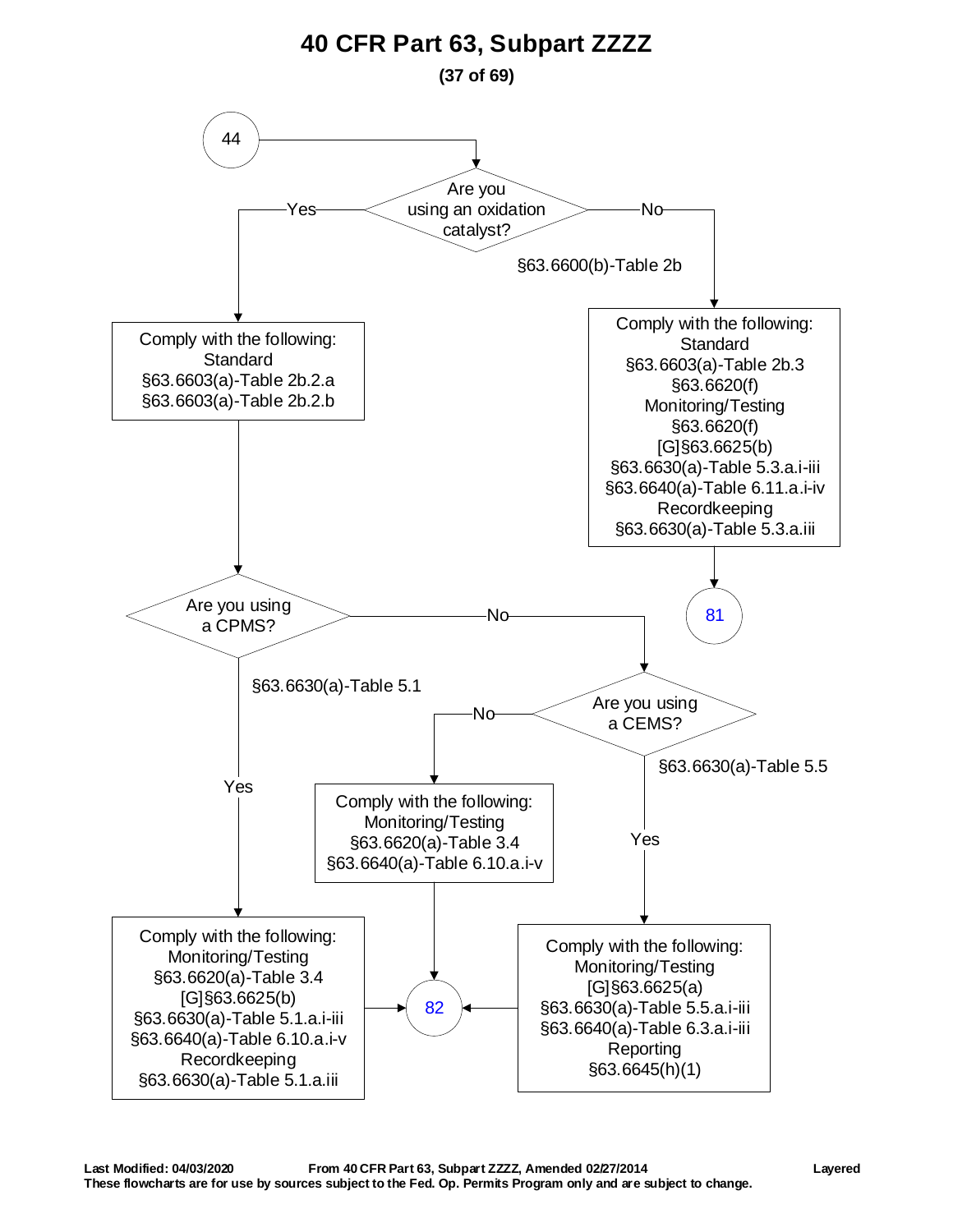<span id="page-37-0"></span>![](_page_37_Figure_0.jpeg)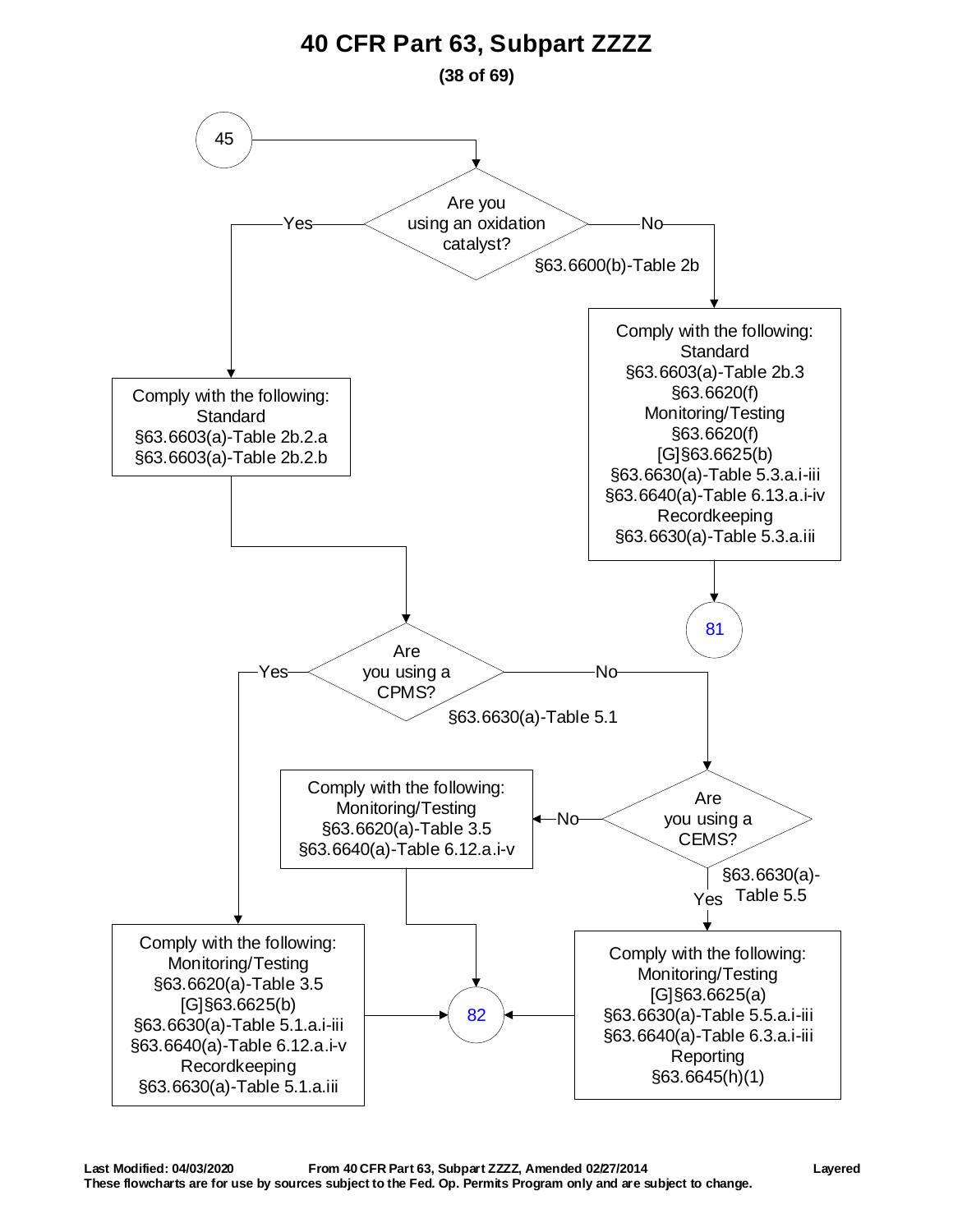<span id="page-38-0"></span>![](_page_38_Figure_0.jpeg)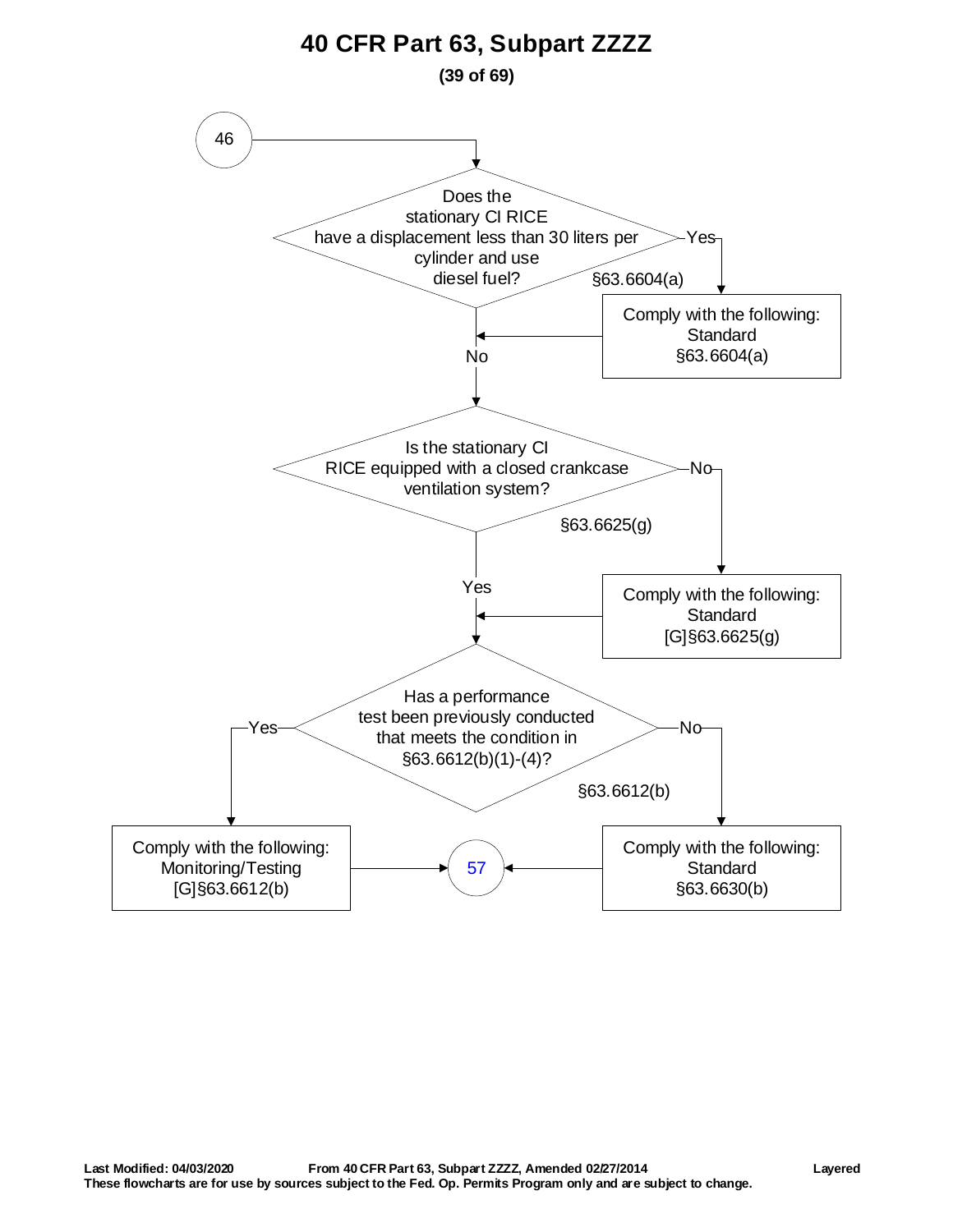**(40 of 69)**

<span id="page-39-0"></span>![](_page_39_Figure_2.jpeg)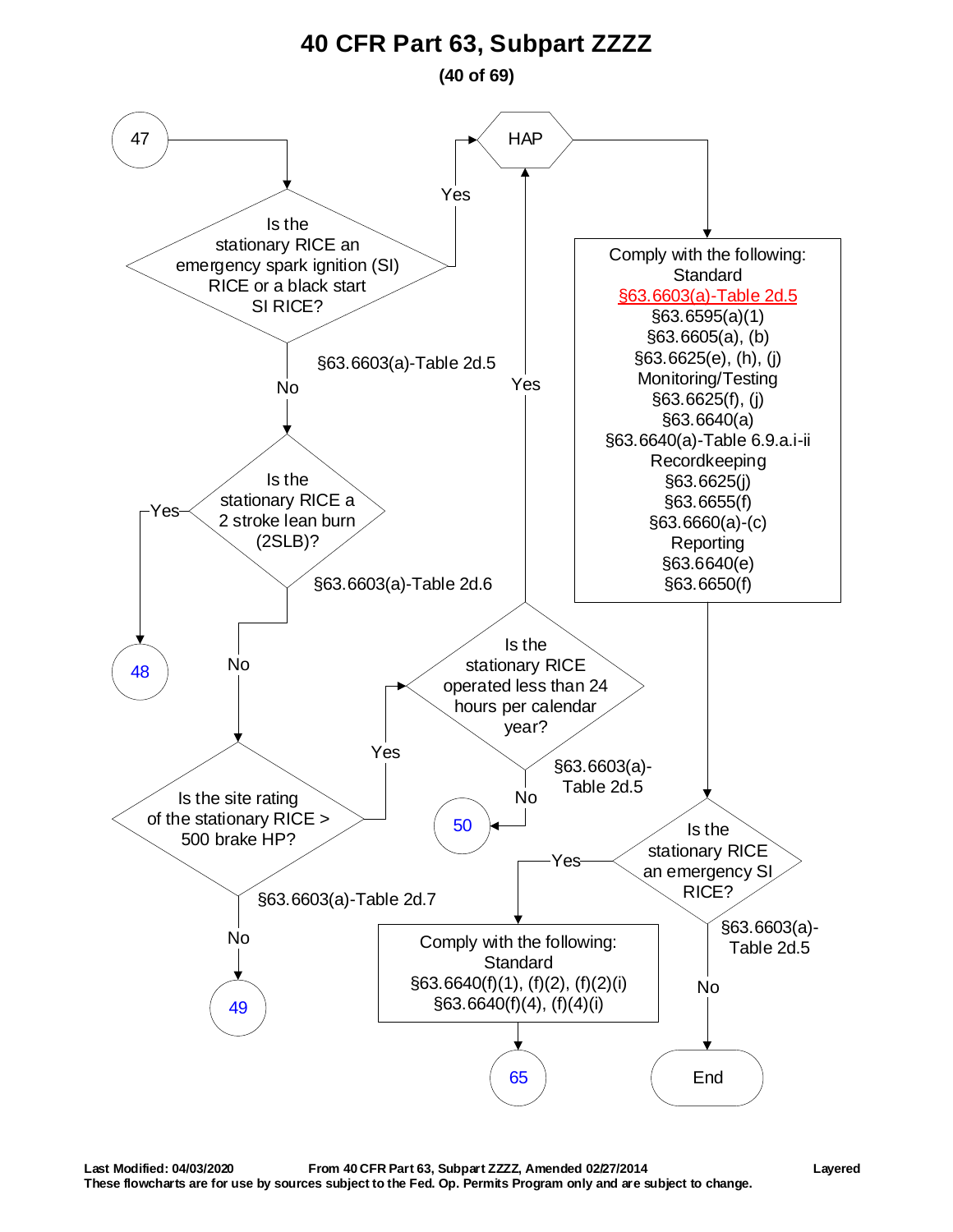**(41 of 69)**

<span id="page-40-0"></span>![](_page_40_Figure_2.jpeg)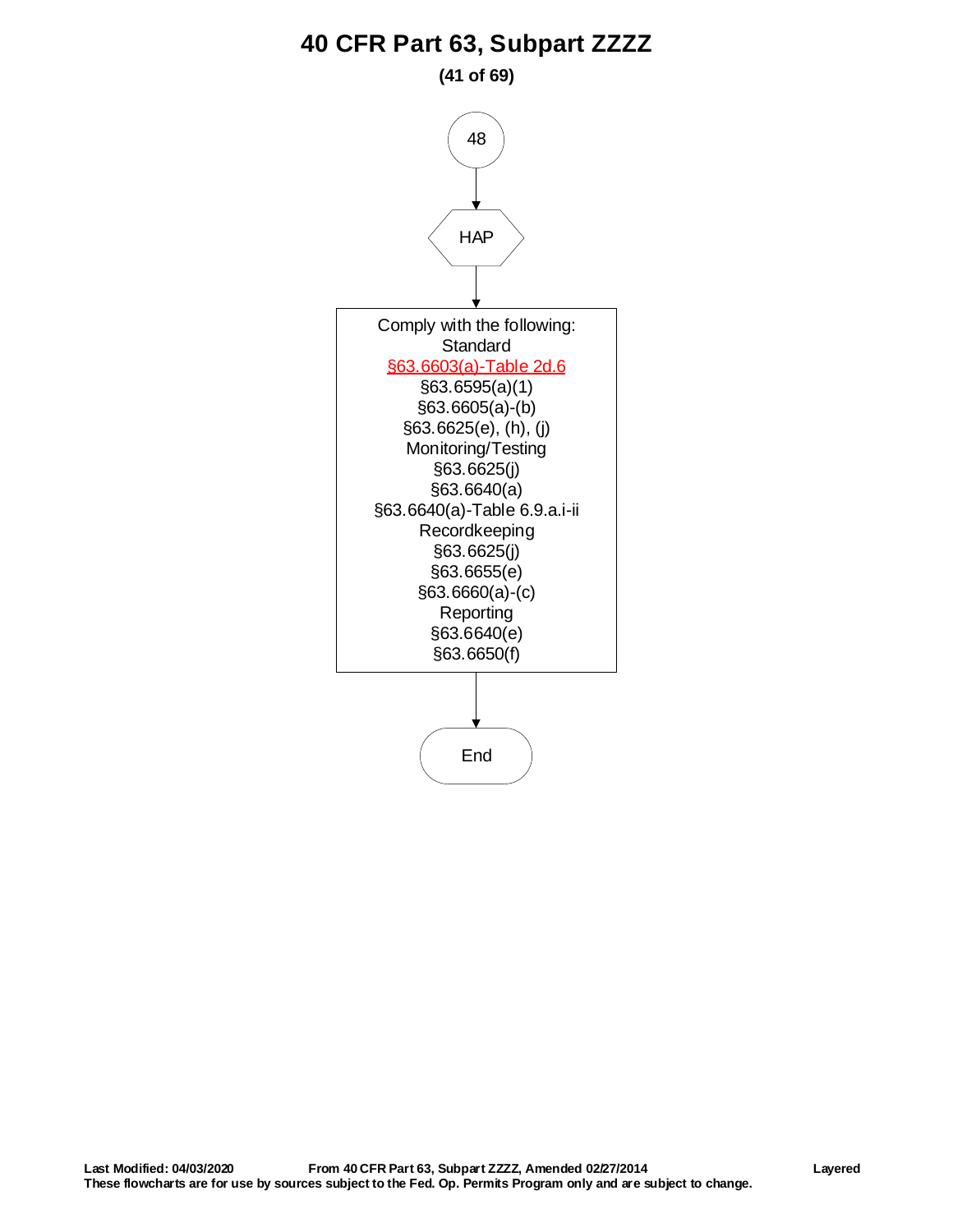<span id="page-41-0"></span>![](_page_41_Figure_0.jpeg)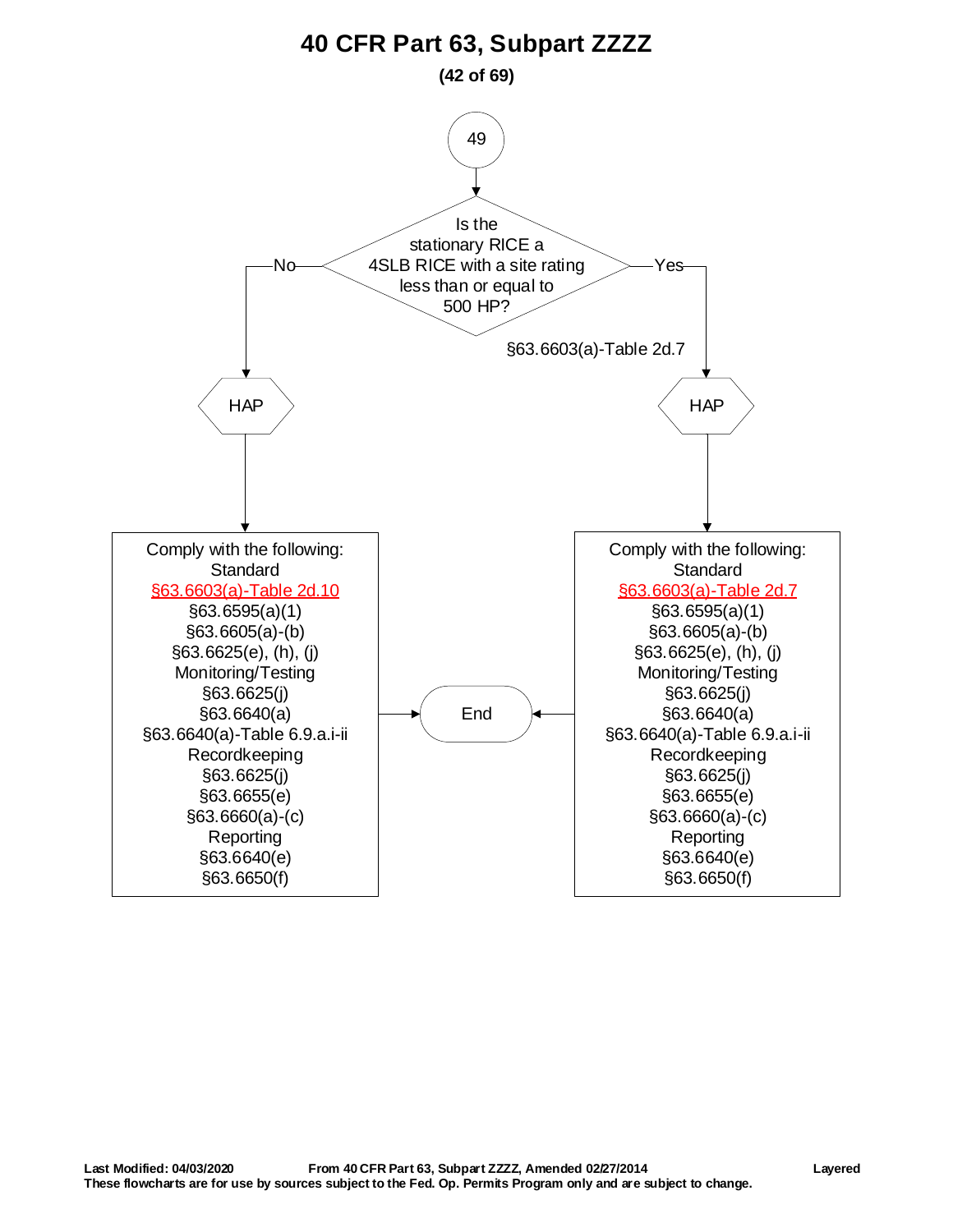<span id="page-42-0"></span>![](_page_42_Figure_0.jpeg)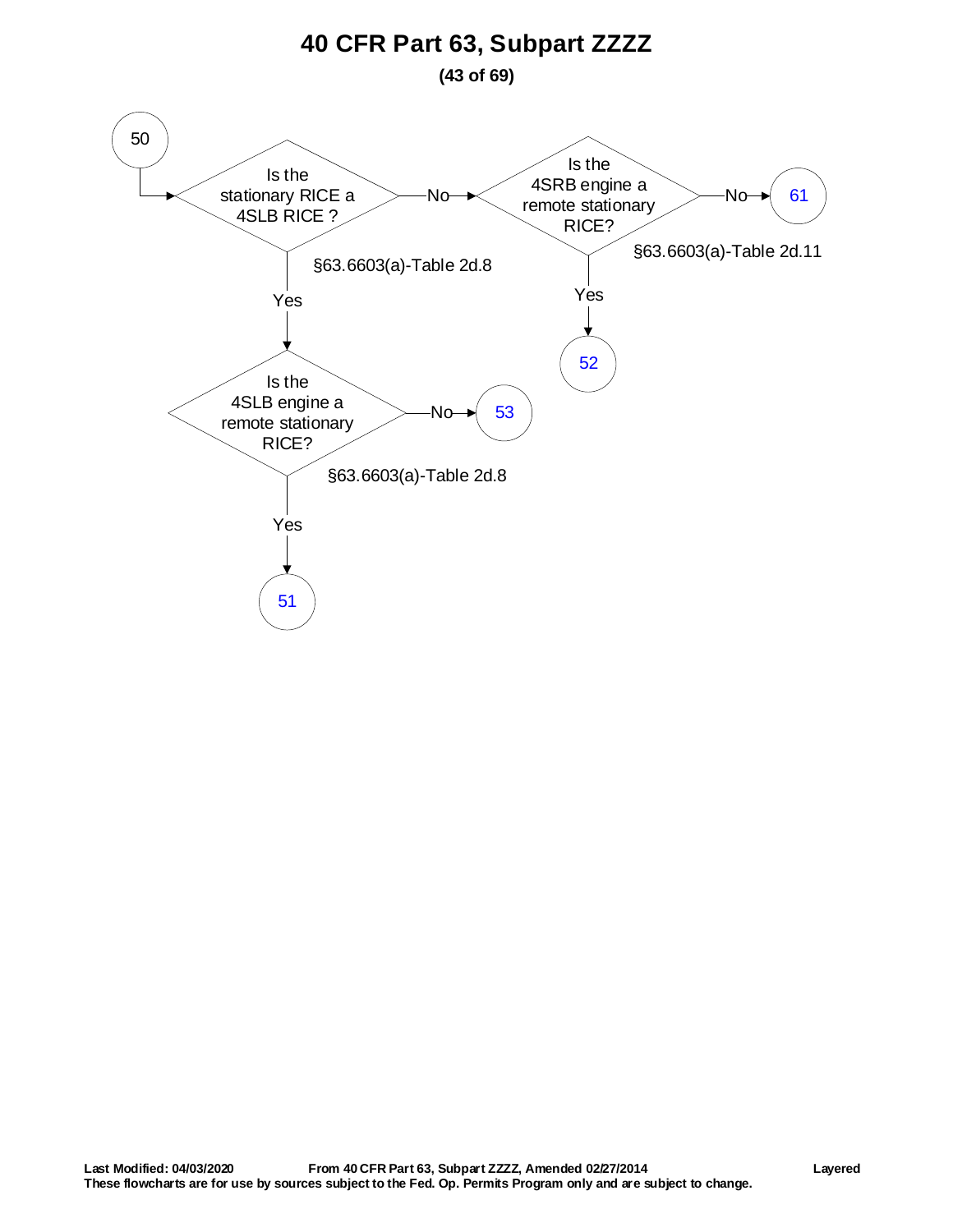**(44 of 69)**

<span id="page-43-0"></span>![](_page_43_Figure_2.jpeg)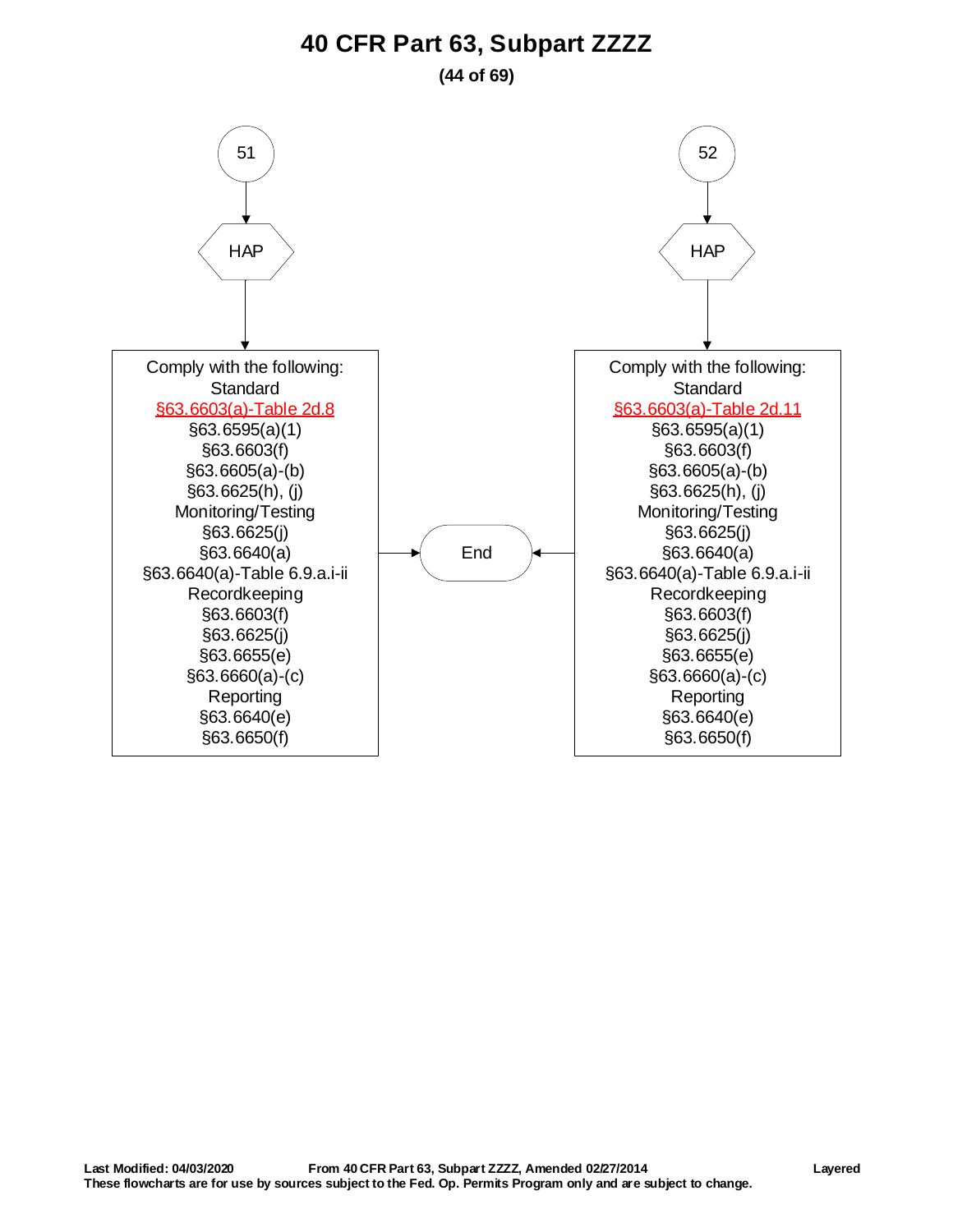**(45 of 69)**

<span id="page-44-0"></span>![](_page_44_Figure_2.jpeg)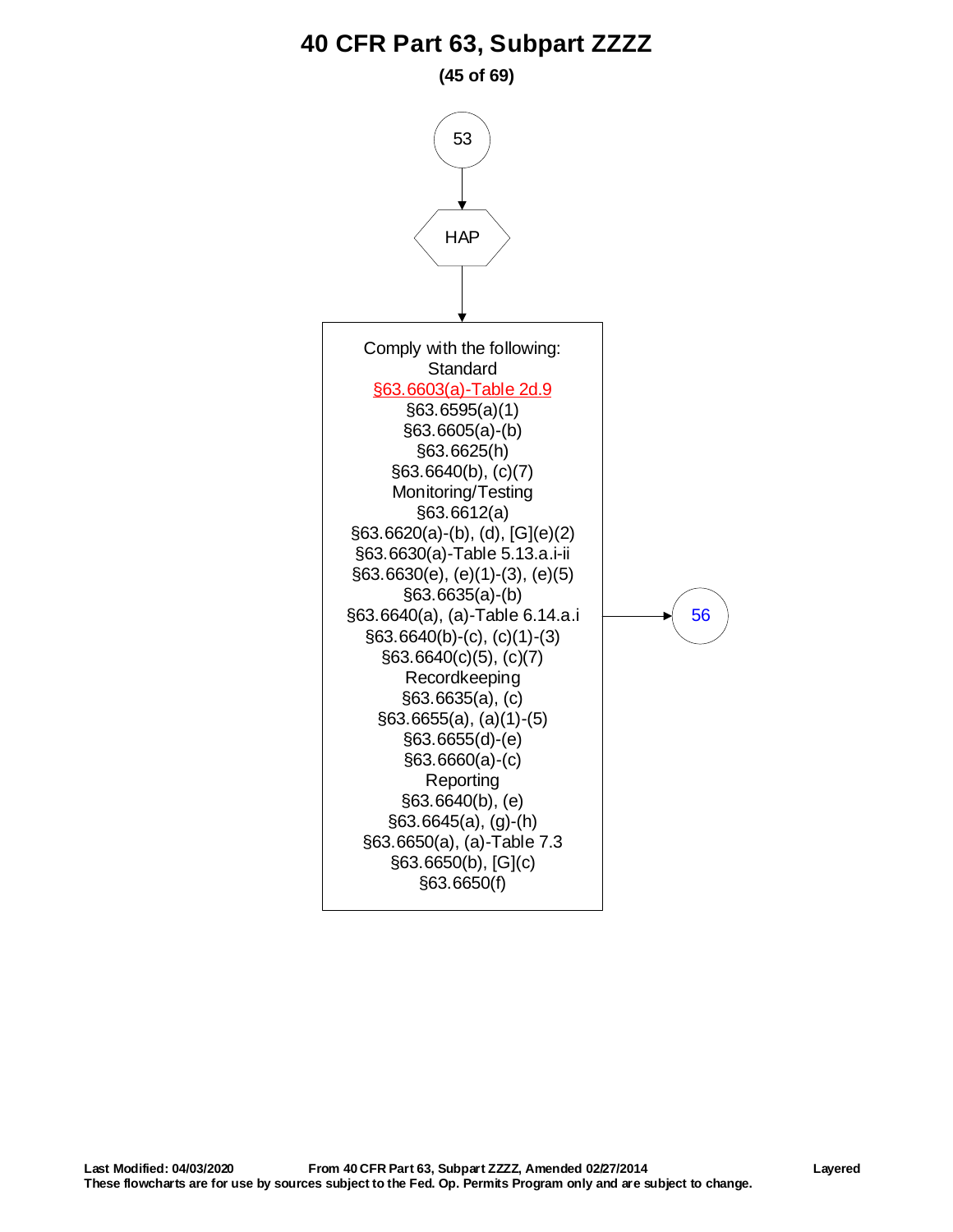**(46 of 69)**

<span id="page-45-0"></span>![](_page_45_Figure_2.jpeg)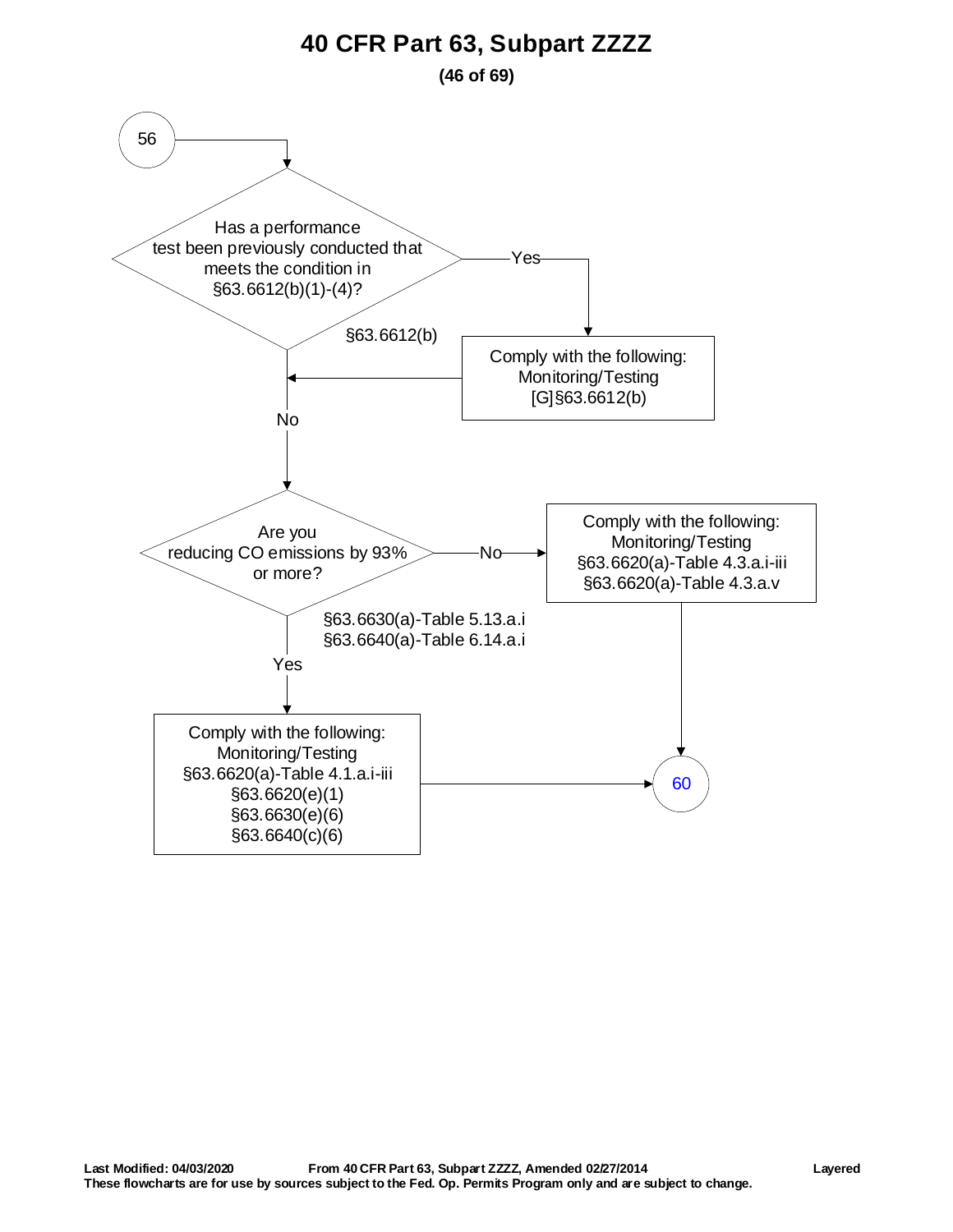<span id="page-46-0"></span>![](_page_46_Figure_0.jpeg)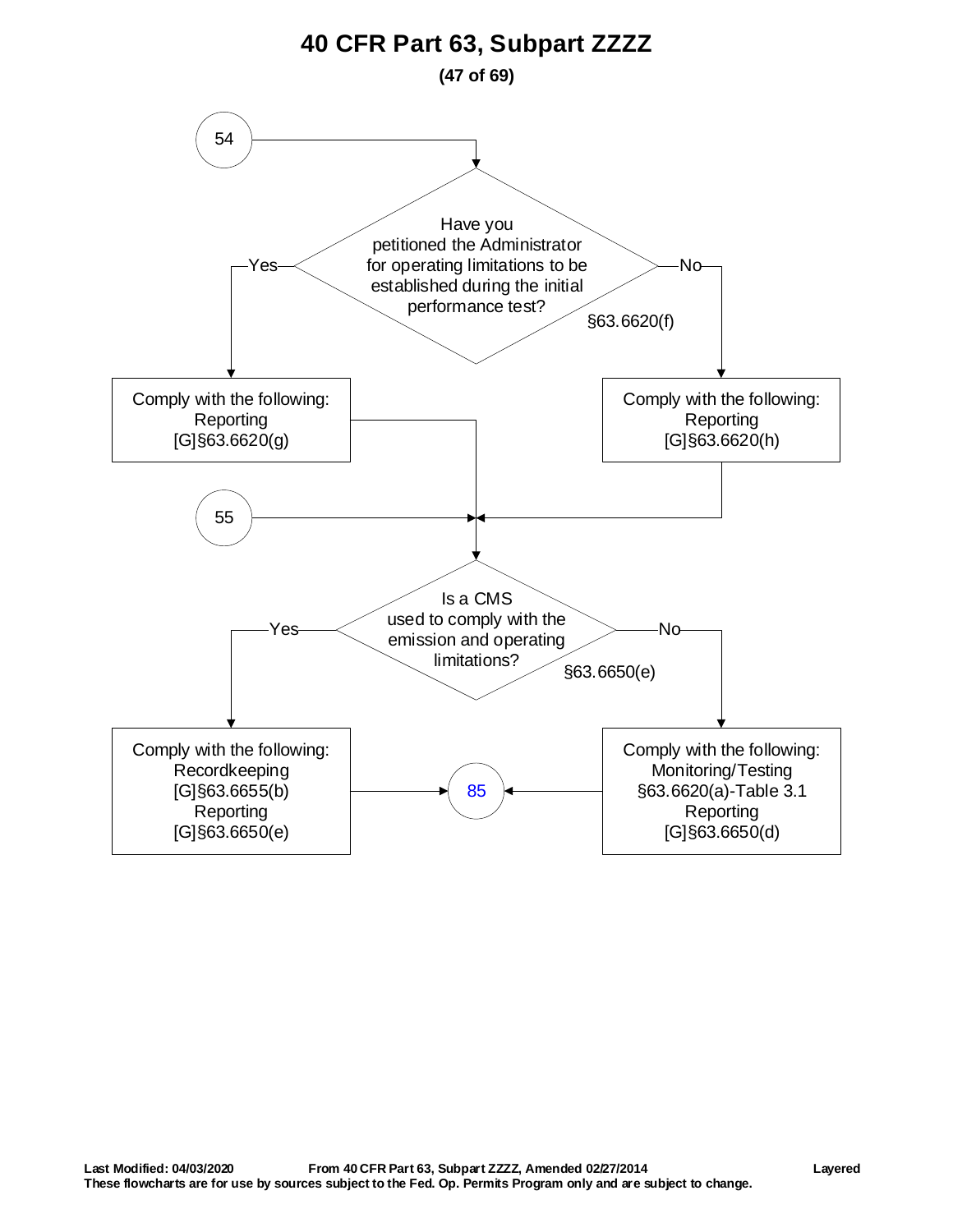<span id="page-47-0"></span>![](_page_47_Figure_0.jpeg)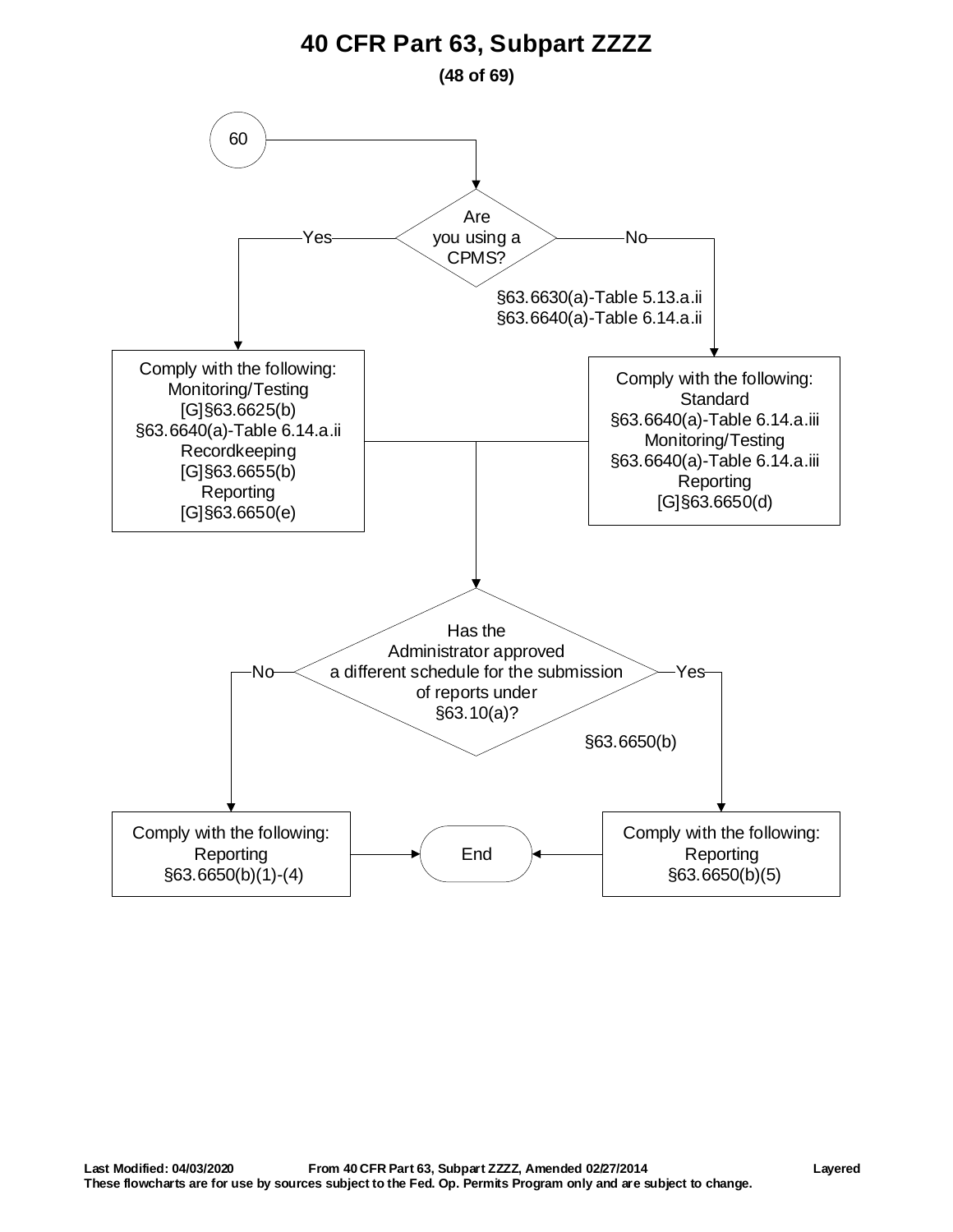<span id="page-48-0"></span>![](_page_48_Figure_0.jpeg)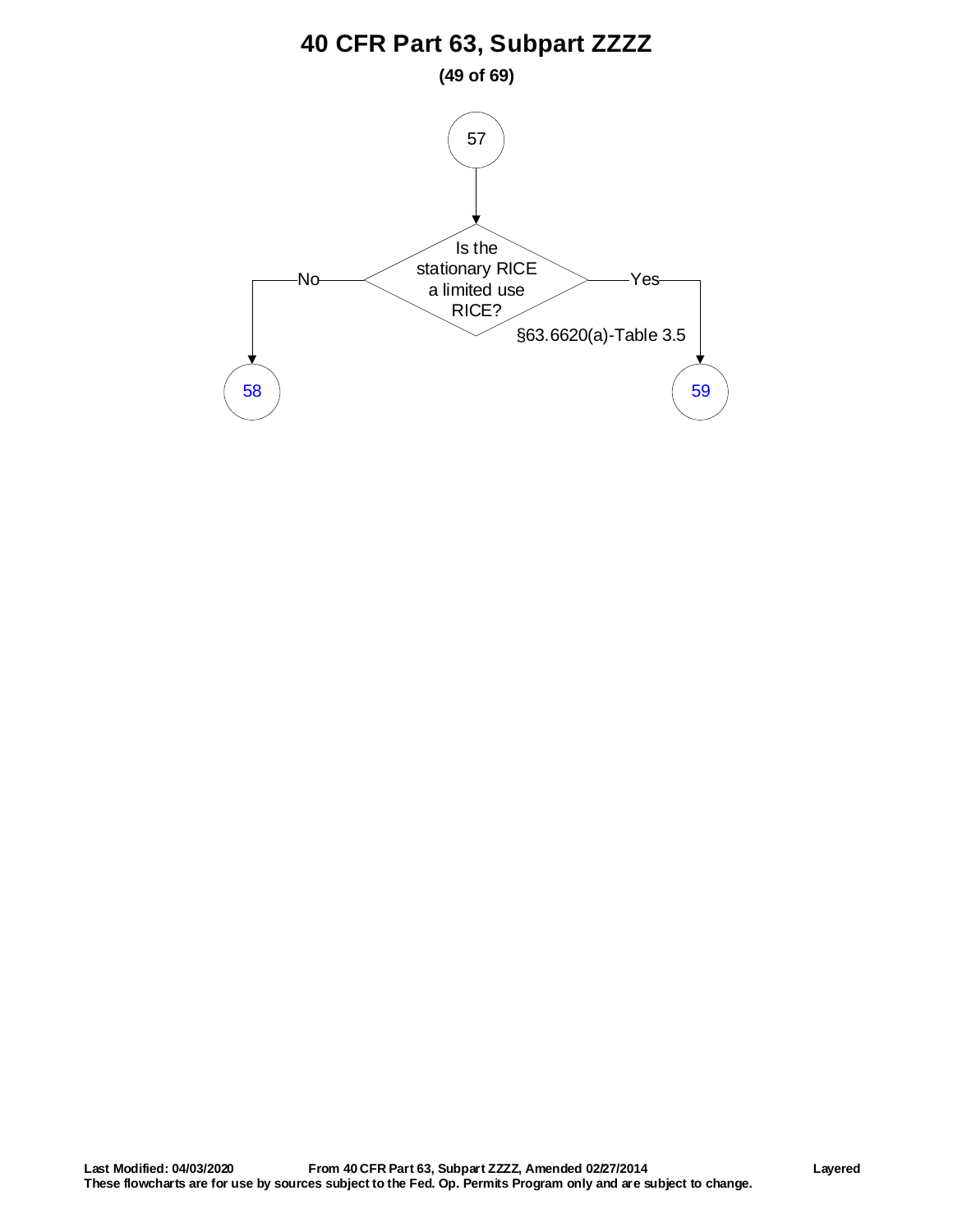<span id="page-49-0"></span>![](_page_49_Figure_0.jpeg)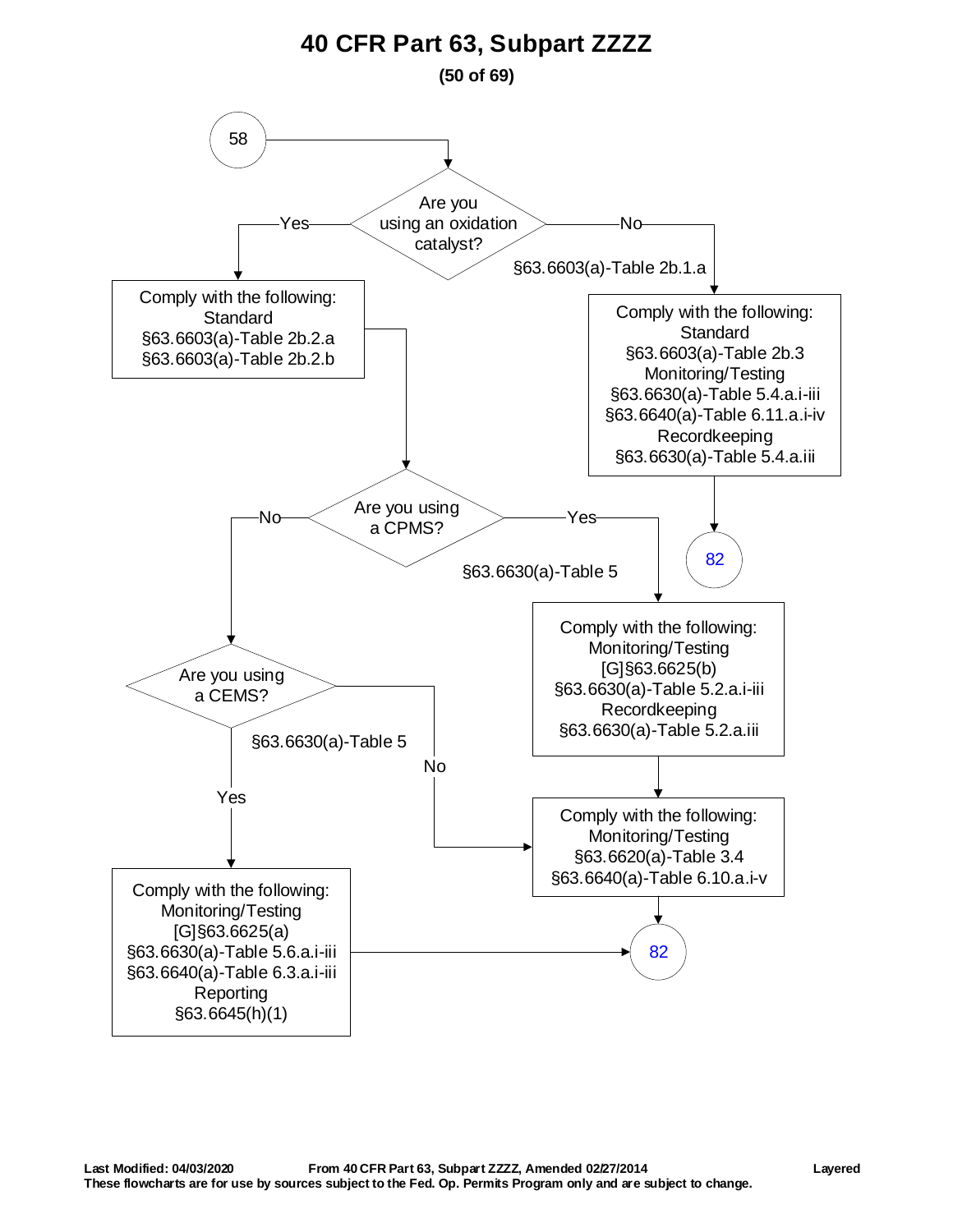<span id="page-50-0"></span>![](_page_50_Figure_0.jpeg)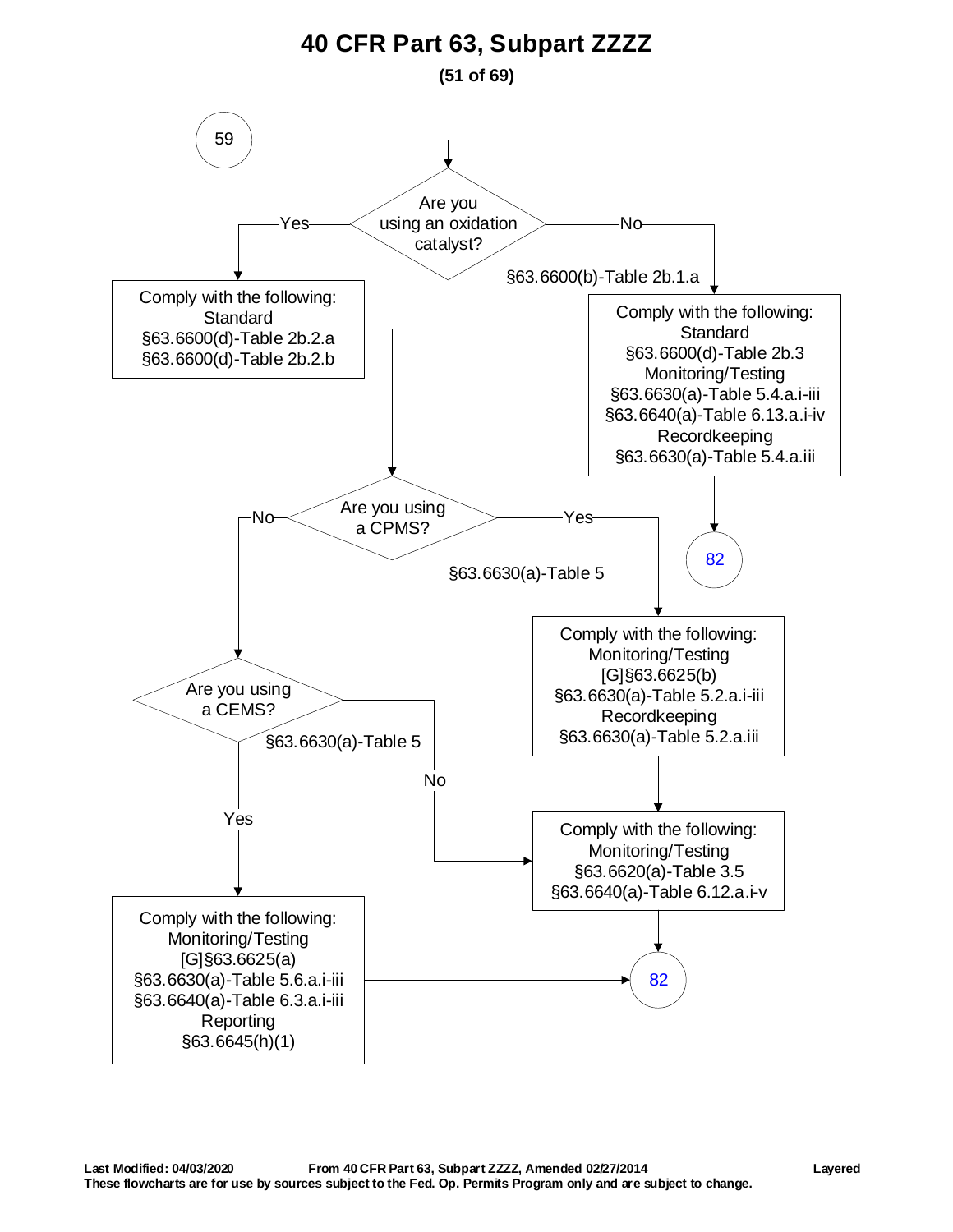#### **(52 of 69)**

<span id="page-51-0"></span>![](_page_51_Figure_2.jpeg)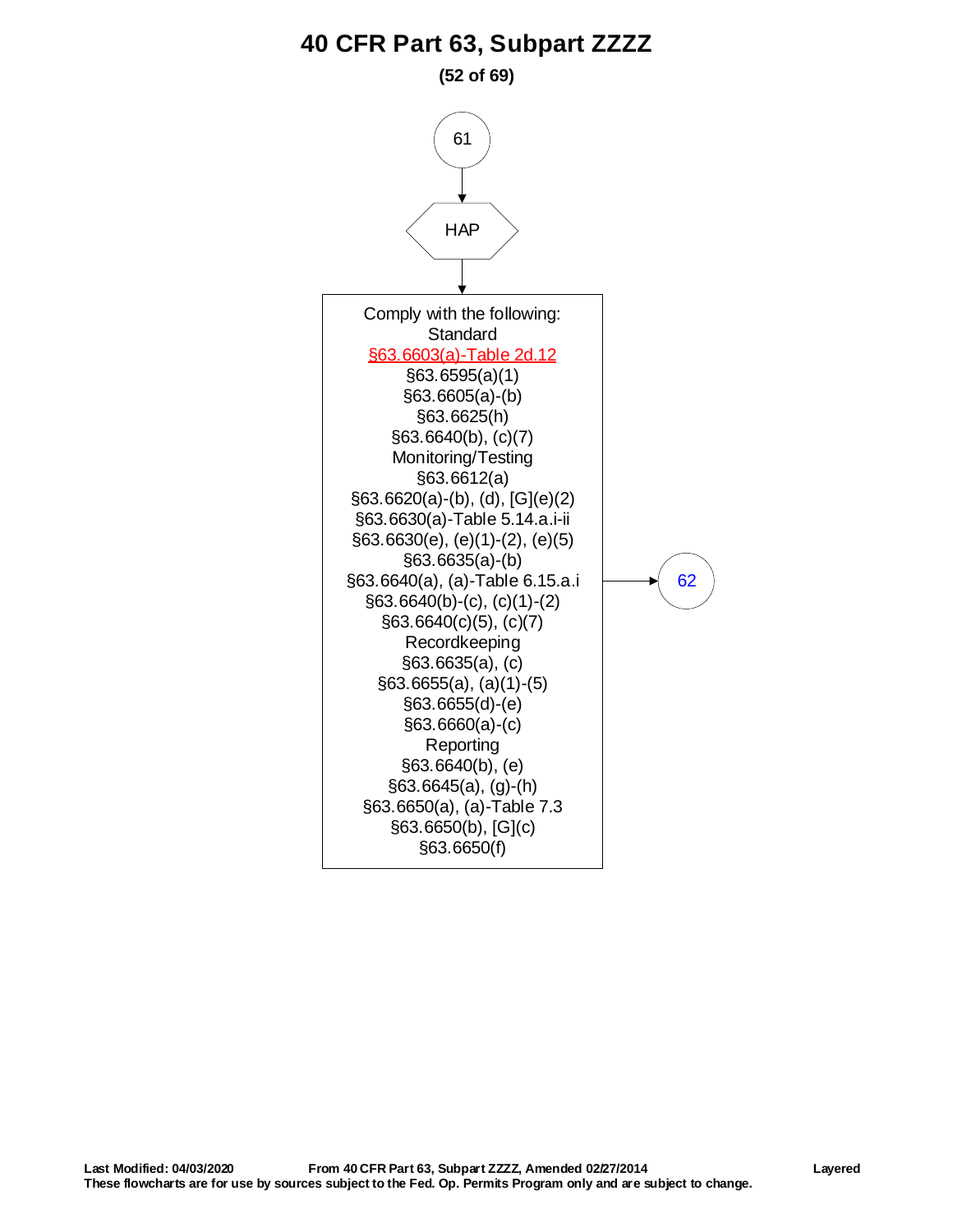**(53 of 69)**

<span id="page-52-0"></span>![](_page_52_Figure_2.jpeg)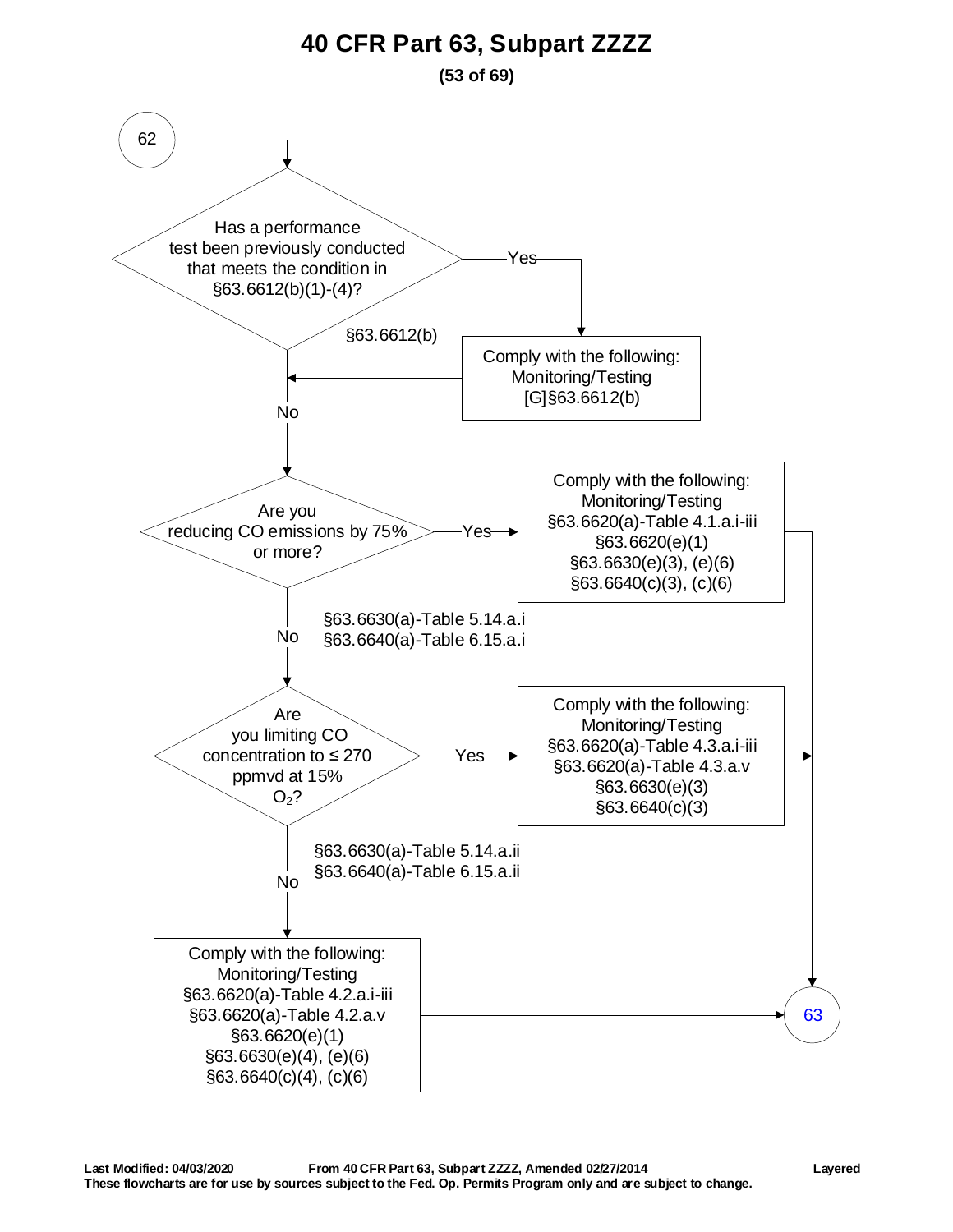<span id="page-53-0"></span>![](_page_53_Figure_0.jpeg)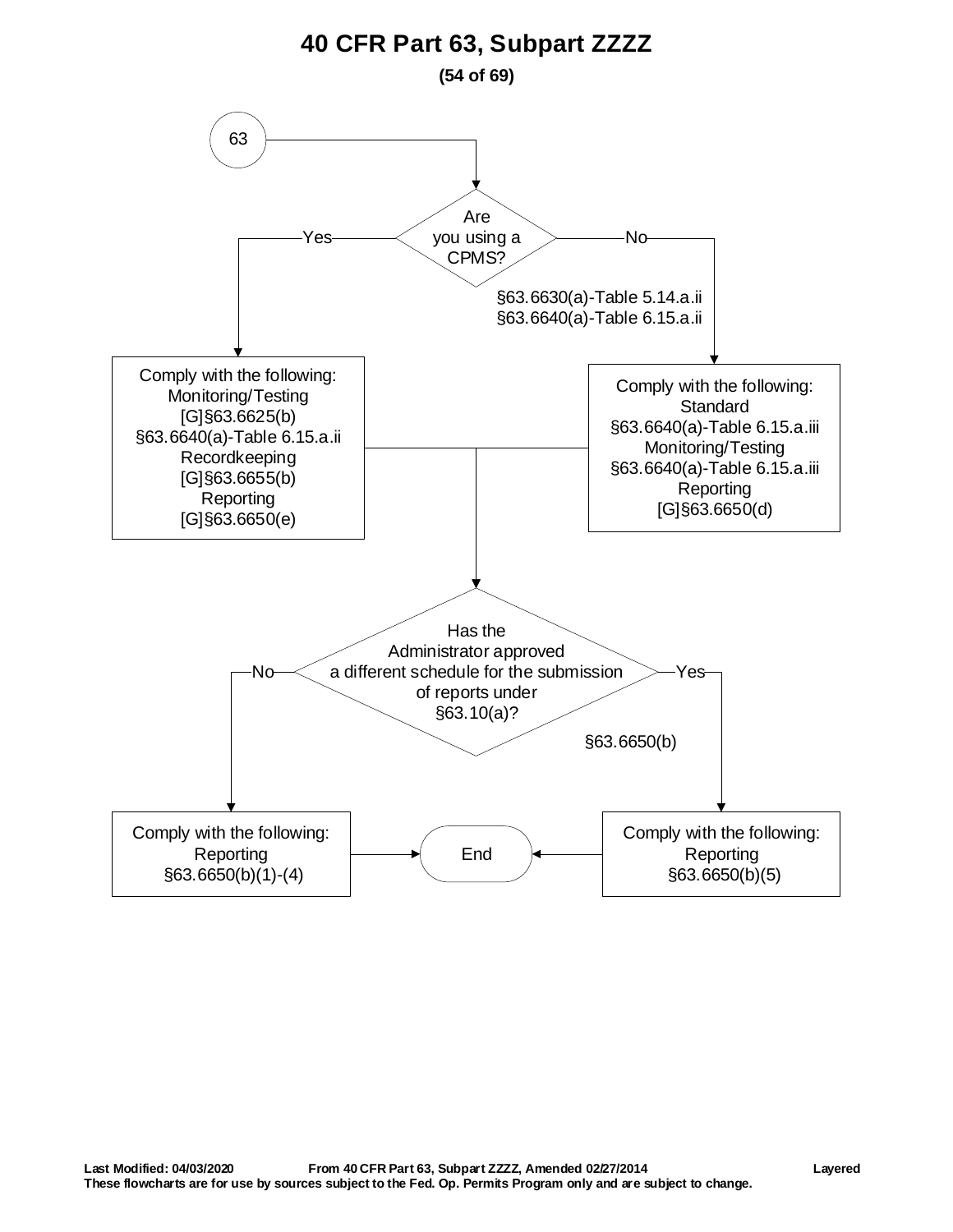<span id="page-54-0"></span>![](_page_54_Figure_0.jpeg)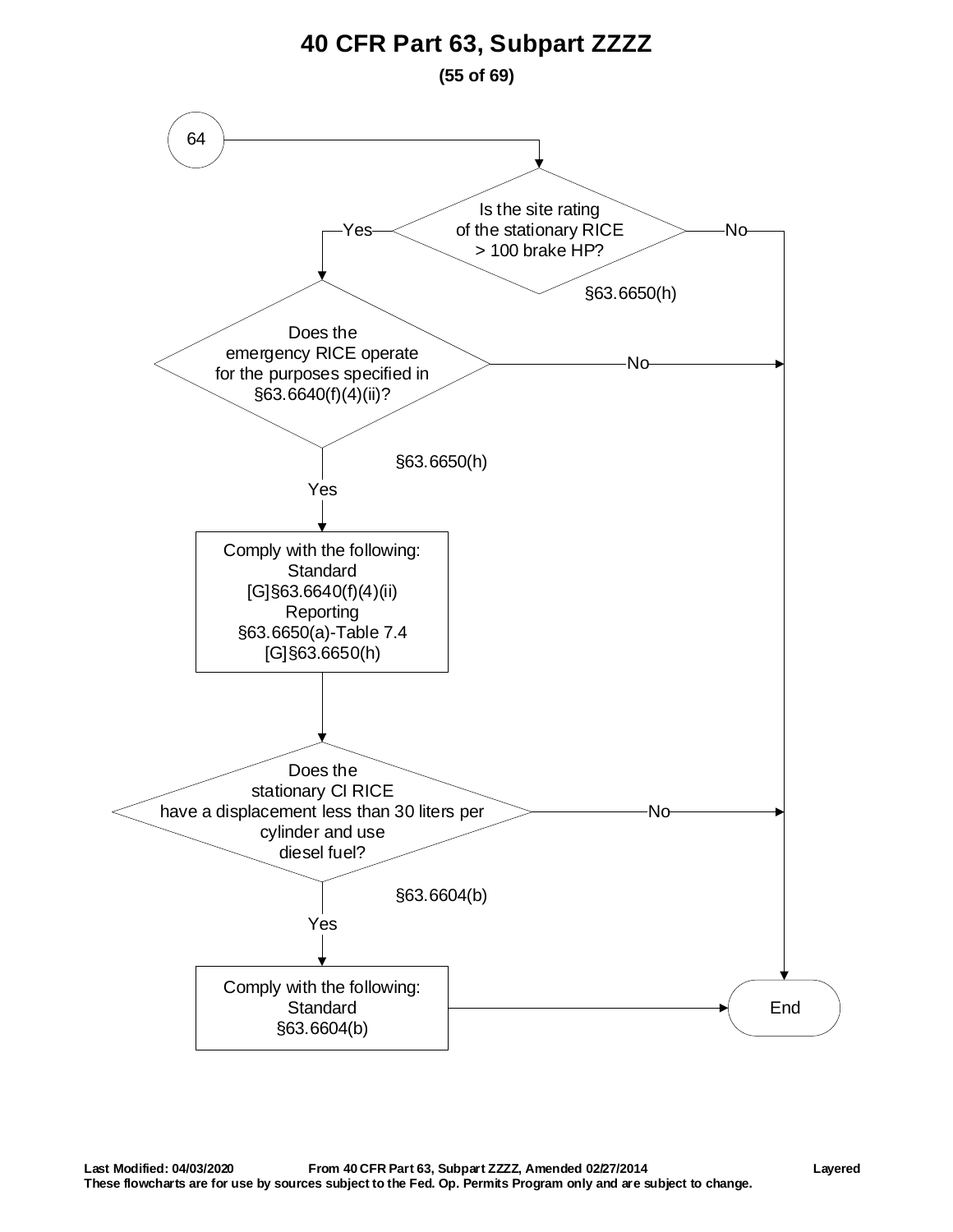**(56 of 69)**

<span id="page-55-0"></span>![](_page_55_Figure_2.jpeg)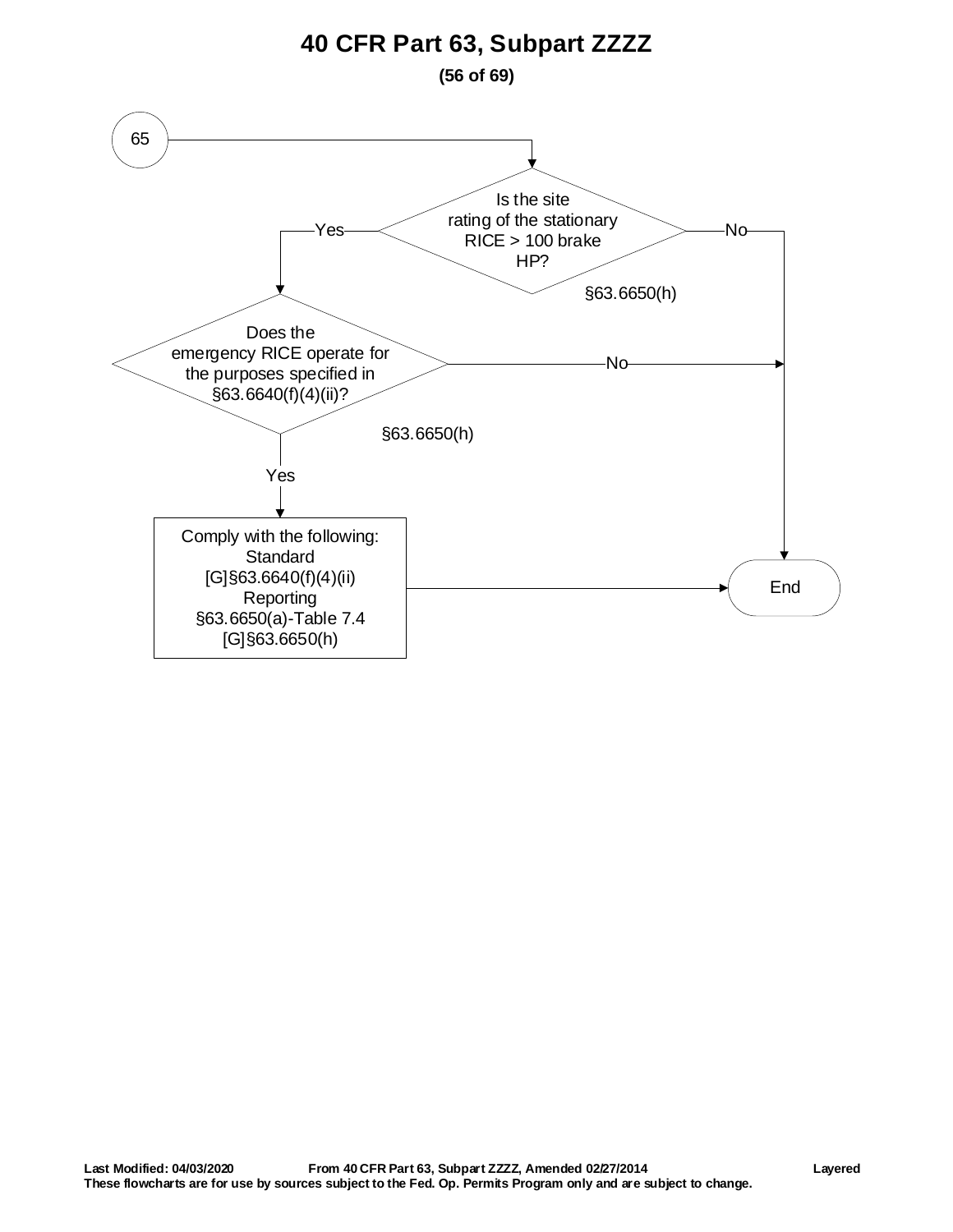**(57 of 69)**

![](_page_56_Figure_2.jpeg)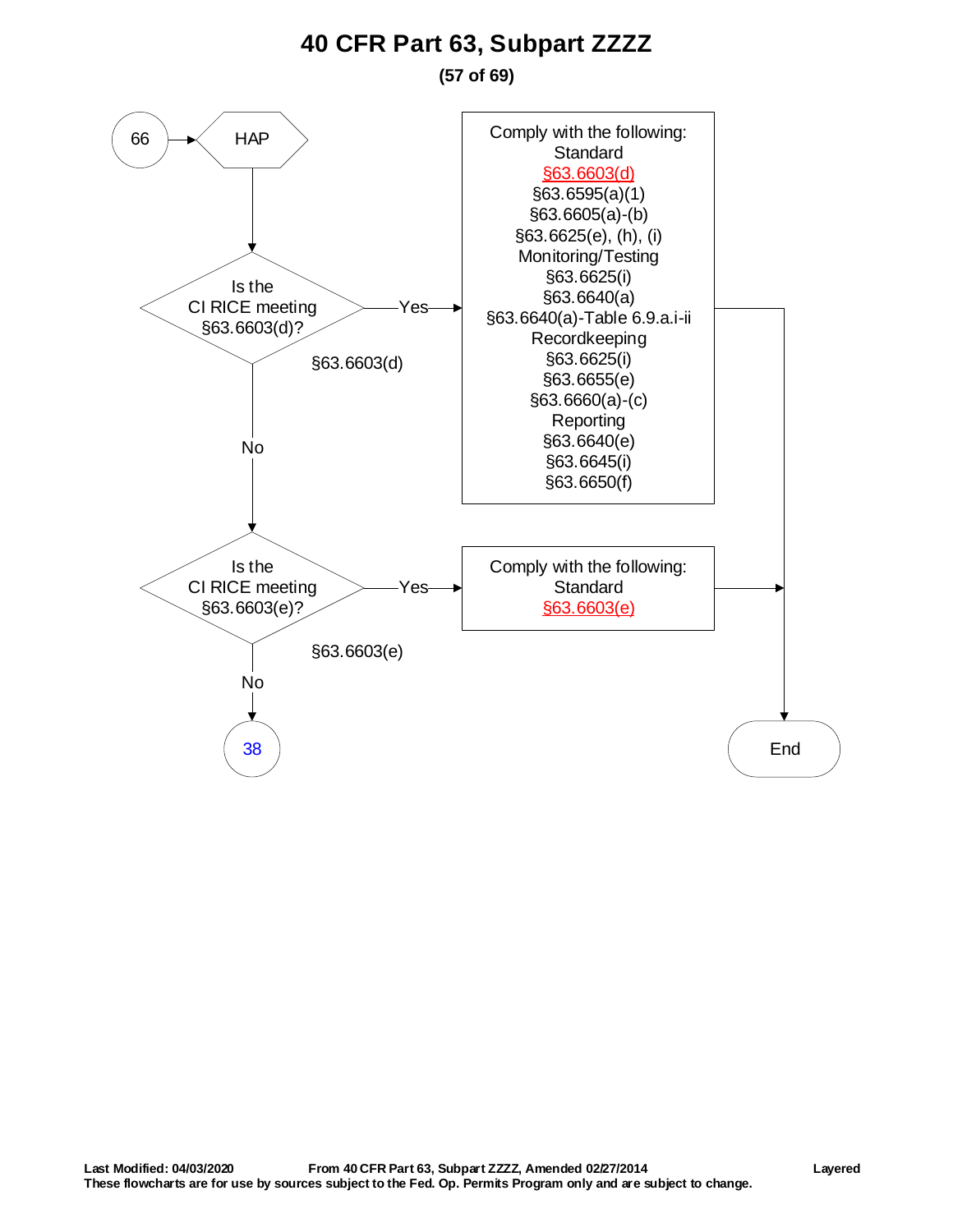**(58 of 69)**

<span id="page-57-0"></span>![](_page_57_Figure_2.jpeg)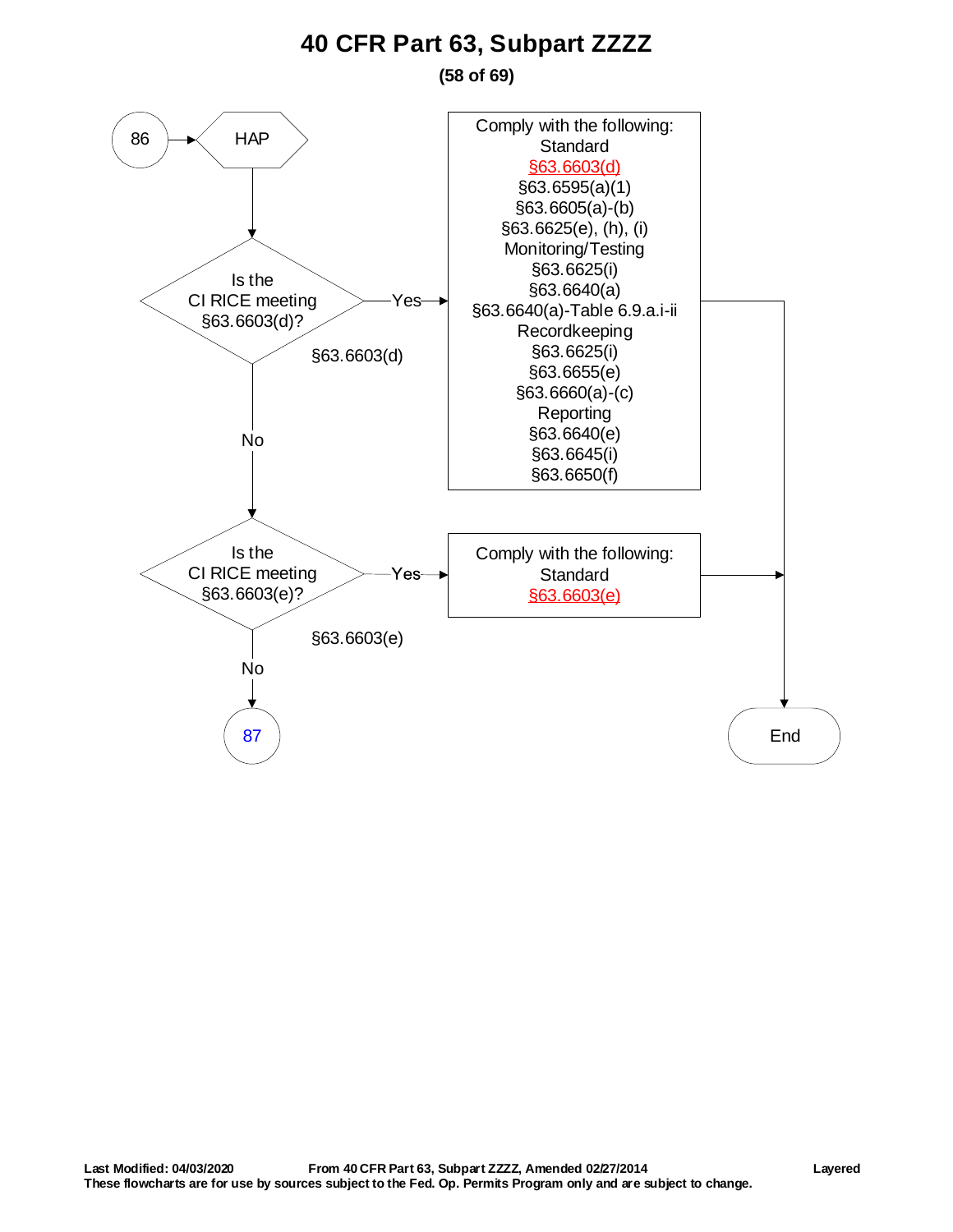<span id="page-58-0"></span>![](_page_58_Figure_0.jpeg)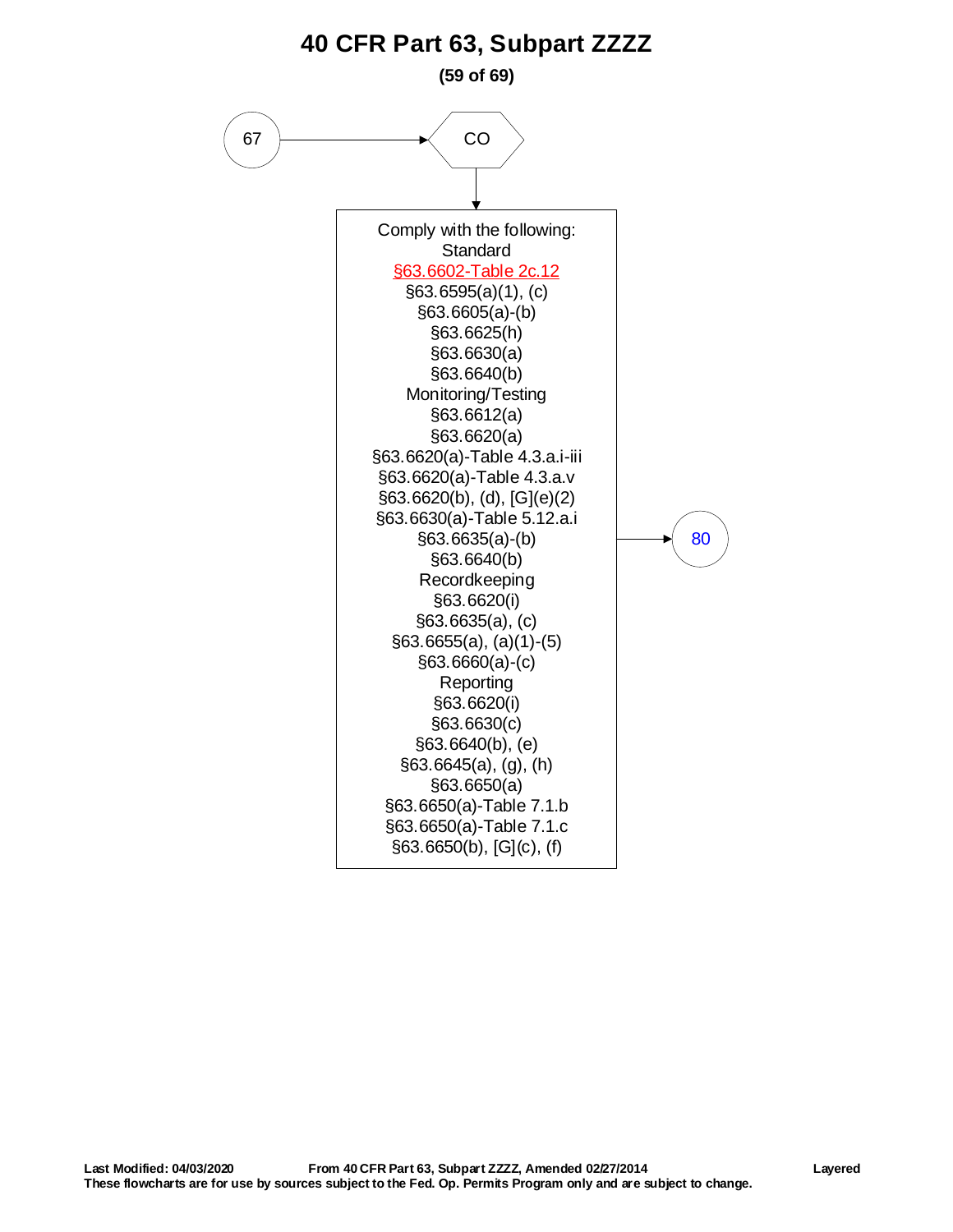#### **(60 of 69)**

<span id="page-59-0"></span>![](_page_59_Figure_2.jpeg)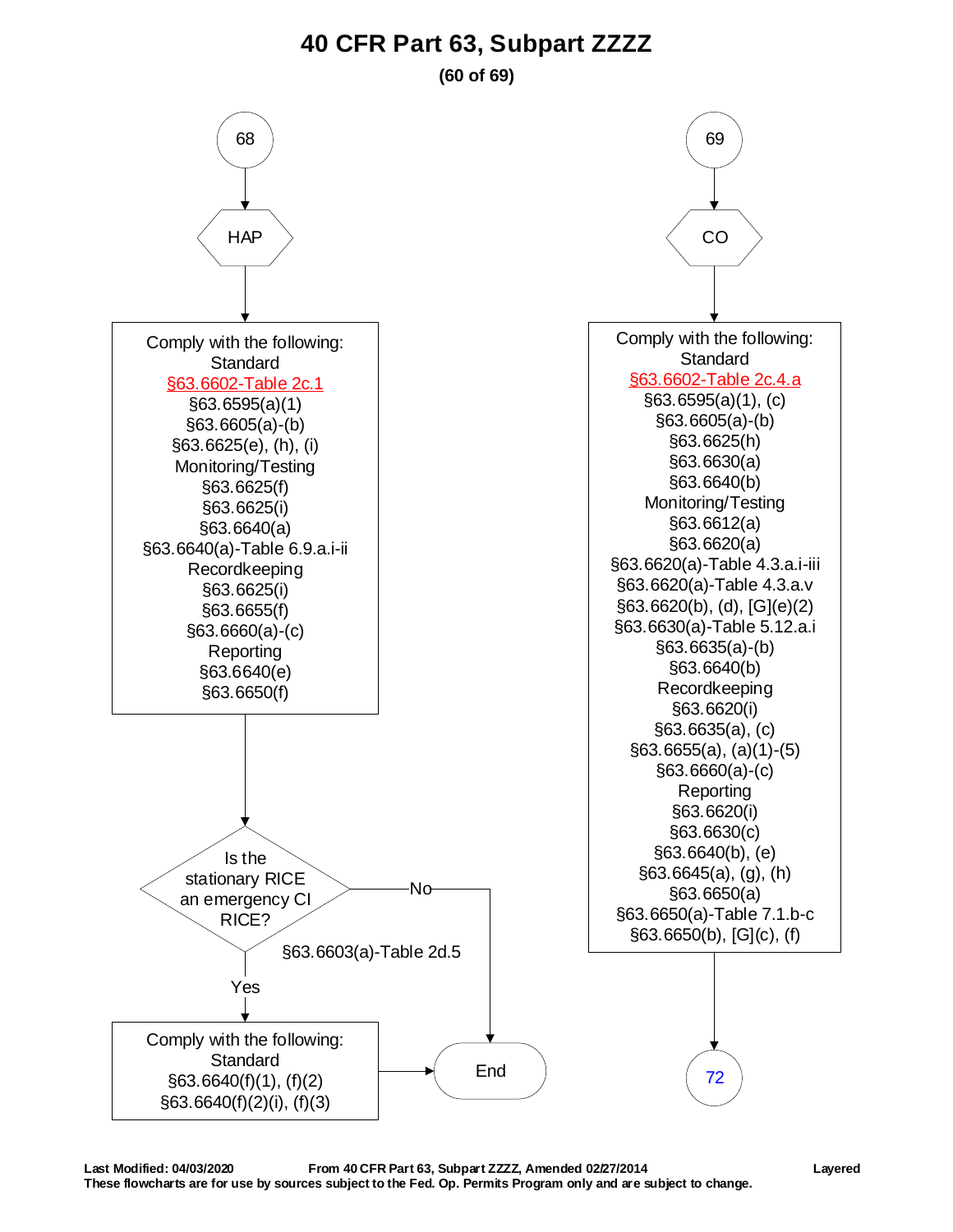**(61 of 69)**

<span id="page-60-0"></span>![](_page_60_Figure_2.jpeg)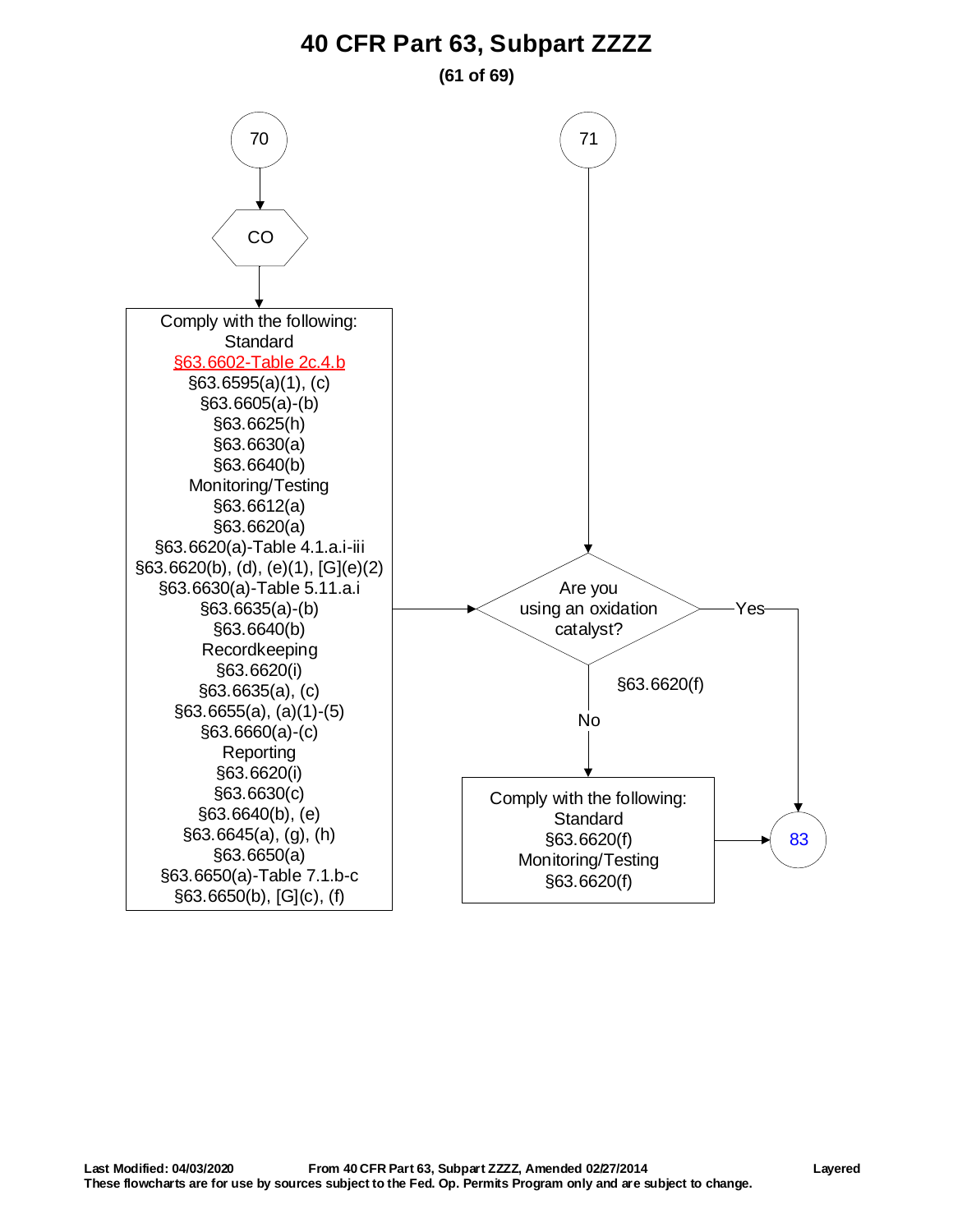<span id="page-61-0"></span>![](_page_61_Figure_0.jpeg)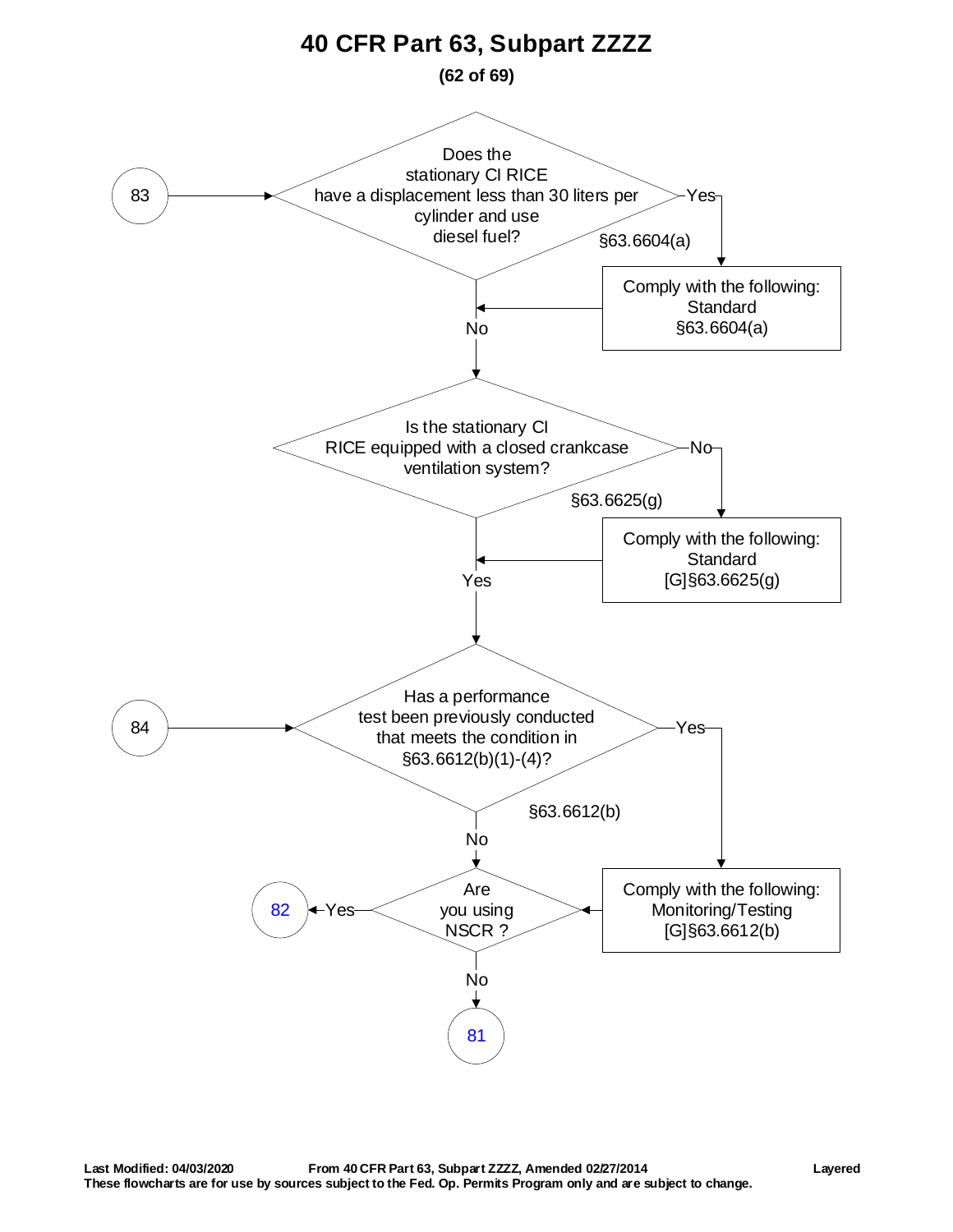<span id="page-62-0"></span>![](_page_62_Figure_0.jpeg)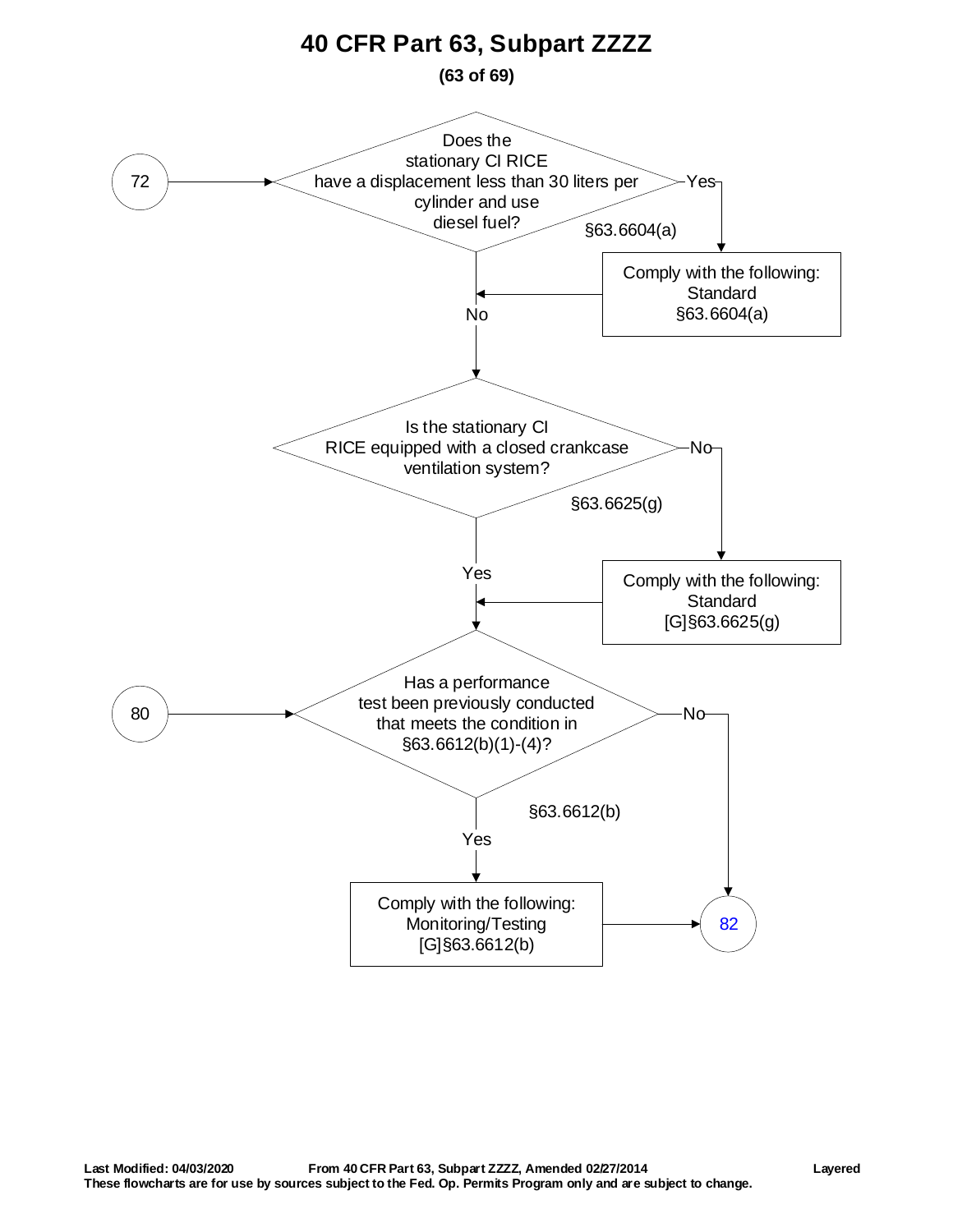<span id="page-63-0"></span>![](_page_63_Figure_0.jpeg)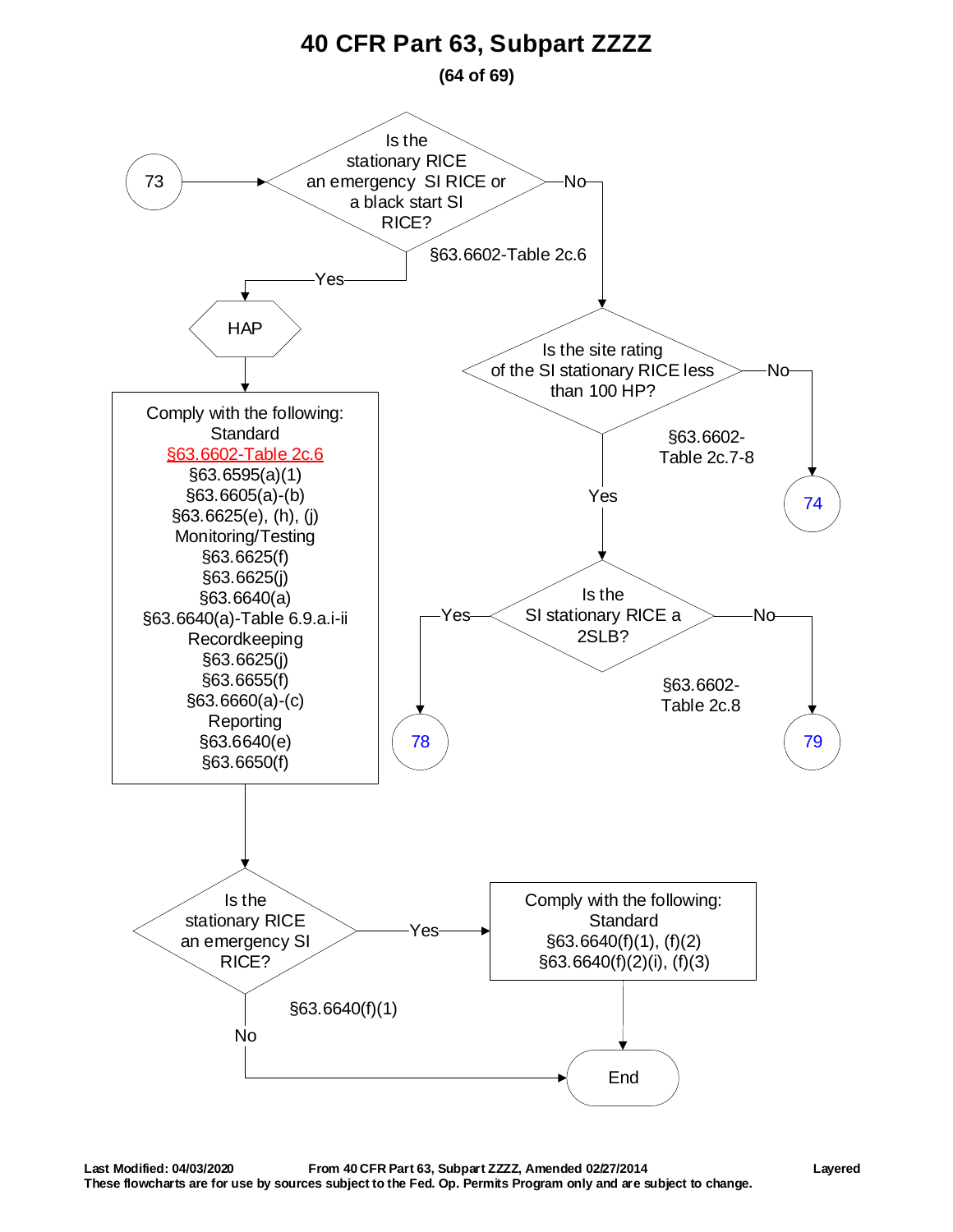<span id="page-64-0"></span>![](_page_64_Figure_0.jpeg)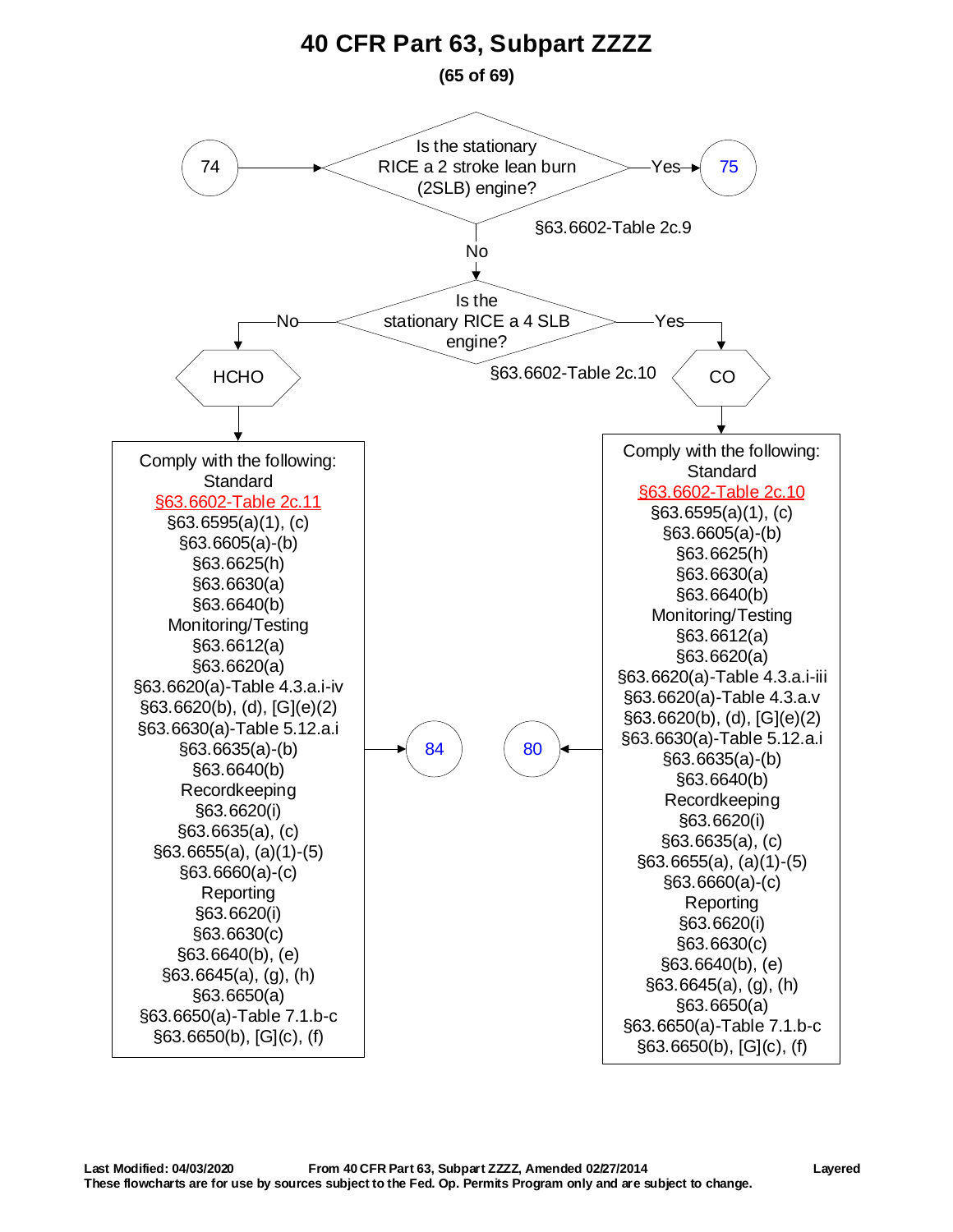<span id="page-65-0"></span>![](_page_65_Figure_0.jpeg)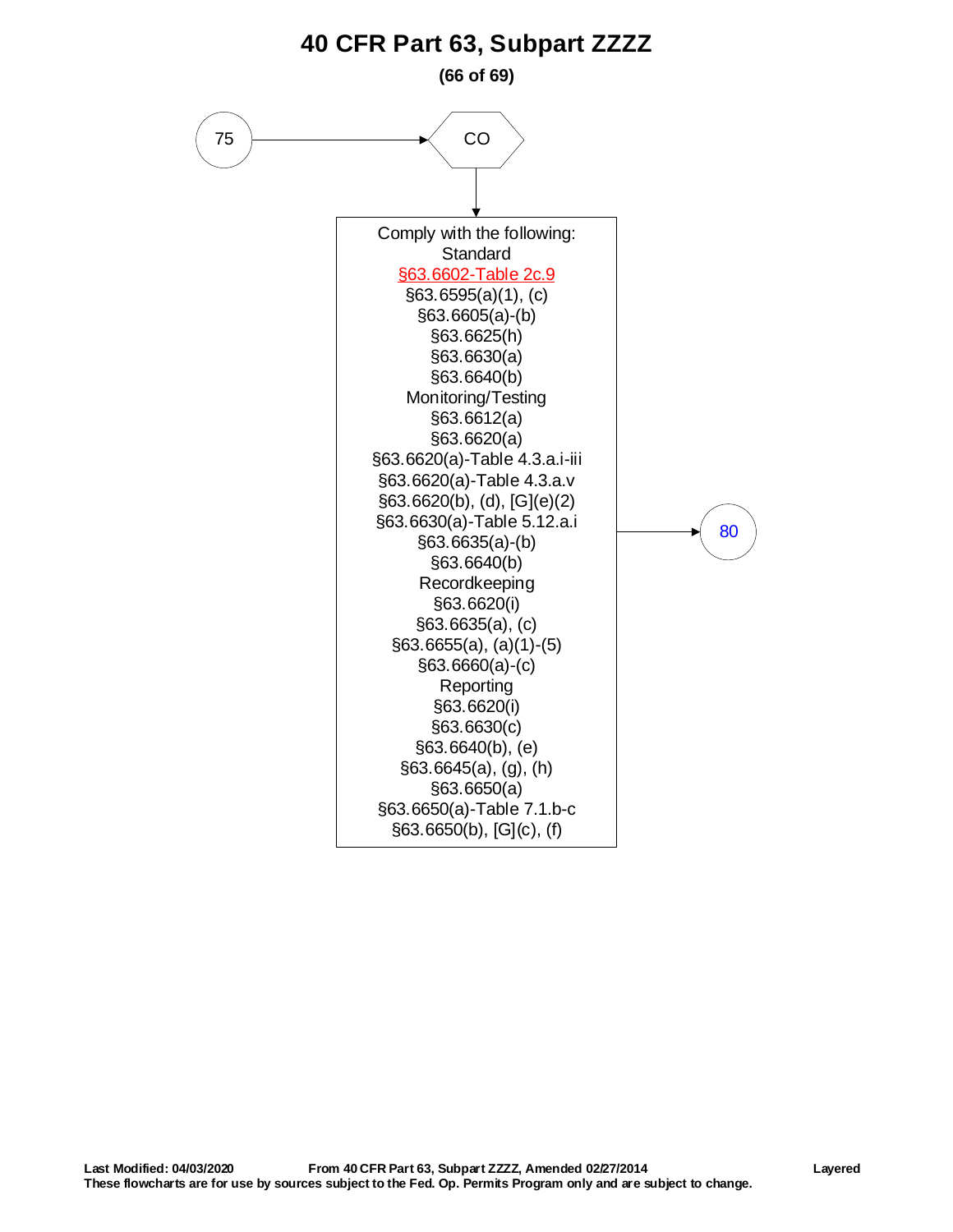<span id="page-66-1"></span><span id="page-66-0"></span>![](_page_66_Figure_0.jpeg)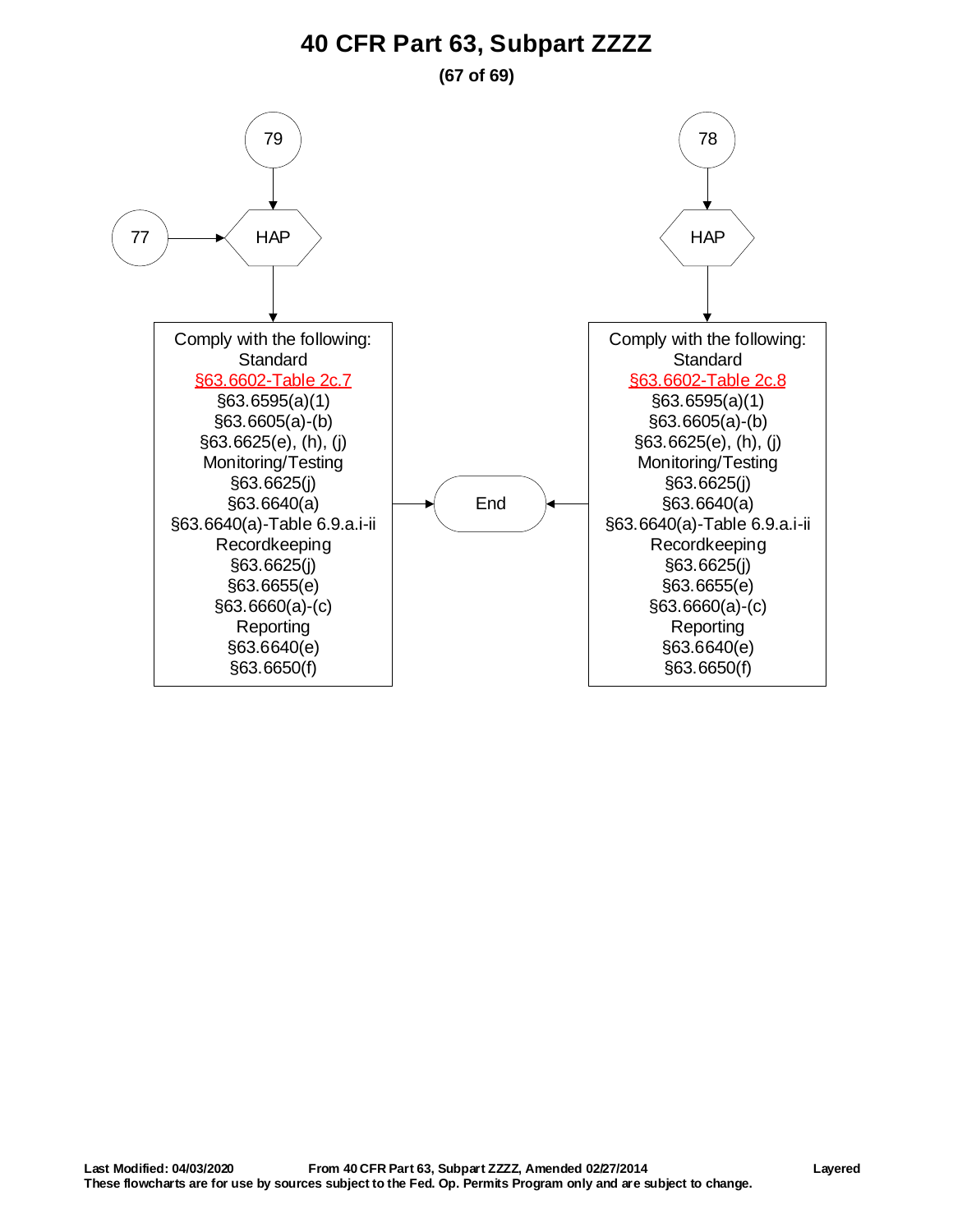<span id="page-67-0"></span>![](_page_67_Figure_0.jpeg)